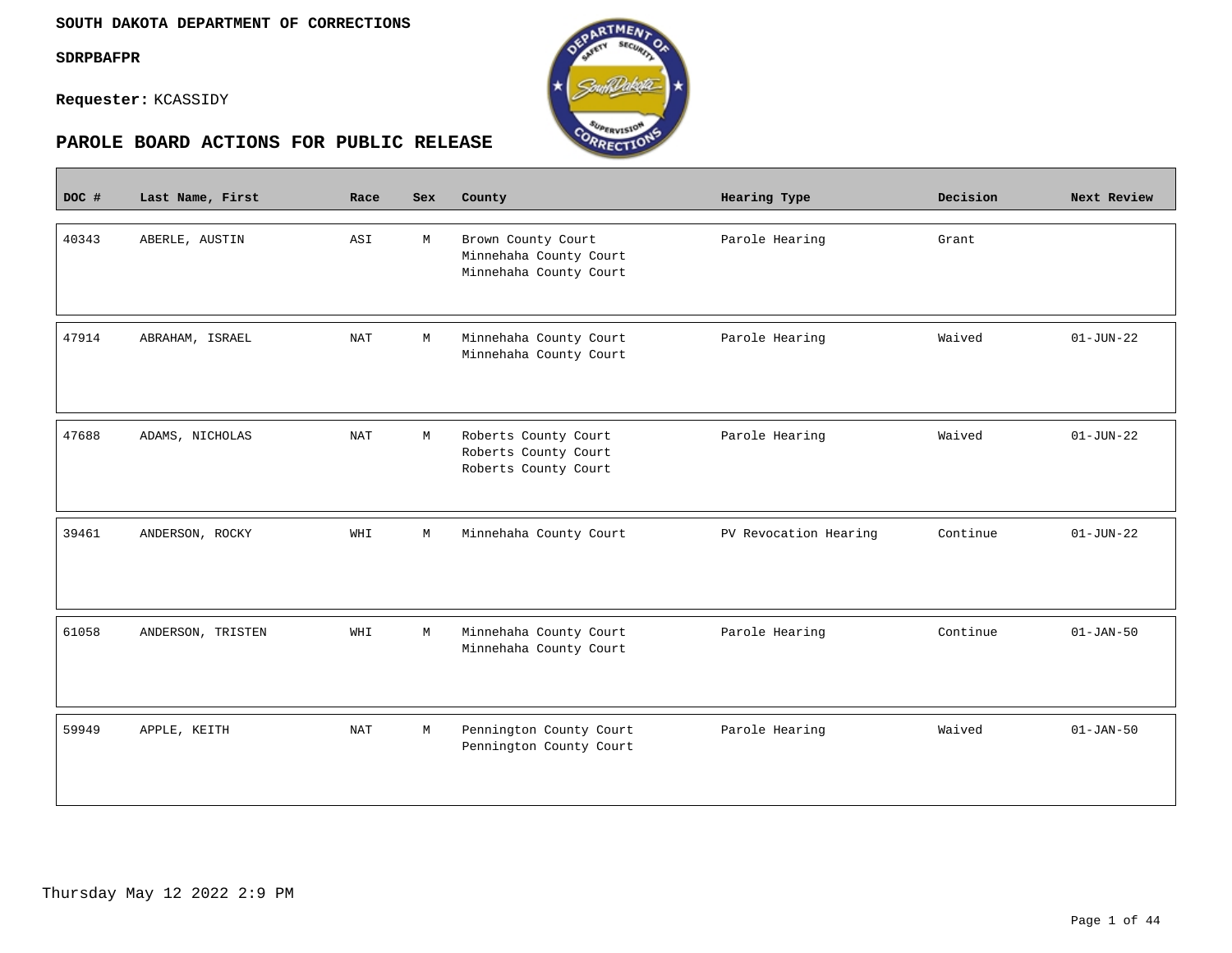$\overline{\phantom{a}}$ 

**Requester:** KCASSIDY



| DOC # | Last Name, First   | Race                 | Sex         | County                                                                        | Hearing Type           | Decision | Next Review     |
|-------|--------------------|----------------------|-------------|-------------------------------------------------------------------------------|------------------------|----------|-----------------|
| 18802 | AUDISS, TIMOTHY    | NAT                  | М           | Pennington County Court                                                       | Parole Hearing         | Continue | $01-JUL-22$     |
| 59488 | AUGUSTINE, CHELSEY | $\operatorname{NAT}$ | $\mathbf F$ | Pennington County Court                                                       | SSV Waiver Hearing     | Revoke   | $01-NOV-22$     |
| 57276 | BALFANY, BRENT     | NAT                  | M           | Davison County Court                                                          | PV Waiver Hearing      | Revoke   | $01 - AUG - 22$ |
| 41058 | BANGHART, MARTY    | WHI                  | М           | Lincoln County Court                                                          | Non-compliance Hearing | Continue | $01 - JUN - 22$ |
| 64010 | BANKS, TIMOTHY     | <b>BLA</b>           | М           | Brookings County Court                                                        | Parole Hearing         | Grant    |                 |
| 58041 | BARTLETT, ARIEL    | <b>NAT</b>           | F           | Pennington County Court<br>Pennington County Court<br>Pennington County Court | Parole Hearing         | Grant    |                 |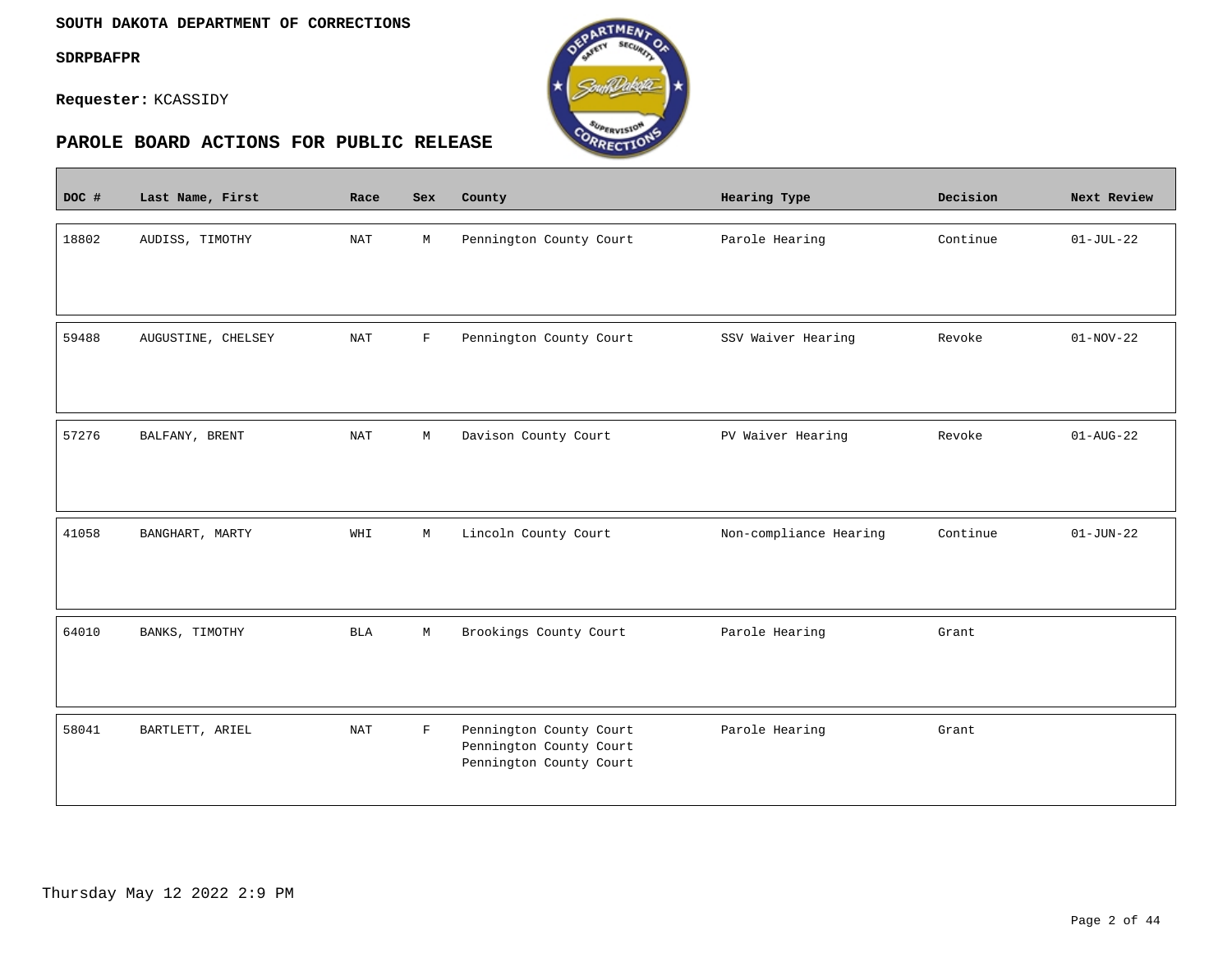$\overline{\phantom{a}}$ 

**Requester:** KCASSIDY



| DOC # | Last Name, First   | Race       | Sex         | County                                                                                                                            | <b>Hearing Type</b>     | Decision                          | Next Review     |
|-------|--------------------|------------|-------------|-----------------------------------------------------------------------------------------------------------------------------------|-------------------------|-----------------------------------|-----------------|
| 62754 | BARTLETT, TIMOTHY  | WHI        | М           | Hughes County Court<br>Hughes County Court<br>Hughes County Court                                                                 | SSV Waiver Hearing      | Revoke                            | $01 - OCT - 22$ |
| 61968 | BEAR SHIELD, EDDY  | <b>NAT</b> | $\mathbf F$ | Stanley County Court<br>Stanley County Court                                                                                      | Parole Hearing          | Grant                             |                 |
| 46885 | BECK, JEFFERY      | WHI        | М           | Lake County Court                                                                                                                 | Early Discharge Hearing | Grant Early<br>Final<br>Discharge |                 |
| 55572 | BERRY, CHRISTOPHER | WHI        | $\mathbb M$ | Pennington County Court<br>Pennington County Court<br>Pennington County Court<br>Pennington County Court<br>Lawrence County Court | Parole Hearing          | Grant                             |                 |
| 53265 | BETTELYOUN, LUTERO | <b>NAT</b> | М           | Haakon County Court                                                                                                               | PV Waiver Hearing       | Revoke                            | $01-DEC-22$     |
| 61026 | BIEREMA, MYLES     | <b>NAT</b> | М           | Hughes County Court<br>Hughes County Court<br>Butte County Court                                                                  | SSV Waiver Hearing      | Revoke                            | $01 - JUN - 22$ |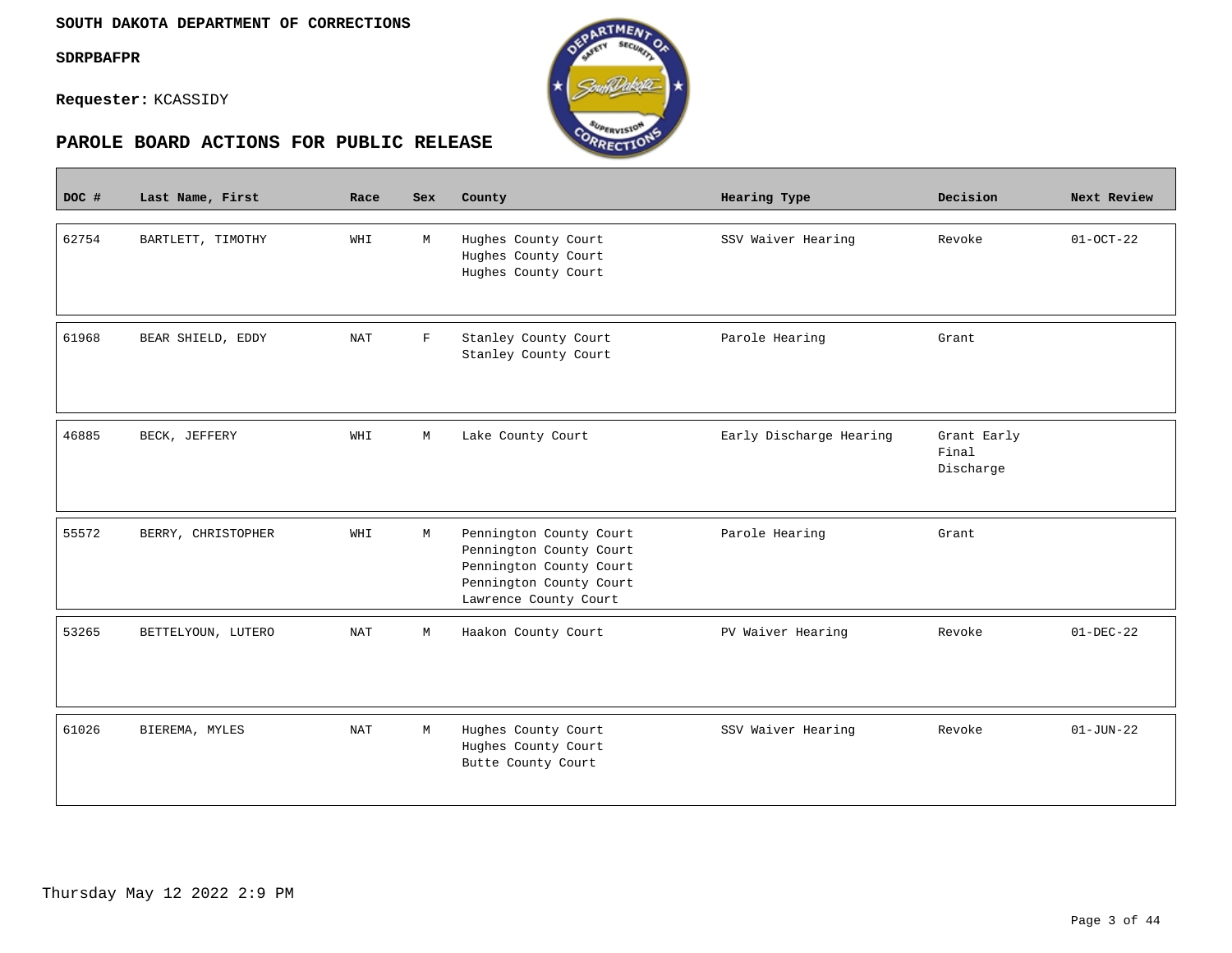$\mathcal{L}^{\text{max}}_{\text{max}}$ 

**Requester:** KCASSIDY



| DOC # | Last Name, First      | Race       | Sex | County                                                                                         | Hearing Type        | Decision | Next Review     |
|-------|-----------------------|------------|-----|------------------------------------------------------------------------------------------------|---------------------|----------|-----------------|
| 38848 | BINGER, GAGE          | WHI        | М   | Clark County Court<br>Clark County Court                                                       | PV Waiver Hearing   | Revoke   | $01-0CT-22$     |
| 57275 | BLACK BEAR, JORDEN    | <b>NAT</b> | М   | Pennington County Court<br>Pennington County Court                                             | PV Waiver Hearing   | Revoke   | $01 - JAN - 23$ |
| 63640 | BLACK CLOUD, WILLIAM  | <b>NAT</b> | М   | Pennington County Court<br>Pennington County Court                                             | Case Review Hearing | Reviewed |                 |
| 58897 | BLACK LANCE, JALEN    | <b>NAT</b> | М   | Minnehaha County Court<br>Minnehaha County Court<br>Minnehaha County Court                     | Parole Hearing      | Grant    |                 |
| 39410 | BLACK SMITH, JULIAN   | WHI        | М   | Brown County Court                                                                             | PV Waiver Hearing   | Revoke   | $01-0CT-22$     |
| 39430 | BLACK THUNDER, ELIJAH | <b>NAT</b> | М   | Roberts County Court<br>Roberts County Court<br>Roberts County Court<br>Minnehaha County Court | Parole Hearing      | Deny     | $01 - JAN - 50$ |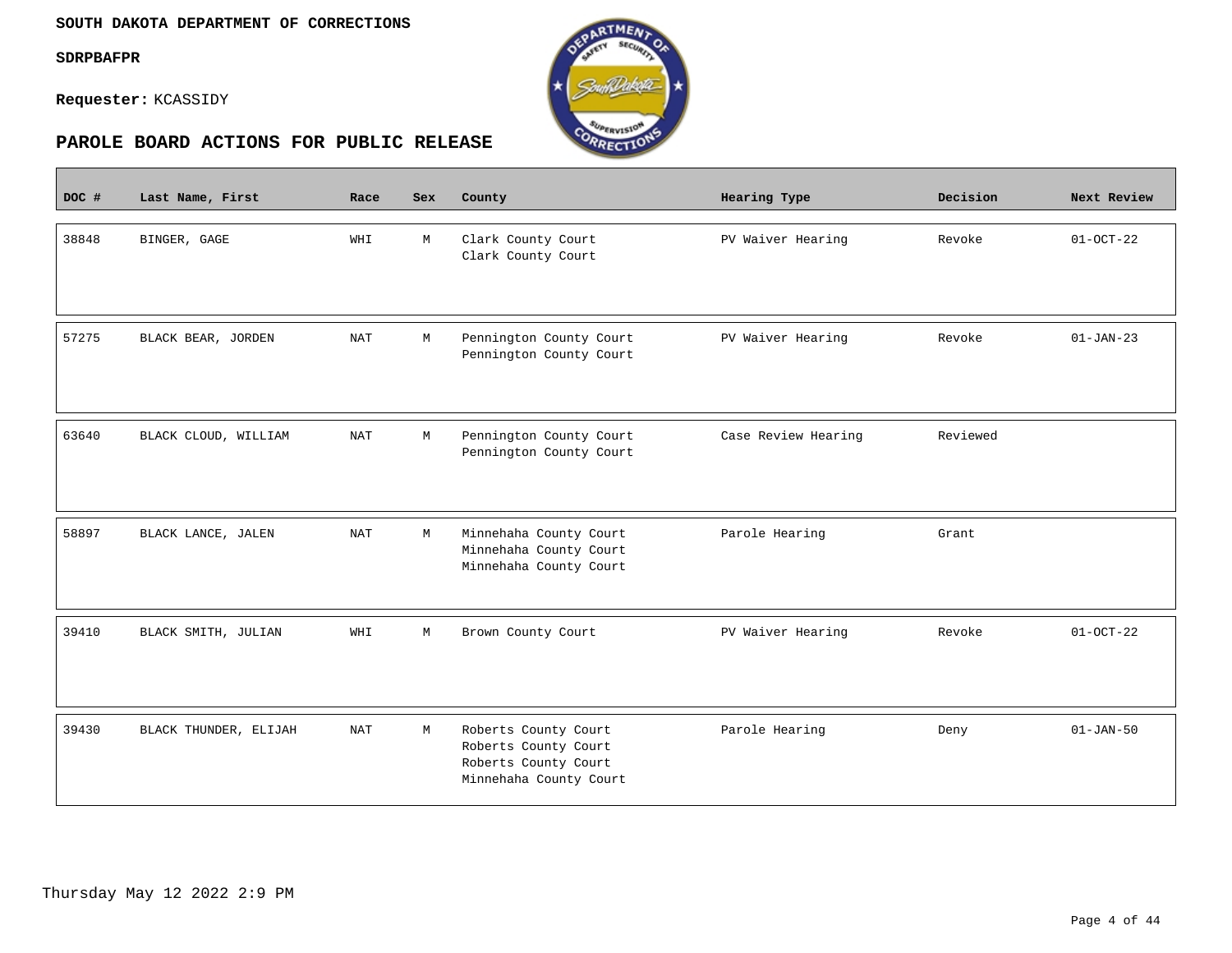$\overline{\phantom{a}}$ 

**Requester:** KCASSIDY



| DOC # | Last Name, First     | Race       | Sex         | County                                                                                                   | Hearing Type       | Decision | Next Review     |
|-------|----------------------|------------|-------------|----------------------------------------------------------------------------------------------------------|--------------------|----------|-----------------|
| 52091 | BLANCHARD, KENNETH   | WHI        | М           | Brown County Court<br>Minnehaha County Court                                                             | Parole Hearing     | Grant    |                 |
| 34628 | BLUE BIRD, ERIC      | <b>NAT</b> | M           | Jackson County Court<br>Minnehaha County Court                                                           | Parole Hearing     | Continue | $09 - JUN - 22$ |
| 51975 | BLUE, RICK           | <b>NAT</b> | М           | Moody County Court<br>Moody County Court                                                                 | SSV Waiver Hearing | Revoke   | $01-NOV-22$     |
| 25072 | BOSWORTH, KRISTOPHER | WHI        | M           | Lake County Court<br>Lake County Court                                                                   | Parole Hearing     | Grant    |                 |
| 58292 | BOWKER, JOSEPH       | <b>NAT</b> | М           | Pennington County Court<br>Pennington County Court<br>Pennington County Court<br>Pennington County Court | Parole Hearing     | Continue | $01 - JUN - 22$ |
| 44002 | BRANICH, JACOBI      | <b>NAT</b> | $\mathbb M$ | Pennington County Court                                                                                  | SSV Waiver Hearing | Revoke   | $01 - AUG - 22$ |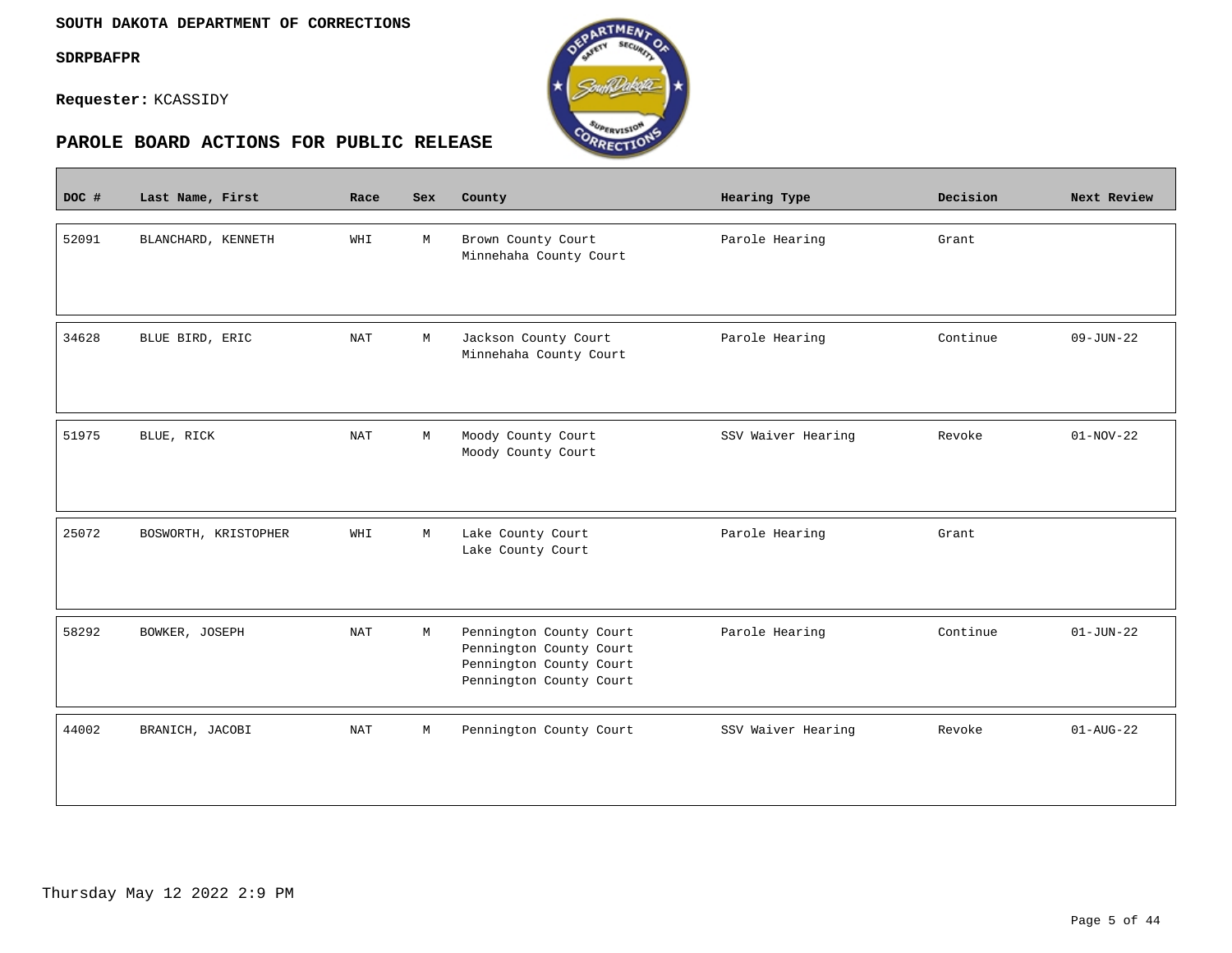$\overline{\phantom{a}}$ 

**Requester:** KCASSIDY



| DOC # | Last Name, First | Race       | Sex         | County                                             | Hearing Type           | Decision | Next Review     |
|-------|------------------|------------|-------------|----------------------------------------------------|------------------------|----------|-----------------|
| 65259 | BREN, MATTHEW    | WHI        | М           | Codington County Court                             | Non-compliance Hearing | Continue | $01 - JUN - 22$ |
| 25334 | BRITTON, EDWARD  | WHI        | М           | Union County Court                                 | PV Waiver Hearing      | Revoke   | $01 - AUG - 22$ |
| 58224 | BROWN, SARAH     | WHI        | $\mathbf F$ | Minnehaha County Court<br>Minnehaha County Court   | Parole Hearing         | Grant    |                 |
| 37867 | BRUCE, JESSE     | <b>NAT</b> | $\mathbb M$ | Brown County Court                                 | Parole Hearing         | Grant    |                 |
| 49115 | BUCK, ERIC       | WHI        | M           | Beadle County Court                                | PV Revocation Hearing  | Revoke   | $01-MAY-23$     |
| 60921 | BURY, KRYSTAL    | WHI        | F           | Pennington County Court<br>Pennington County Court | SSV Waiver Hearing     | Revoke   | $01 - AUG - 22$ |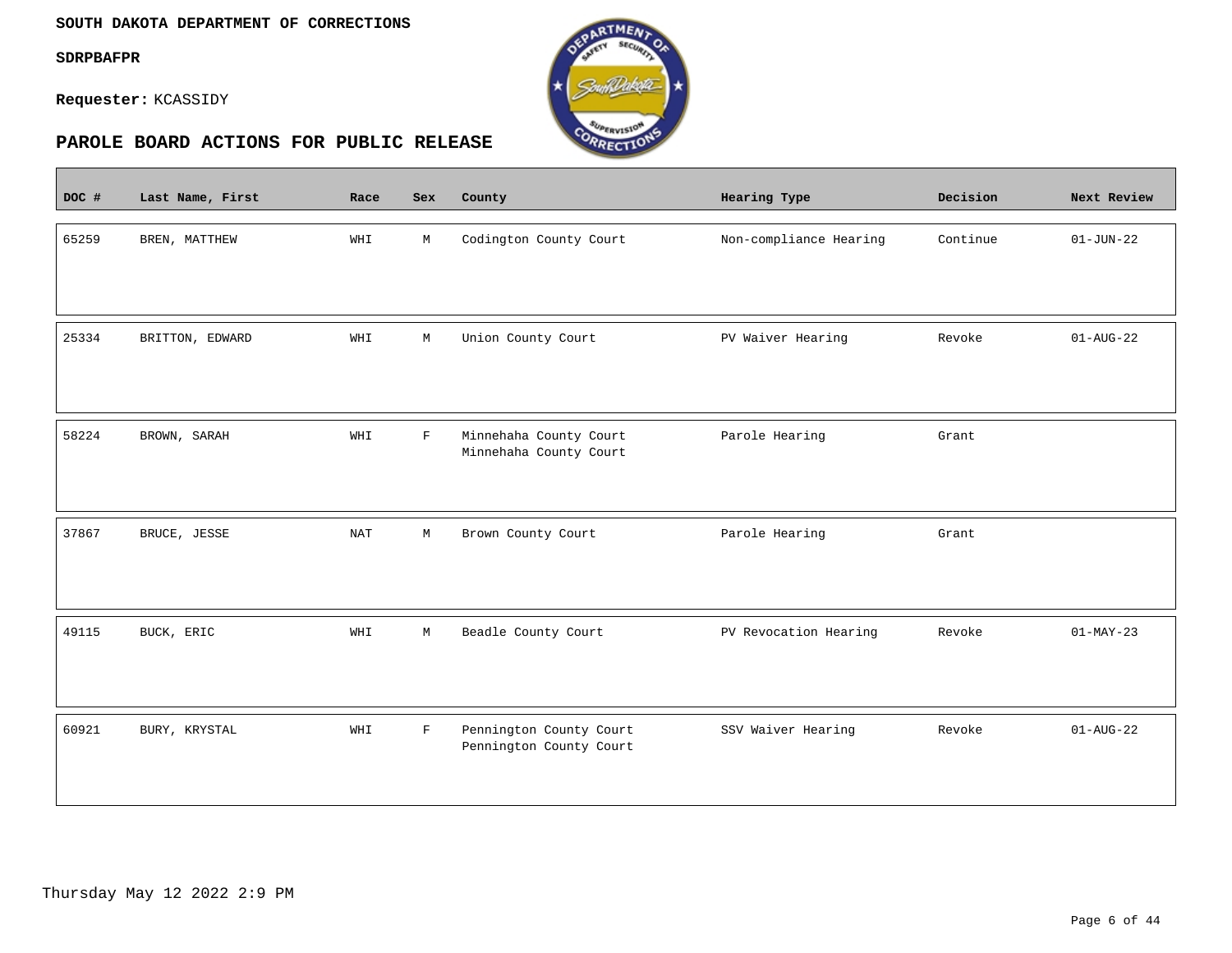$\overline{\phantom{a}}$ 

**Requester:** KCASSIDY



| DOC # | Last Name, First  | Race       | Sex         | County                                       | Hearing Type           | Decision | Next Review     |
|-------|-------------------|------------|-------------|----------------------------------------------|------------------------|----------|-----------------|
| 35278 | BUTTERFIELD, KODY | WHI        | М           | Davison County Court                         | SSV Waiver Hearing     | Revoke   | $01 - JAN - 50$ |
| 2175  | CALVERT, CURTIS   | WHI        | M           | Hughes County Court<br>Hughes County Court   | PV Waiver Hearing      | Revoke   | $01-DEC-22$     |
| 9812  | CAMPBELL, TROY    | WHI        | M           | Minnehaha County Court                       | SSV Waiver Hearing     | Revoke   | $01-MAY-23$     |
| 53941 | CARLSON, ALLEN    | WHI        | $\mathbb M$ | Minnehaha County Court                       | Parole Hearing         | Grant    |                 |
| 52013 | CARTER, MATTHEW   | WHI        | М           | Pennington County Court<br>Clay County Court | Parole Hearing         | Waived   | $01-NOV-22$     |
| 59990 | CAVANAUGH, SILAS  | <b>NAT</b> | М           | Brule County Court                           | SSV Revocation Hearing | Continue | $01 - JUN - 22$ |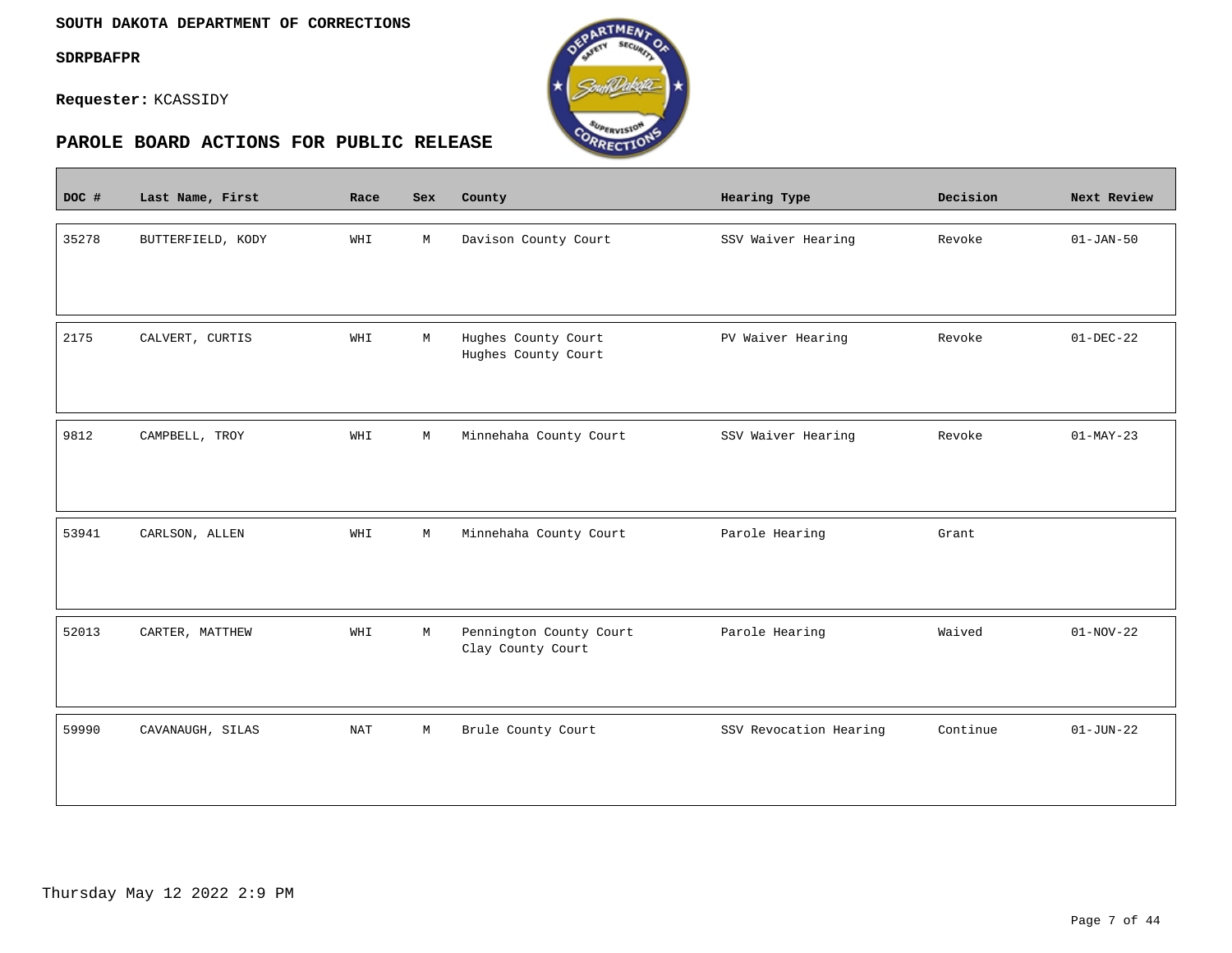$\overline{\phantom{a}}$ 

**Requester:** KCASSIDY



# **PAROLE BOARD ACTIONS FOR PUBLIC RELEASE**

| DOC # | Last Name, First    | Race       | Sex         | County                                                                                                                            | Hearing Type   | Decision | Next Review     |
|-------|---------------------|------------|-------------|-----------------------------------------------------------------------------------------------------------------------------------|----------------|----------|-----------------|
| 42383 | CHIPPS, TREVOR      | <b>NAT</b> | M           | Pennington County Court<br>Pennington County Court<br>Minnehaha County Court<br>Minnehaha County Court<br>Pennington County Court | Parole Hearing | Grant    |                 |
| 44716 | CISNEROS, BENITA    | HOL        | F           | Pennington County Court<br>Pennington County Court<br>Pennington County Court                                                     | Parole Hearing | Grant    |                 |
| 38095 | CLARK, CARLOS       | <b>BLA</b> | M           | Pennington County Court<br>Pennington County Court<br>Pennington County Court<br>Yankton County Court<br>Pennington County Court  | Parole Hearing | Grant    |                 |
| 45892 | CLIFFORD, CHRISTIAN | <b>NAT</b> | M           | Minnehaha County Court<br>Pennington County Court                                                                                 | Parole Hearing | Grant    |                 |
| 59382 | CLOUD, MURIEL       | <b>NAT</b> | $\mathbf F$ | Roberts County Court<br>Minnehaha County Court<br>Minnehaha County Court<br>Minnehaha County Court                                | Parole Hearing | Deny     | $01 - JUL - 22$ |
| 23165 | COFFEY, JOHN        | WHI        | M           | Minnehaha County Court<br>Minnehaha County Court                                                                                  | Parole Hearing | Deny     | $01-NOV-22$     |

RTMEN

ORRECTION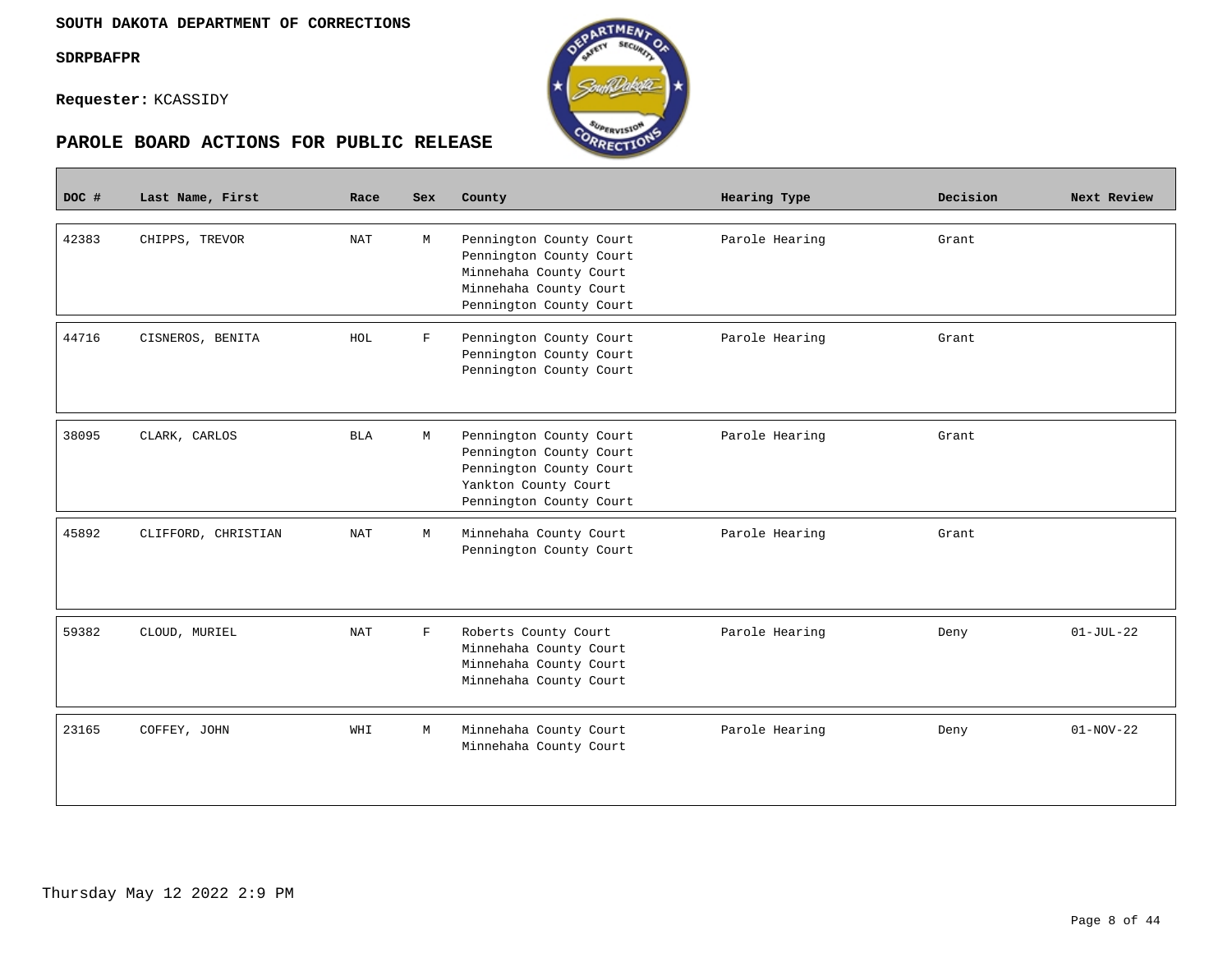$\overline{\phantom{a}}$ 

**Requester:** KCASSIDY



| DOC # | Last Name, First    | Race       | Sex          | County                                                                                                                           | Hearing Type                        | Decision                               | Next Review     |
|-------|---------------------|------------|--------------|----------------------------------------------------------------------------------------------------------------------------------|-------------------------------------|----------------------------------------|-----------------|
| 52517 | CONN, DELBERT       | WHI        | M            | Lincoln County Court                                                                                                             | Early Discharge Hearing             | Grant Partial<br>Early<br>Discharge    |                 |
| 53252 | COOK-ORTIZ, CARMEN  | <b>NAT</b> | $\mathbf{F}$ | Pennington County Court<br>Pennington County Court<br>Pennington County Court<br>Pennington County Court<br>Stanley County Court | Parole Hearing                      | Grant                                  |                 |
| 25665 | COON, ERIC          | WHI        | М            | Minnehaha County Court                                                                                                           | Commutation-Paper Review<br>Hearing | Recommend to<br>Personal<br>Appearance | $01 - AUG - 22$ |
| 54716 | COURNOYER, ADREANNA | <b>NAT</b> | $\mathbf F$  | Pennington County Court<br>Pennington County Court<br>Davison County Court                                                       | SSV Waiver Hearing                  | Revoke                                 | $01-SEP-22$     |
| 51000 | COURNOYER, CAMILLE  | <b>NAT</b> | F            | Davison County Court<br>Minnehaha County Court<br>Minnehaha County Court<br>Minnehaha County Court                               | Parole Hearing                      | Grant                                  |                 |
| 51848 | COURNOYER, TATIANA  | <b>NAT</b> | F            | Minnehaha County Court<br>Minnehaha County Court<br>Minnehaha County Court<br>Brookings County Court                             | Parole Hearing                      | Grant                                  |                 |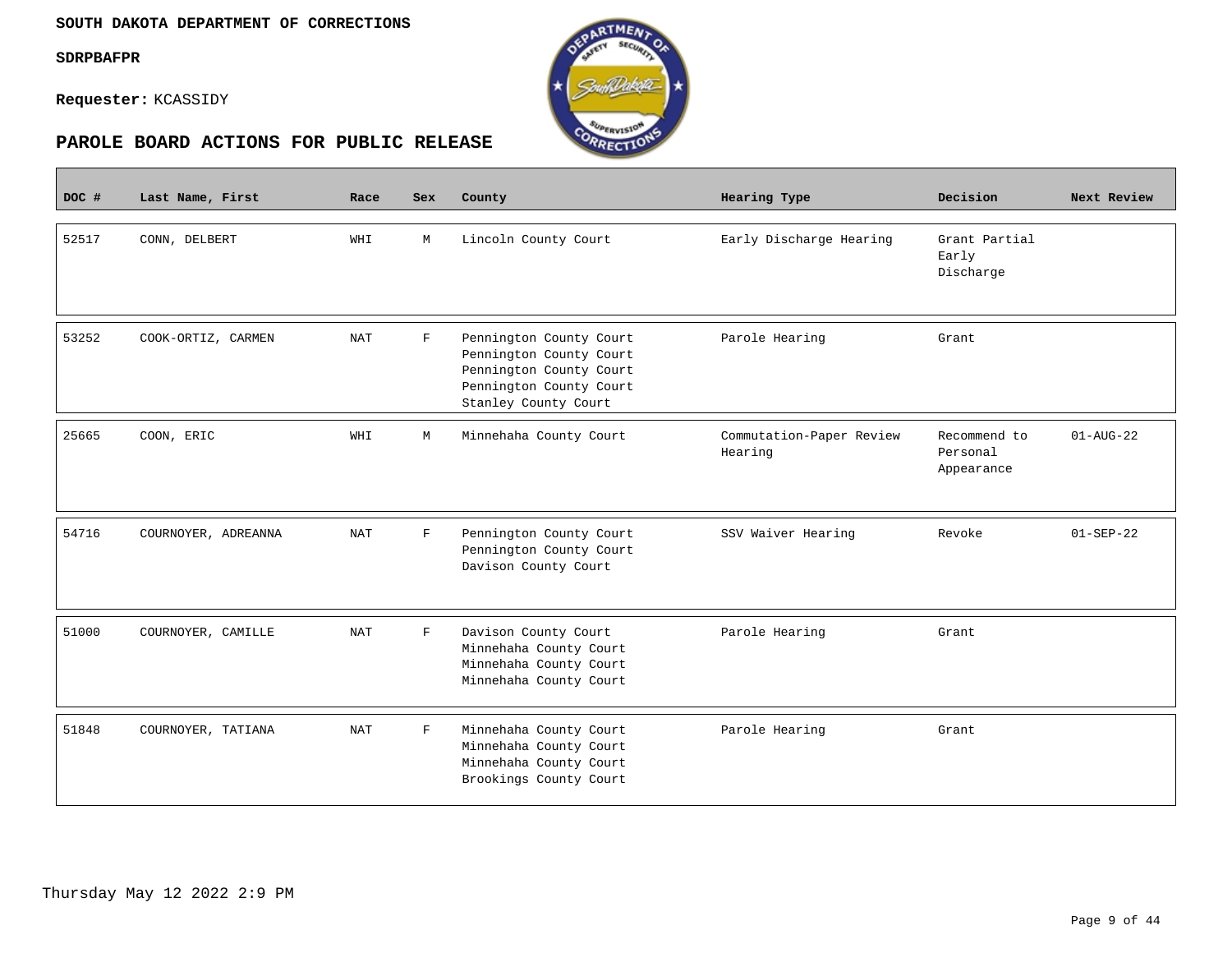$\overline{\phantom{a}}$ 

**Requester:** KCASSIDY



| DOC # | Last Name, First  | Race       | Sex         | County                                                                                                                         | Hearing Type            | Decision                            | Next Review     |
|-------|-------------------|------------|-------------|--------------------------------------------------------------------------------------------------------------------------------|-------------------------|-------------------------------------|-----------------|
| 18346 | CRAGOE, KELLY     | WHI        | М           | Pennington County Court<br>Pennington County Court                                                                             | Parole Hearing          | Deny                                | $01-JAN-23$     |
| 49549 | CROSS, LEROYA     | <b>NAT</b> | $\mathbf F$ | Minnehaha County Court<br>Minnehaha County Court<br>Minnehaha County Court                                                     | SSV Waiver Hearing      | Revoke                              | $01-JUL-22$     |
| 21367 | CUTGRASS, MILBERT | <b>NAT</b> | М           | Pennington County Court<br>Pennington County Court                                                                             | SSV Waiver Hearing      | Revoke                              | $01 - JAN - 50$ |
| 3184  | DALTON, THOMAS    | WHI        | М           | Lawrence County Court                                                                                                          | Early Discharge Hearing | Grant Partial<br>Early<br>Discharge |                 |
| 49831 | DAVIDSON, JOHN    | NAT        | М           | Minnehaha County Court<br>Minnehaha County Court                                                                               | Parole Hearing          | Deny                                | $01-NOV-22$     |
| 51236 | DAVIS, BRET       | WHI        | М           | Brookings County Court<br>Minnehaha County Court<br>Minnehaha County Court<br>Minnehaha County Court<br>Minnehaha County Court | Parole Hearing          | Grant                               |                 |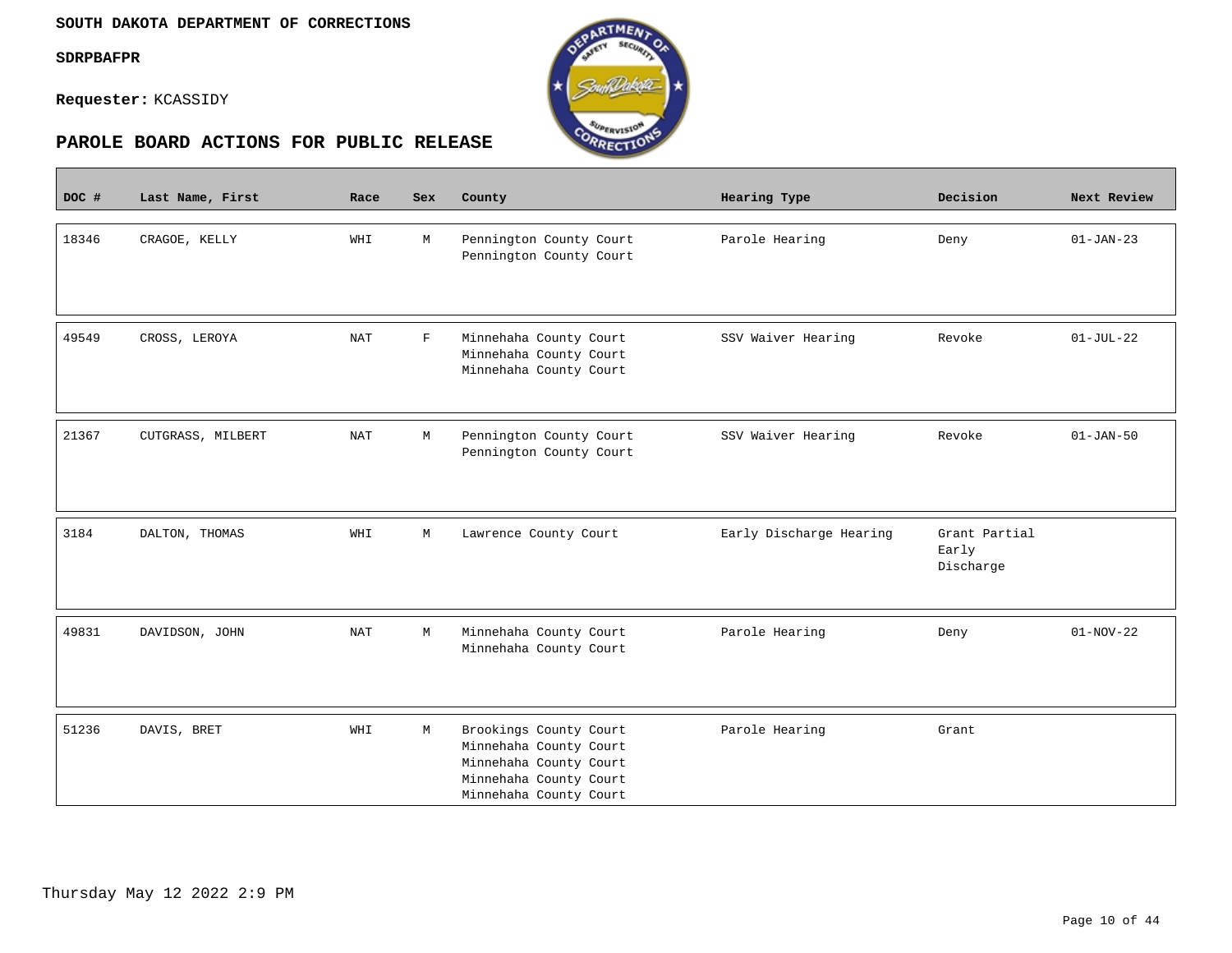$\mathcal{L}(\mathcal{L})$ 

**Requester:** KCASSIDY



| DOC # | Last Name, First  | Race       | <b>Sex</b> | County                 | Hearing Type      | Decision | Next Review     |
|-------|-------------------|------------|------------|------------------------|-------------------|----------|-----------------|
|       |                   |            |            |                        |                   |          |                 |
| 6552  | DAVIS, GREGORY    | WHI        | M          | Codington County Court | Parole Hearing    | Deny     | $01 - JUN - 22$ |
|       |                   |            |            | Clark County Court     |                   |          |                 |
|       |                   |            |            | Brown County Court     |                   |          |                 |
|       |                   |            |            | Spink County Court     |                   |          |                 |
|       |                   |            |            | Davison County Court   |                   |          |                 |
|       |                   |            |            | Davison County Court   |                   |          |                 |
|       |                   |            |            | Davison County Court   |                   |          |                 |
|       |                   |            |            | Davison County Court   |                   |          |                 |
|       |                   |            |            | Davison County Court   |                   |          |                 |
|       |                   |            |            | Davison County Court   |                   |          |                 |
|       |                   |            |            | Davison County Court   |                   |          |                 |
|       |                   |            |            | Kingsbury County Court |                   |          |                 |
|       |                   |            |            | Minnehaha County Court |                   |          |                 |
|       |                   |            |            | Minnehaha County Court |                   |          |                 |
|       |                   |            |            | Davison County Court   |                   |          |                 |
|       |                   |            |            | Davison County Court   |                   |          |                 |
|       |                   |            |            | Minnehaha County Court |                   |          |                 |
| 41634 | DEANG, BEPEAN     | <b>BLA</b> | M          | Minnehaha County Court | PV Waiver Hearing | Revoke   | $01-0CT-22$     |
|       |                   |            |            | Minnehaha County Court |                   |          |                 |
|       |                   |            |            | Minnehaha County Court |                   |          |                 |
|       |                   |            |            | Minnehaha County Court |                   |          |                 |
|       |                   |            |            | Minnehaha County Court |                   |          |                 |
|       |                   |            |            | Minnehaha County Court |                   |          |                 |
|       |                   |            |            |                        |                   |          |                 |
| 15738 | DEBELTS, STEVE    | WHI        | М          | Minnehaha County Court | Parole Hearing    | Grant    |                 |
|       |                   |            |            | Minnehaha County Court |                   |          |                 |
|       |                   |            |            |                        |                   |          |                 |
|       |                   |            |            |                        |                   |          |                 |
|       |                   |            |            |                        |                   |          |                 |
| 62726 | DELVECCHIO, PAIGE | WHI        | F          | Minnehaha County Court | PV Waiver Hearing | Revoke   | $01 - AUG - 22$ |
|       |                   |            |            |                        |                   |          |                 |
|       |                   |            |            |                        |                   |          |                 |
|       |                   |            |            |                        |                   |          |                 |
|       |                   |            |            |                        |                   |          |                 |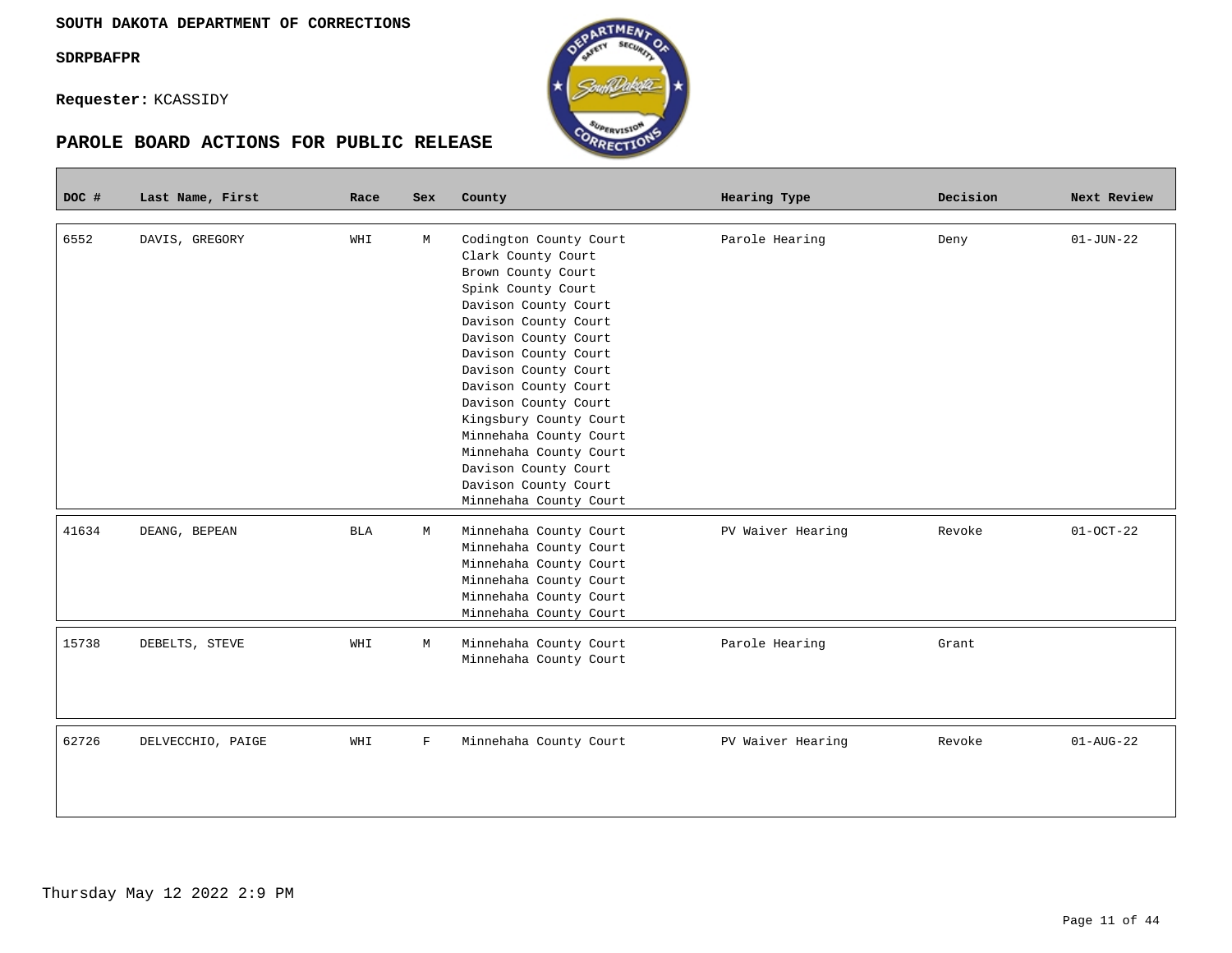$\overline{\phantom{a}}$ 

**Requester:** KCASSIDY



| DOC # | Last Name, First | Race       | Sex         | County                                                                     | Hearing Type            | Decision                          | Next Review     |
|-------|------------------|------------|-------------|----------------------------------------------------------------------------|-------------------------|-----------------------------------|-----------------|
| 50502 | DEMARRIAS, JEWEL | <b>NAT</b> | $\mathbf F$ | Roberts County Court<br>Roberts County Court<br>Roberts County Court       | SSV Waiver Hearing      | Revoke                            | $01 - OCT - 22$ |
| 57989 | DEYOUNG, JASON   | WHI        | M           | Spink County Court<br>Spink County Court<br>Spink County Court             | Early Discharge Hearing | Grant Early<br>Final<br>Discharge |                 |
| 1862  | DICKINSON, BILLY | WHI        | М           | Meade County Court                                                         | Parole Hearing          | Continue                          | $01 - JUN - 22$ |
| 21562 | DILLON, JON      | NAT        | М           | Pennington County Court                                                    | SSV Waiver Hearing      | Revoke                            | $01 - SEP - 22$ |
| 65227 | DIXON, EMMALEE   | WHI        | $\mathbf F$ | Lincoln County Court                                                       | Non-compliance Hearing  | Non-Compliant                     | $01-JUL-22$     |
| 44251 | DOOP, JUSTINE    | WHI        | $\mathbf F$ | Brookings County Court<br>Brookings County Court<br>Minnehaha County Court | SSV Waiver Hearing      | Revoke                            | $01 - SEP - 22$ |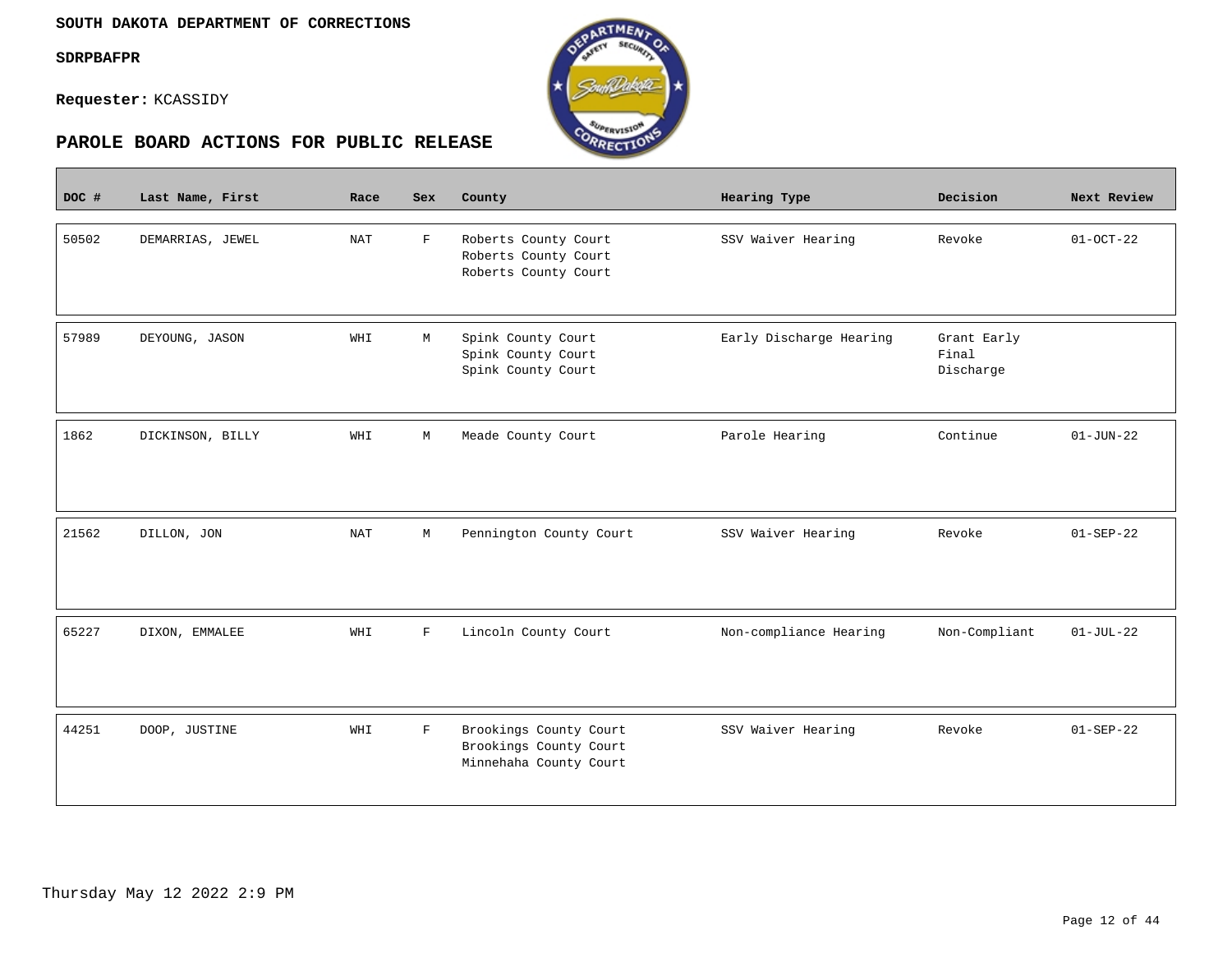$\mathcal{L}(\mathcal{L})$ 

**Requester:** KCASSIDY



| DOC # | Last Name, First   | Race       | <b>Sex</b> | County                                           | Hearing Type       | Decision | Next Review     |
|-------|--------------------|------------|------------|--------------------------------------------------|--------------------|----------|-----------------|
|       |                    |            |            |                                                  |                    |          |                 |
| 62597 | DOYLE, MALEK       | WHI        | М          | Meade County Court<br>Meade County Court         | SSV Waiver Hearing | Revoke   | $01 - SEP - 22$ |
|       |                    |            |            |                                                  |                    |          |                 |
|       |                    |            |            |                                                  |                    |          |                 |
| 44193 | DUBOIS, RICHARD    | <b>NAT</b> | М          | Roberts County Court                             | PV Waiver Hearing  | Revoke   | $01 - SEP - 22$ |
|       |                    |            |            | Minnehaha County Court                           |                    |          |                 |
|       |                    |            |            |                                                  |                    |          |                 |
|       |                    |            |            |                                                  |                    |          |                 |
| 60415 | DUPRIS, MASON      | <b>NAT</b> | М          | Stanley County Court                             | Parole Hearing     | Deny     | $01 - SEP - 22$ |
|       |                    |            |            | Hughes County Court                              |                    |          |                 |
|       |                    |            |            |                                                  |                    |          |                 |
|       |                    |            |            |                                                  |                    |          |                 |
|       |                    |            |            |                                                  |                    |          |                 |
| 10471 | EAGLE BULL, MORRIS | <b>NAT</b> | М          | Pennington County Court                          | Parole Hearing     | Deny     | $01-JUL-22$     |
|       |                    |            |            |                                                  |                    |          |                 |
|       |                    |            |            |                                                  |                    |          |                 |
|       |                    |            |            |                                                  |                    |          |                 |
| 10665 | EDISON, TROY       | WHI        | М          | Minnehaha County Court                           | Parole Hearing     | Waived   | $01-JUL-22$     |
|       |                    |            |            | Minnehaha County Court<br>Minnehaha County Court |                    |          |                 |
|       |                    |            |            | Minnehaha County Court                           |                    |          |                 |
|       |                    |            |            | Brown County Court                               |                    |          |                 |
|       |                    |            |            | Clay County Court                                |                    |          |                 |
|       |                    |            |            | Minnehaha County Court                           |                    |          |                 |
|       |                    |            |            | Minnehaha County Court                           |                    |          |                 |
|       |                    |            |            | Minnehaha County Court                           |                    |          |                 |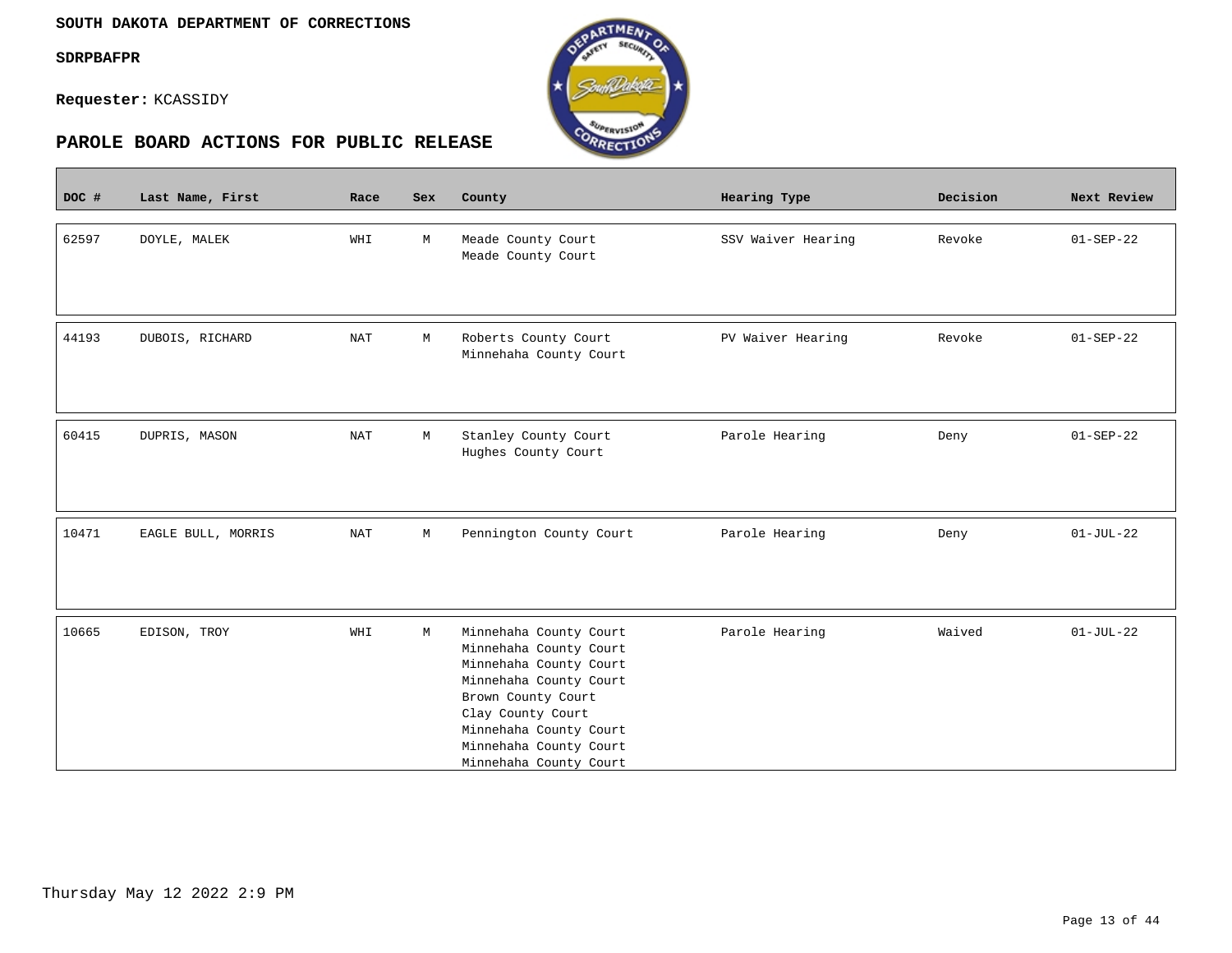$\mathcal{L}(\mathcal{L})$ 

**Requester:** KCASSIDY



| DOC # | Last Name, First  | Race       | <b>Sex</b>  | County                                                                        | <b>Hearing Type</b>                 | Decision                          | Next Review            |
|-------|-------------------|------------|-------------|-------------------------------------------------------------------------------|-------------------------------------|-----------------------------------|------------------------|
| 40796 | EDWARDS, KEVIN    | WHI        | M           | Hughes County Court<br>Brown County Court                                     | PV Waiver Hearing                   | Revoke                            | $01 - SEP - 22$        |
| 19024 | ELFSTROM, CLINTON | WHI        | М           | Pennington County Court                                                       | PV Waiver Hearing                   | Revoke                            | $01 - \text{AUG} - 22$ |
| 10493 | ERICKSON, JASON   | WHI        | $\mathbb M$ | Spink County Court<br>Spink County Court                                      | Commutation-Paper Review<br>Hearing | Deny                              |                        |
| 34712 | ERICKSON, MARCUS  | WHI        | М           | Beadle County Court<br>Beadle County Court<br>Beadle County Court             | Early Discharge Hearing             | Grant Early<br>Final<br>Discharge |                        |
| 61663 | FICKBOHM, AUSTIN  | WHI        | M           | Minnehaha County Court<br>Minnehaha County Court                              | PV Waiver Hearing                   | Revoke                            | $01 - SEP - 22$        |
| 53070 | FLOOD, VARDEN     | <b>BLA</b> | М           | Pennington County Court<br>Pennington County Court<br>Pennington County Court | Parole Hearing                      | Grant                             |                        |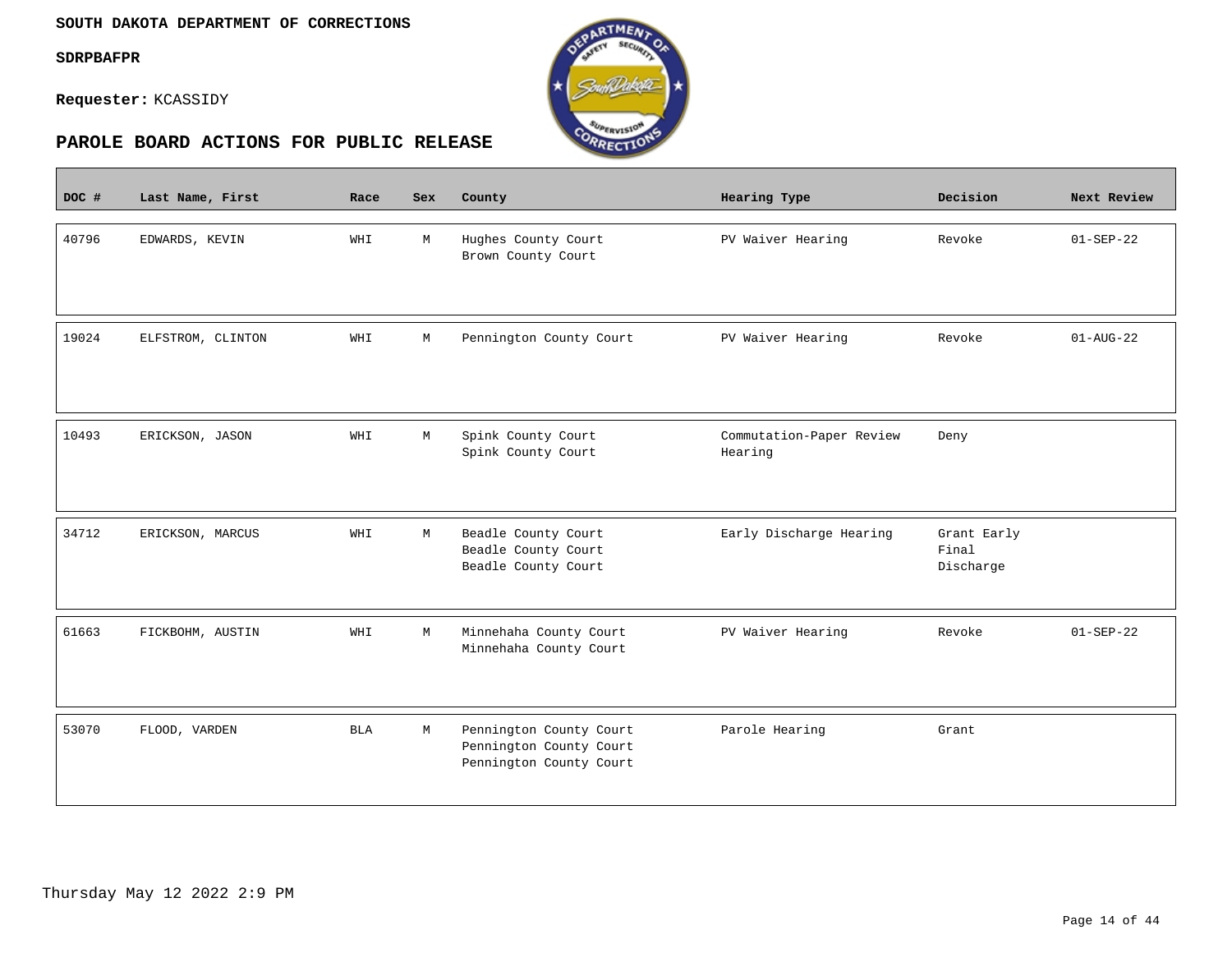$\overline{\phantom{a}}$ 

**Requester:** KCASSIDY



| DOC # | Last Name, First | Race       | Sex         | County                                                                        | Hearing Type            | Decision                          | Next Review     |
|-------|------------------|------------|-------------|-------------------------------------------------------------------------------|-------------------------|-----------------------------------|-----------------|
| 19238 | FLOWERS, YOLANDA | WHI        | $\mathbf F$ | Minnehaha County Court<br>Hughes County Court                                 | Parole Hearing          | Grant                             |                 |
| 53414 | FOWLER, CHANCE   | NAT        | М           | Brown County Court                                                            | Early Discharge Hearing | Grant Early<br>Final<br>Discharge |                 |
| 60570 | FROST, ROBERT    | WHI        | М           | Hughes County Court<br>Hughes County Court<br>Minnehaha County Court          | PV Waiver Hearing       | Revoke                            | $01 - SEP - 22$ |
| 61371 | GARCIA, HERMAN   | HOL        | М           | Pennington County Court<br>Pennington County Court<br>Pennington County Court | Parole Hearing          | Grant                             |                 |
| 11869 | GARREAU, TANNER  | NAT        | М           | Minnehaha County Court                                                        | Parole Hearing          | Grant                             |                 |
| 60938 | GATLUAK, DHAN    | <b>BLA</b> | М           | Minnehaha County Court<br>Minnehaha County Court                              | Parole Hearing          | Deny                              | $01 - JAN - 50$ |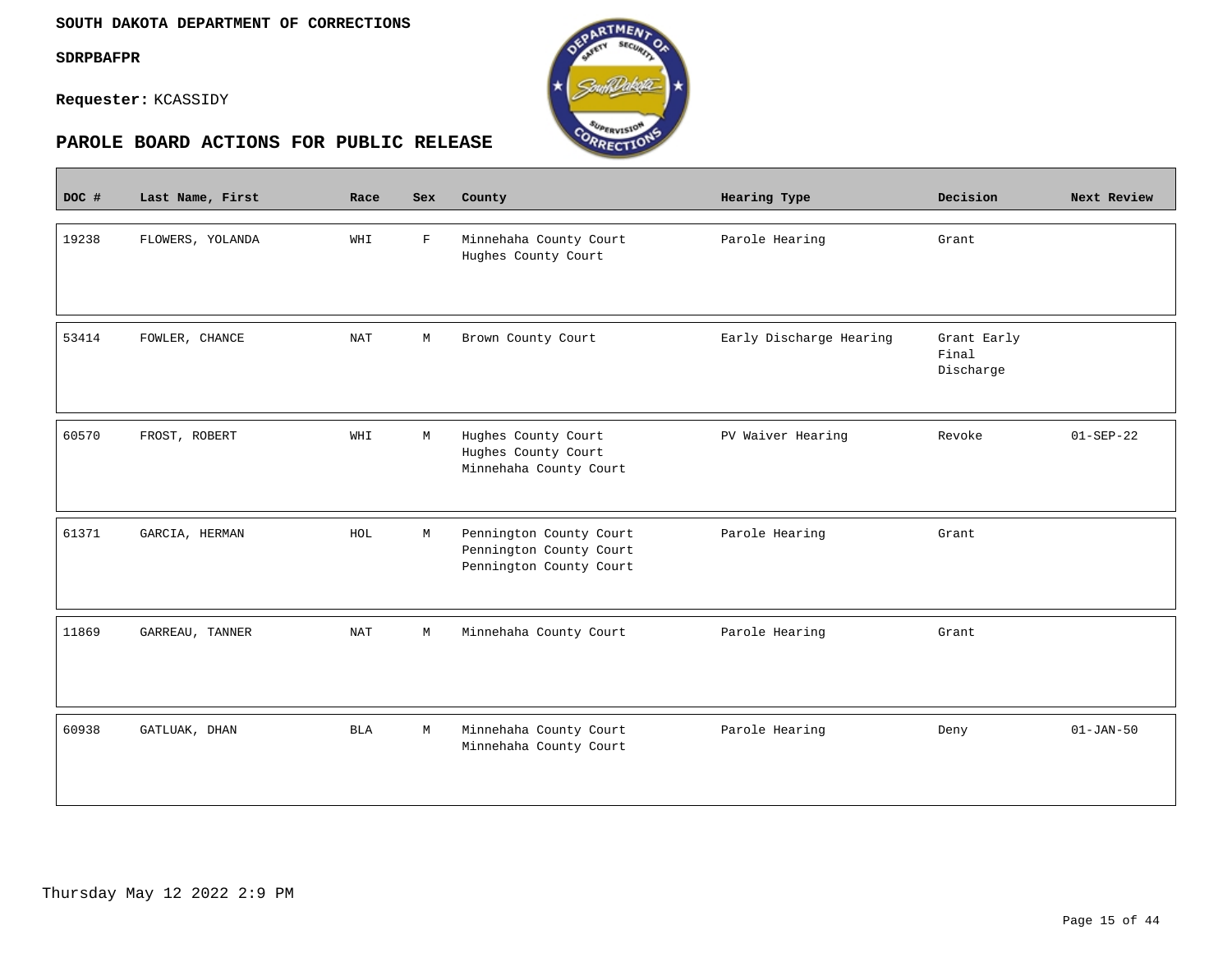

| DOC # | Last Name, First | Race | Sex | County                                                                                                                                               | Hearing Type            | Decision                            | Next Review |
|-------|------------------|------|-----|------------------------------------------------------------------------------------------------------------------------------------------------------|-------------------------|-------------------------------------|-------------|
| 50368 | GAY, WAKINYAN    | NAT  | M   | Minnehaha County Court<br>Minnehaha County Court<br>Minnehaha County Court                                                                           | Parole Hearing          | Deny                                | $01-NOV-22$ |
| 12677 | GEFKE, CAMERON   | WHI  | M   | Minnehaha County Court<br>Minnehaha County Court<br>Minnehaha County Court<br>Minnehaha County Court<br>Lincoln County Court<br>Lincoln County Court | Parole Hearing          | Deny                                | $01-NOV-22$ |
| 12627 | GHOST, LEROY     | NAT  | М   | Pennington County Court<br>Pennington County Court<br>Bon Homme County Court<br>Minnehaha County Court<br>Minnehaha County Court                     | SSV Waiver Hearing      | Revoke                              | $01-JAN-23$ |
| 13876 | GILBERT, ALLAN   | NAT  | M   | Minnehaha County Court<br>Minnehaha County Court<br>Minnehaha County Court<br>Minnehaha County Court                                                 | PV Waiver Hearing       | Revoke                              | $01-0CT-22$ |
| 16171 | GILL, ROBBIE     | WHI  | M   | Union County Court<br>Union County Court                                                                                                             | Early Discharge Hearing | Grant Partial<br>Early<br>Discharge |             |
| 46905 | GLASER, JORDAN   | WHI  | M   | Brown County Court<br>Brown County Court                                                                                                             | Parole Hearing          | Grant                               |             |

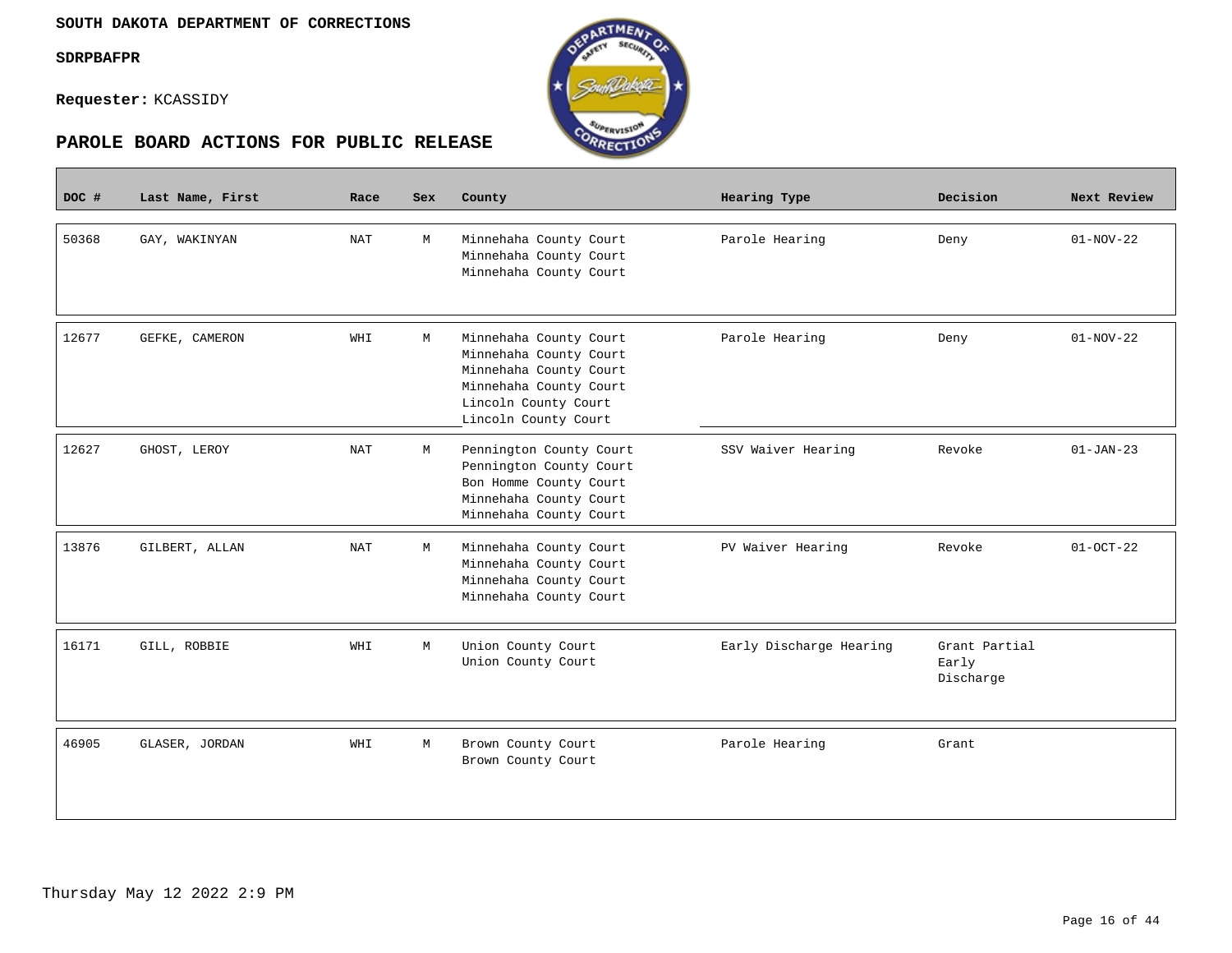$\overline{\phantom{a}}$ 

**Requester:** KCASSIDY



| DOC # | Last Name, First       | Race       | <b>Sex</b>  | County                                                                               | Hearing Type           | Decision      | Next Review     |
|-------|------------------------|------------|-------------|--------------------------------------------------------------------------------------|------------------------|---------------|-----------------|
| 54402 | GOINGS, FRANKLIN       | <b>NAT</b> | M           | Pennington County Court<br>Pennington County Court<br>Pennington County Court        | PV Waiver Hearing      | Revoke        | $01 - OCT - 22$ |
| 53232 | GOINGS, TIA            | <b>NAT</b> | $\mathbf F$ | Pennington County Court<br>Pennington County Court<br>Pennington County Court        | Parole Hearing         | Grant         |                 |
| 39160 | GOLLIHER-WEYER, JOSEPH | HOL        | М           | Brown County Court<br>Brown County Court<br>Brown County Court<br>Brown County Court | SSV Revocation Hearing | Continue      | $01 - JUN - 22$ |
| 48781 | GRAHAM, JEREMY         | WHI        | М           | Brown County Court                                                                   | PV Revocation Hearing  | Continue      | $01 - JUN - 22$ |
| 62503 | GRANDISON, ELIUM       | BLA        | М           | Codington County Court                                                               | Non-compliance Hearing | Non-Compliant | $01-NOV-22$     |
| 55919 | GRAVES, DESMOND        | OTH        | M           | Brown County Court<br>Brown County Court                                             | PV Revocation Hearing  | Revoke        | $01 - JAN - 23$ |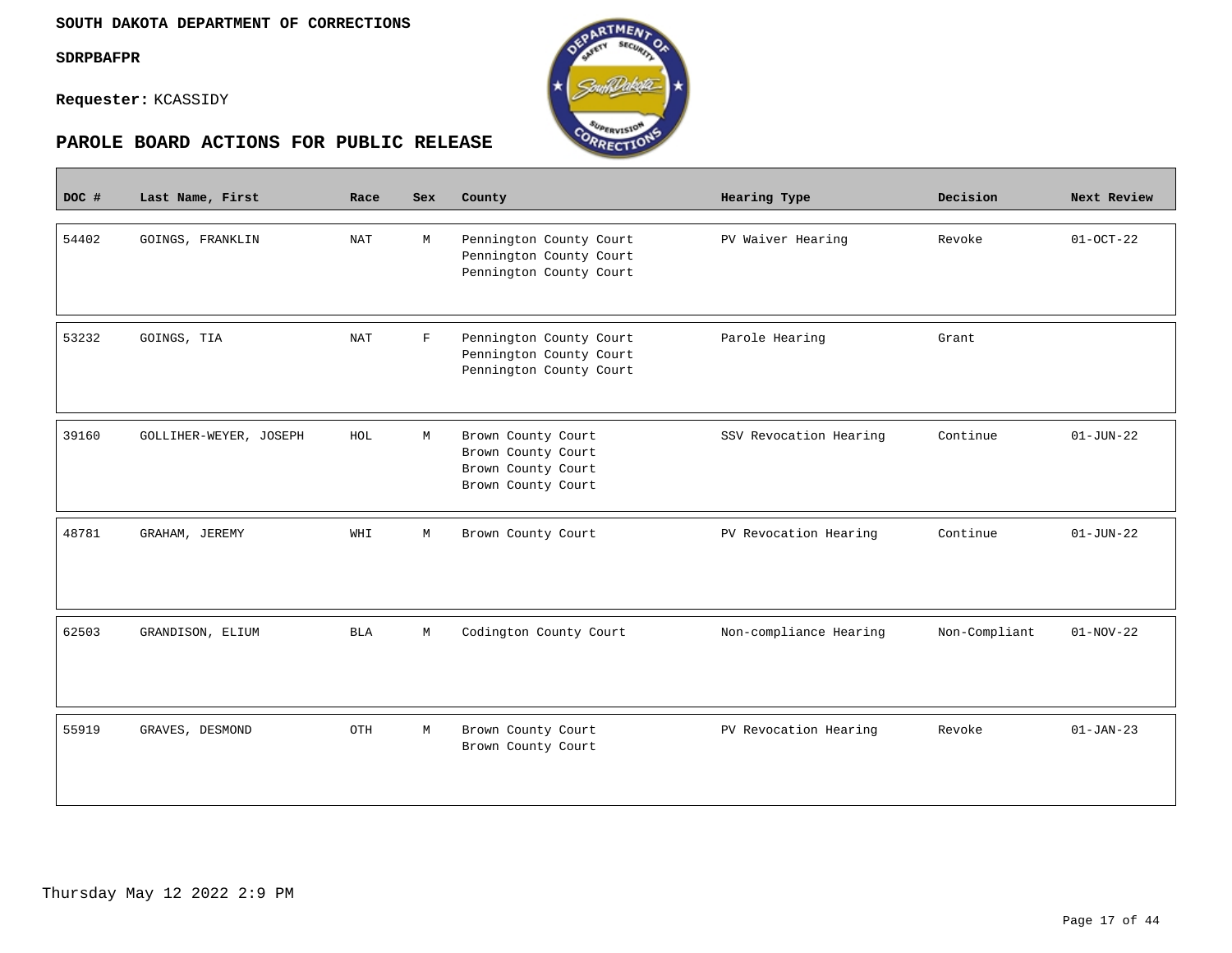**Contract** 





| DOC # | Last Name, First  | Race       | <b>Sex</b> | County                                                                                                                         | <b>Hearing Type</b> | Decision | Next Review     |
|-------|-------------------|------------|------------|--------------------------------------------------------------------------------------------------------------------------------|---------------------|----------|-----------------|
| 9854  | GREGER, FRED      | <b>NAT</b> | M          | Charles Mix County<br>Charles Mix County                                                                                       | Parole Hearing      | Deny     | $01-NOV-22$     |
| 18657 | HAASE, TROY       | WHI        | M          | Minnehaha County Court<br>Minnehaha County Court<br>Minnehaha County Court<br>Codington County Court<br>Codington County Court | Case Review Hearing | Reviewed |                 |
| 55497 | HAIRY BIRD, TYLER | <b>NAT</b> | М          | Minnehaha County Court<br>Minnehaha County Court<br>Minnehaha County Court<br>Minnehaha County Court<br>Minnehaha County Court | Parole Hearing      | Deny     | $01-JAN-23$     |
| 41756 | HALL, SHAWN       | WHI        | М          | Pennington County Court                                                                                                        | PV Waiver Hearing   | Revoke   | $01 - SEP - 22$ |
| 55450 | HAMMER, KOHL      | WHI        | M          | Lincoln County Court<br>Lincoln County Court<br>Minnehaha County Court<br>Minnehaha County Court<br>Lincoln County Court       | Parole Hearing      | Deny     | $01 - SEP - 22$ |
| 39372 | HAMNER, TED       | WHI        | М          | Brown County Court<br>Brown County Court                                                                                       | SSV Waiver Hearing  | Revoke   | $01-JAN-23$     |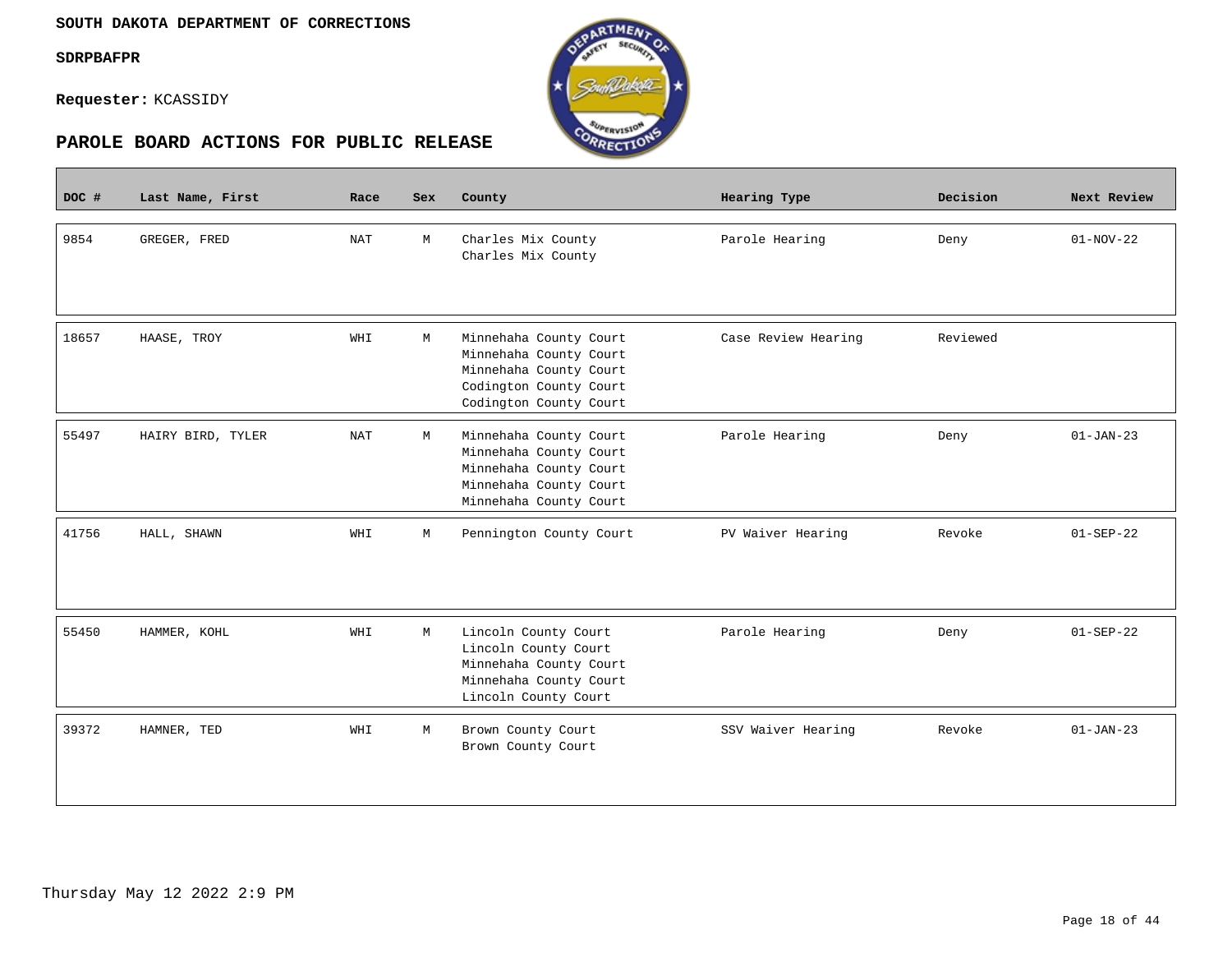$\overline{\phantom{a}}$ 

**Requester:** KCASSIDY



| DOC # | Last Name, First      | Race       | Sex          | County                                           | Hearing Type       | Decision | Next Review     |
|-------|-----------------------|------------|--------------|--------------------------------------------------|--------------------|----------|-----------------|
|       |                       |            |              |                                                  |                    |          |                 |
| 23125 | HANSON, PAUL          | WHI        | М            | Minnehaha County Court                           | SSV Waiver Hearing | Revoke   | $01 - SEP - 22$ |
|       |                       |            |              |                                                  |                    |          |                 |
|       |                       |            |              |                                                  |                    |          |                 |
| 42099 | HAWKINS, ANNA         | <b>NAT</b> | $\mathbf{F}$ | Pennington County Court                          | PV Waiver Hearing  | Revoke   | $01 - OCT - 22$ |
|       |                       |            |              | Pennington County Court                          |                    |          |                 |
|       |                       |            |              |                                                  |                    |          |                 |
|       |                       |            |              |                                                  |                    |          |                 |
| 64599 | HIGH HORSE, CREIGHTON | NAT        | М            | Minnehaha County Court                           | Parole Hearing     | Grant    |                 |
|       |                       |            |              | Minnehaha County Court                           |                    |          |                 |
|       |                       |            |              | Minnehaha County Court                           |                    |          |                 |
|       |                       |            |              |                                                  |                    |          |                 |
| 23472 | HILLMER, MICHAEL      | WHI        | М            | Hughes County Court                              | Parole Hearing     | Grant    |                 |
|       |                       |            |              | Bon Homme County Court                           |                    |          |                 |
|       |                       |            |              | Yankton County Court                             |                    |          |                 |
|       |                       |            |              |                                                  |                    |          |                 |
| 12728 | HODGKISS, RUSSELL     | <b>NAT</b> | М            | Minnehaha County Court                           | PV Waiver Hearing  | Revoke   | $01-NOV-22$     |
|       |                       |            |              | Minnehaha County Court                           |                    |          |                 |
|       |                       |            |              |                                                  |                    |          |                 |
|       |                       |            |              |                                                  |                    |          |                 |
| 60599 | HOLMES, DESHAUN       | <b>BLA</b> | М            | Minnehaha County Court                           | SSV Waiver Hearing | Revoke   | $01 - AUG - 22$ |
|       |                       |            |              | Minnehaha County Court                           |                    |          |                 |
|       |                       |            |              | Minnehaha County Court<br>Minnehaha County Court |                    |          |                 |
|       |                       |            |              | Minnehaha County Court                           |                    |          |                 |
|       |                       |            |              | Minnehaha County Court                           |                    |          |                 |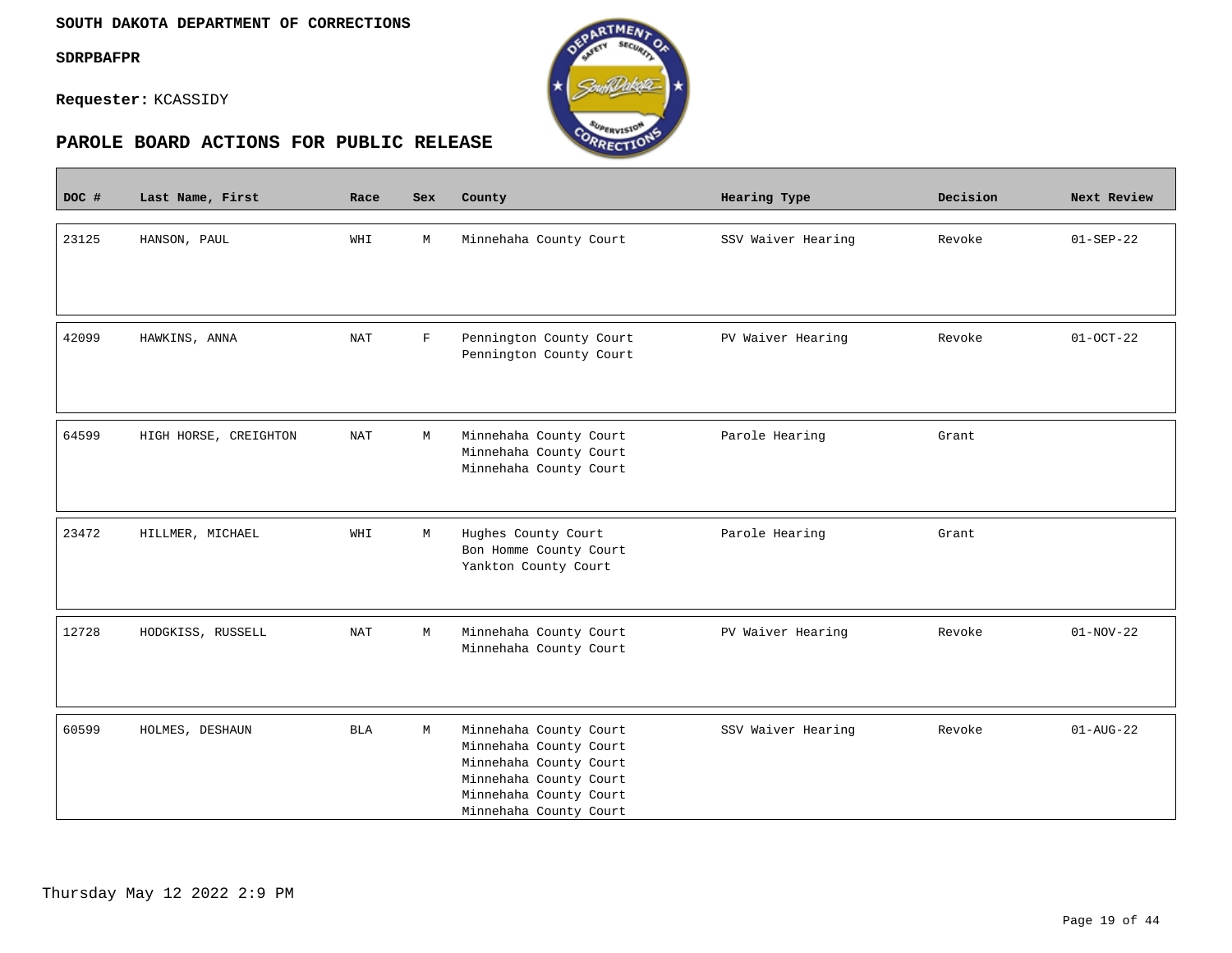$\blacksquare$ 

**Requester:** KCASSIDY



| DOC # | Last Name, First | Race       | Sex          | County                                                                                                                                             | Hearing Type            | Decision                          | Next Review            |
|-------|------------------|------------|--------------|----------------------------------------------------------------------------------------------------------------------------------------------------|-------------------------|-----------------------------------|------------------------|
| 10407 | HOLY BEAR, CODY  | <b>NAT</b> | $\mathbf F$  | Roberts County Court<br>Minnehaha County Court                                                                                                     | Parole Hearing          | Grant                             |                        |
| 20943 | HOOF, EDWARD     | <b>NAT</b> | M            | Pennington County Court<br>Pennington County Court<br>Pennington County Court<br>Pennington County Court<br>Pennington County Court                | PV Waiver Hearing       | Revoke                            | $01 - \text{AUG} - 22$ |
| 54314 | HOPKINS, KEVIN   | WHI        | М            | Codington County Court                                                                                                                             | Early Discharge Hearing | Grant Early<br>Final<br>Discharge |                        |
| 47717 | HOPKINS, LARISSA | <b>NAT</b> | F            | Davison County Court<br>Davison County Court<br>Minnehaha County Court<br>Minnehaha County Court<br>Minnehaha County Court<br>Davison County Court | Parole Hearing          | Grant                             |                        |
| 13466 | HORSE, ROBERT    | <b>NAT</b> | M            | Meade County Court<br>Meade County Court                                                                                                           | PV Waiver Hearing       | Revoke                            | $01-MAY-23$            |
| 65441 | HORTON, RACHEL   | WHI        | $\mathbf{F}$ | Pennington County Court                                                                                                                            | Non-compliance Hearing  | Non-Compliant                     | $01-JUL-22$            |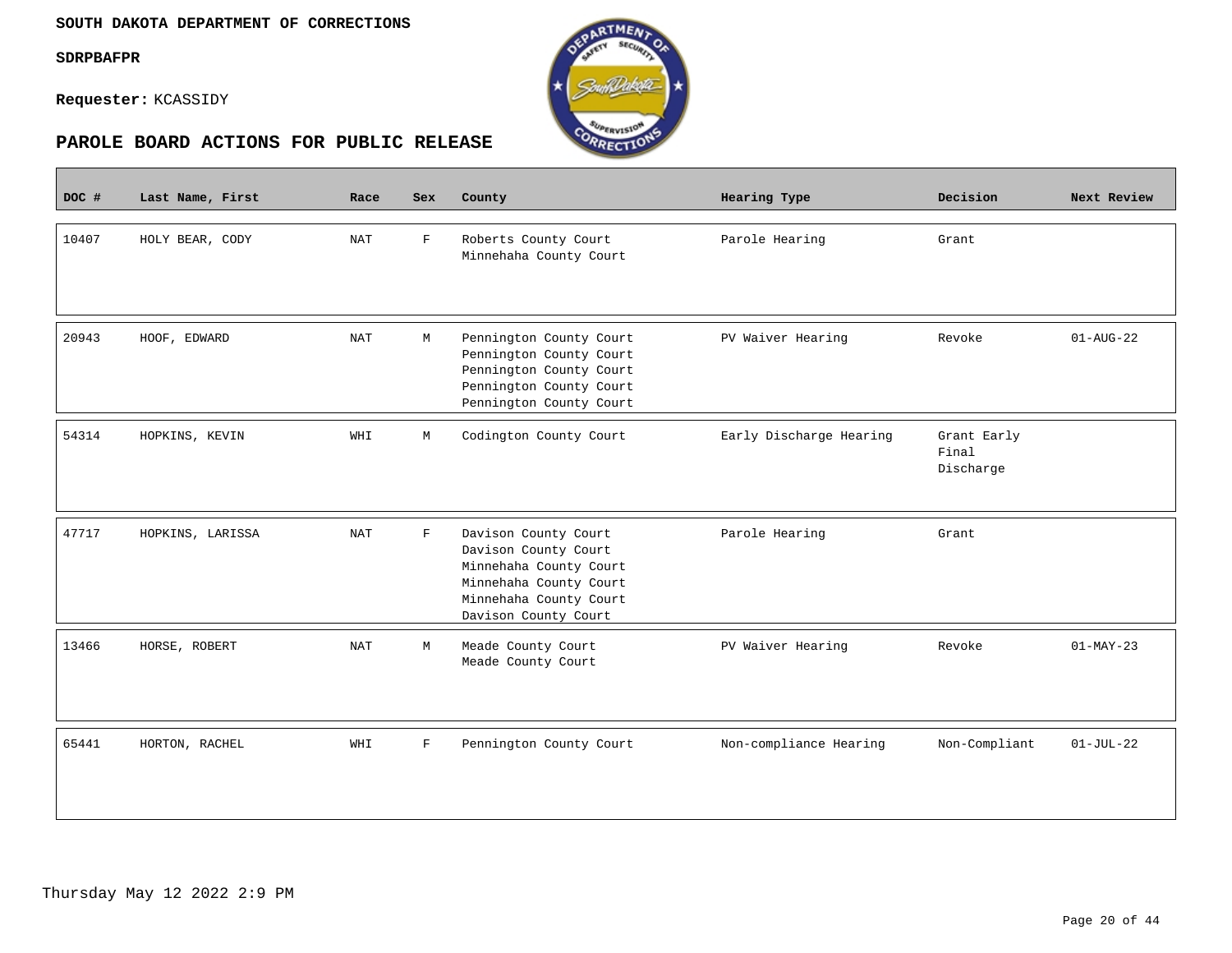Г





| DOC # | Last Name, First   | Race | Sex         | County                                                                                                                    | Hearing Type           | Decision      | Next Review     |
|-------|--------------------|------|-------------|---------------------------------------------------------------------------------------------------------------------------|------------------------|---------------|-----------------|
|       |                    |      |             |                                                                                                                           |                        |               |                 |
| 22448 | HUGHBANKS, KEVIN   | WHI  | M           | Minnehaha County Court<br>Lincoln County Court<br>Lincoln County Court                                                    | Parole Hearing         | Deny          | $01-NOV-22$     |
| 38890 | HUNTIMER, TIMOTHY  | WHI  | М           | Minnehaha County Court<br>Minnehaha County Court<br>Minnehaha County Court<br>Lake County Court<br>Minnehaha County Court | Parole Hearing         | Deny          | $01 - OCT - 22$ |
| 57634 | IRON HEART, WARREN | NAT  | М           | Tripp County Court<br>Tripp County Court                                                                                  | Parole Hearing         | Waived        | $01 - JUN - 22$ |
| 61194 | JACKSON, KURTIS    | WHI  | $\mathbb M$ | Brookings County Court                                                                                                    | Non-compliance Hearing | Non-Compliant | $01 - JUN - 22$ |
| 17079 | JANIS, CODY        | NAT  | М           | Pennington County Court                                                                                                   | PV Waiver Hearing      | Revoke        | $01 - SEP - 22$ |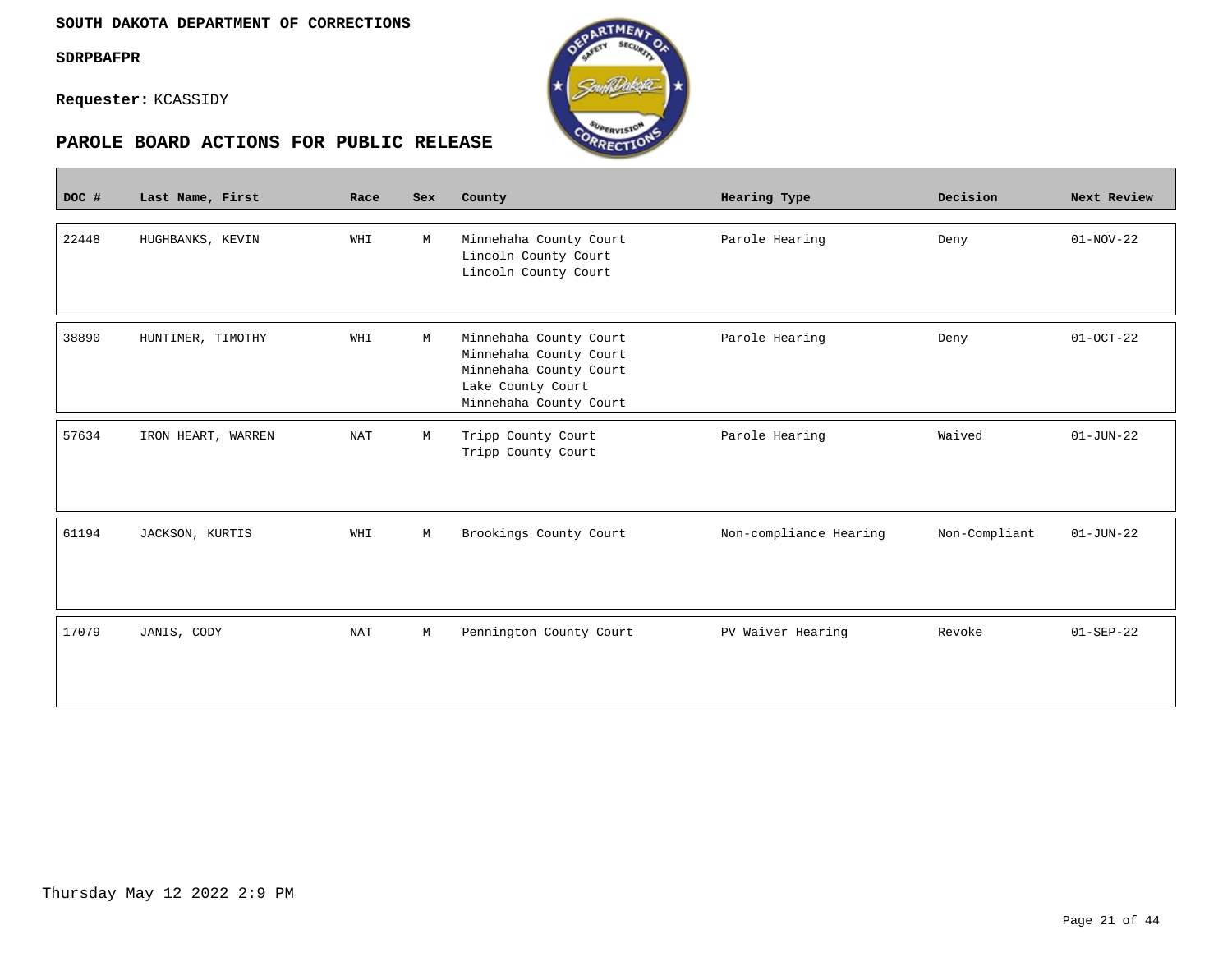Г

**Requester:** KCASSIDY



| DOC # | Last Name, First | Race       | Sex | County                                                                                                                                                                                                                                                                            | Hearing Type                        | Decision | Next Review     |
|-------|------------------|------------|-----|-----------------------------------------------------------------------------------------------------------------------------------------------------------------------------------------------------------------------------------------------------------------------------------|-------------------------------------|----------|-----------------|
| 21380 | JANSSEN, STEVEN  | WHI        | М   | Minnehaha County Court<br>Minnehaha County Court<br>Minnehaha County Court<br>Minnehaha County Court<br>Union County Court<br>Minnehaha County Court<br>Minnehaha County Court<br>Minnehaha County Court<br>Minnehaha County Court<br>Turner County Court<br>Lincoln County Court | Parole Hearing                      | Deny     | $01-NOV-22$     |
| 58171 | JARA, SHUKRI     | <b>BLA</b> | М   | Minnehaha County Court                                                                                                                                                                                                                                                            | SSV Waiver Hearing                  | Revoke   | $01 - JUN - 22$ |
|       |                  |            |     |                                                                                                                                                                                                                                                                                   |                                     |          |                 |
| 45652 | JENNEWEIN, MARY  | WHI        | F   | Minnehaha County Court                                                                                                                                                                                                                                                            | Commutation-Paper Review<br>Hearing | Deny     |                 |
| 3293  | JENSEN, PAUL     | WHI        | M   | Stanley County Court<br>Stanley County Court<br>Stanley County Court<br>Stanley County Court<br>Stanley County Court<br>Stanley County Court<br>Stanley County Court<br>Stanley County Court                                                                                      | Parole Hearing                      | Deny     | $01 - JAN - 23$ |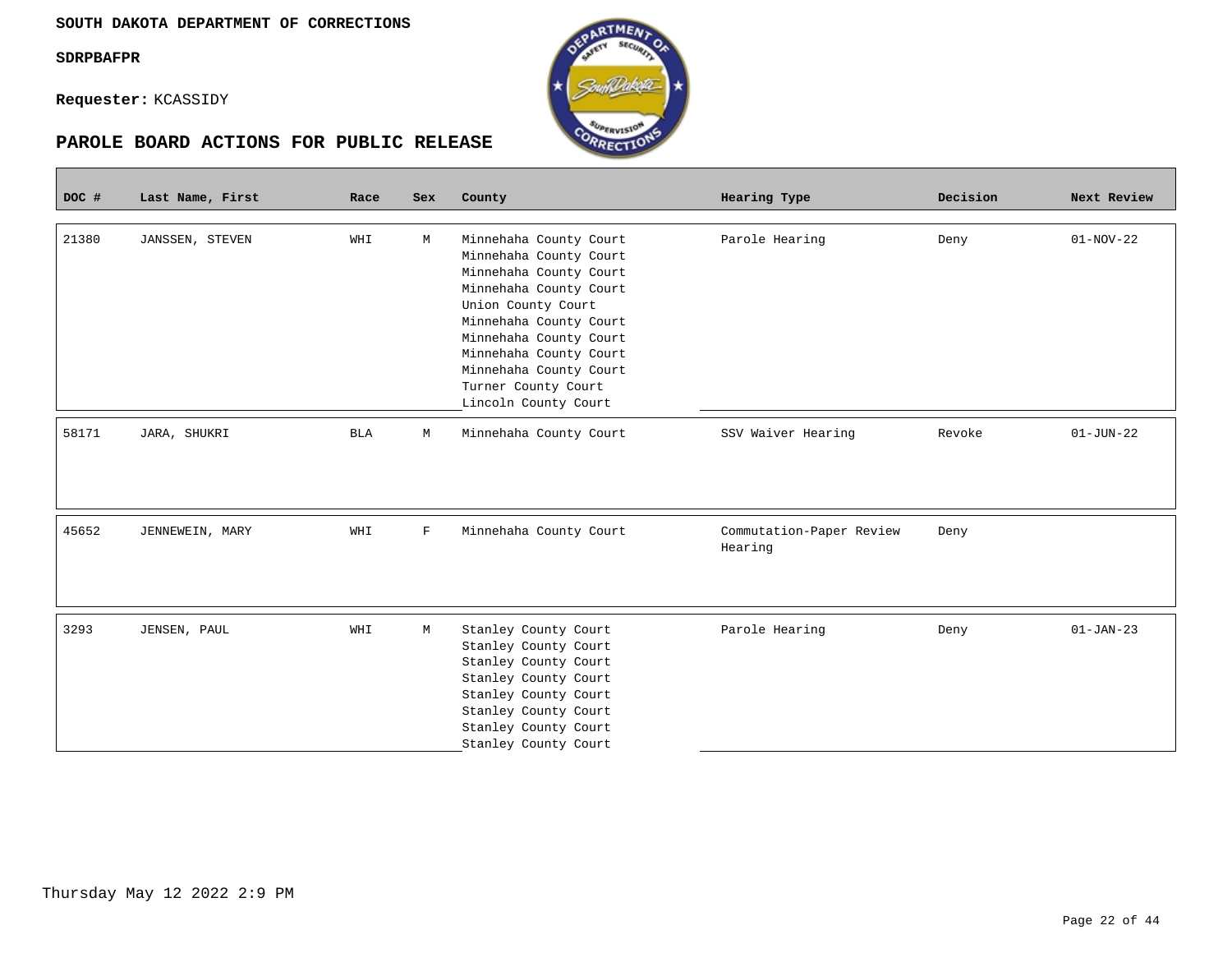$\overline{\phantom{a}}$ 

**Requester:** KCASSIDY



| DOC # | Last Name, First | Race       | Sex | County                                                                                        | Hearing Type            | Decision                            | Next Review     |
|-------|------------------|------------|-----|-----------------------------------------------------------------------------------------------|-------------------------|-------------------------------------|-----------------|
| 6510  | JERRETT, DAVID   | WHI        | М   | Codington County Court<br>Codington County Court                                              | Early Discharge Hearing | Grant Partial<br>Early<br>Discharge |                 |
| 48738 | JOGAAK, JOGAAK   | <b>BLA</b> | М   | Minnehaha County Court                                                                        | SSV Revocation Hearing  | Continue                            | $01 - JUN - 22$ |
| 44423 | JOHNSON, CURTIS  | <b>BLA</b> | M   | Minnehaha County Court<br>Minnehaha County Court<br>Minnehaha County Court                    | Parole Hearing          | Grant                               |                 |
| 51704 | JOHNSON, JOSEPH  | WHI        | М   | Lawrence County Court<br>Butte County Court<br>Lawrence County Court<br>Lawrence County Court | Parole Hearing          | Continue                            | $01 - JUN - 22$ |
| 54138 | JOHNSON, ROY     | BLA        | М   | Lake County Court                                                                             | PV Waiver Hearing       | Revoke                              | $01-MAY-23$     |
| 35833 | JOSEPH, DARREN   | NAT        | M   | Tripp County Court<br>Yankton County Court                                                    | Parole Hearing          | Grant                               |                 |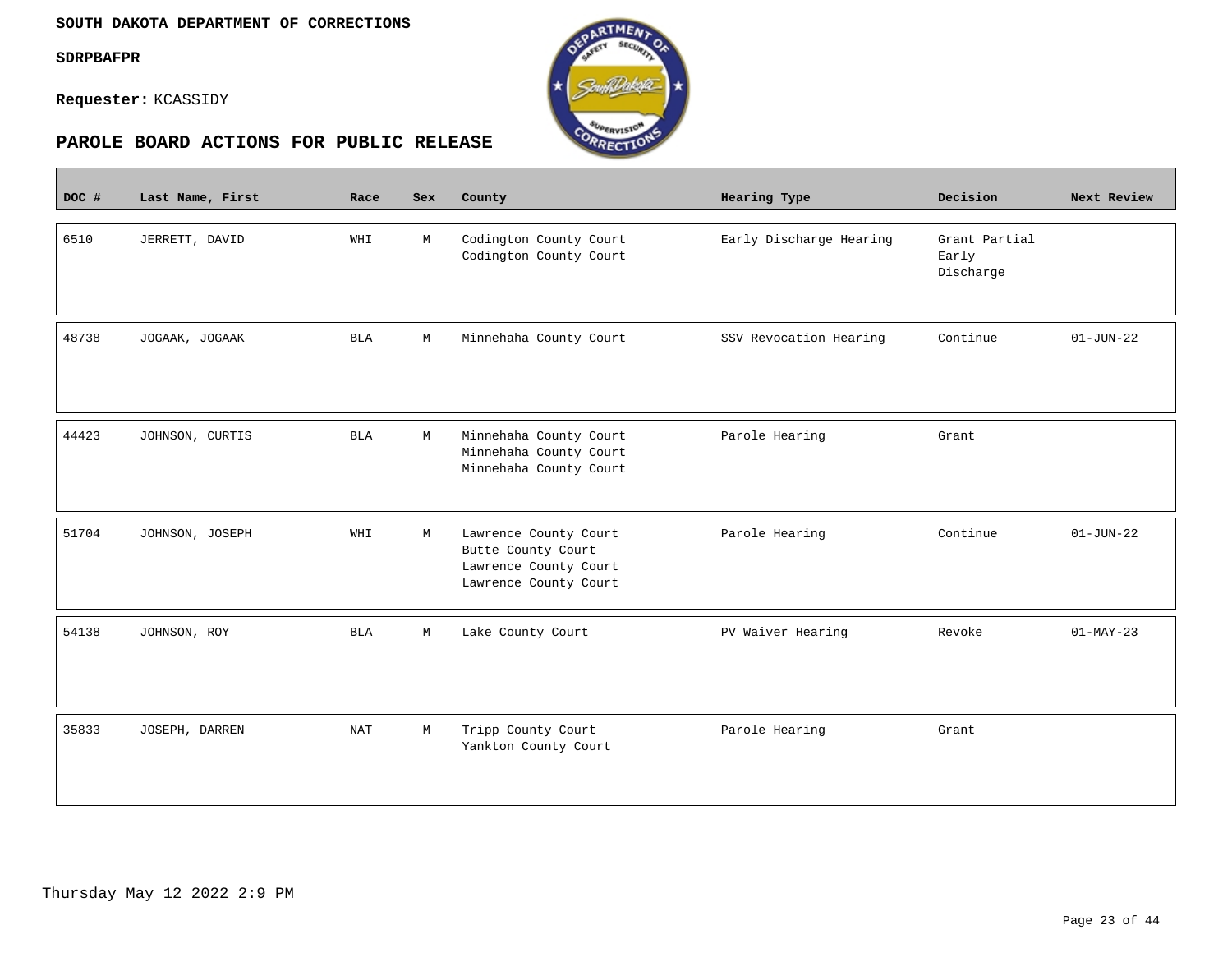$\overline{\phantom{a}}$ 





| DOC # | Last Name, First | Race | Sex         | County                                                                                                                                                                         | Hearing Type            | Decision                            | Next Review            |
|-------|------------------|------|-------------|--------------------------------------------------------------------------------------------------------------------------------------------------------------------------------|-------------------------|-------------------------------------|------------------------|
| 58433 | KARBER, SAGE     | NAT  | F           | Minnehaha County Court<br>Minnehaha County Court<br>Minnehaha County Court<br>Minnehaha County Court<br>Minnehaha County Court<br>Minnehaha County Court                       | Parole Hearing          | Grant                               |                        |
| 61492 | KELLER, JESSICA  | WHI  | $\mathbf F$ | Minnehaha County Court                                                                                                                                                         | Parole Hearing          | Continue                            | $01 - JUN - 22$        |
| 17884 | KIDD, JEREMY     | WHI  | M           | Minnehaha County Court<br>Minnehaha County Court<br>Minnehaha County Court<br>Minnehaha County Court<br>Minnehaha County Court<br>Lincoln County Court<br>Lincoln County Court | SSV Waiver Hearing      | Revoke                              | $01 - \text{AUG} - 22$ |
| 11394 | KIRCHEN, EVAN    | WHI  | M           | Lincoln County Court<br>Turner County Court<br>Lincoln County Court<br>Minnehaha County Court<br>Minnehaha County Court                                                        | SSV Waiver Hearing      | Revoke                              | $01-NOV-22$            |
| 10159 | KIRKEBY, TROY    | WHI  | M           | Minnehaha County Court<br>Minnehaha County Court                                                                                                                               | Early Discharge Hearing | Grant Partial<br>Early<br>Discharge |                        |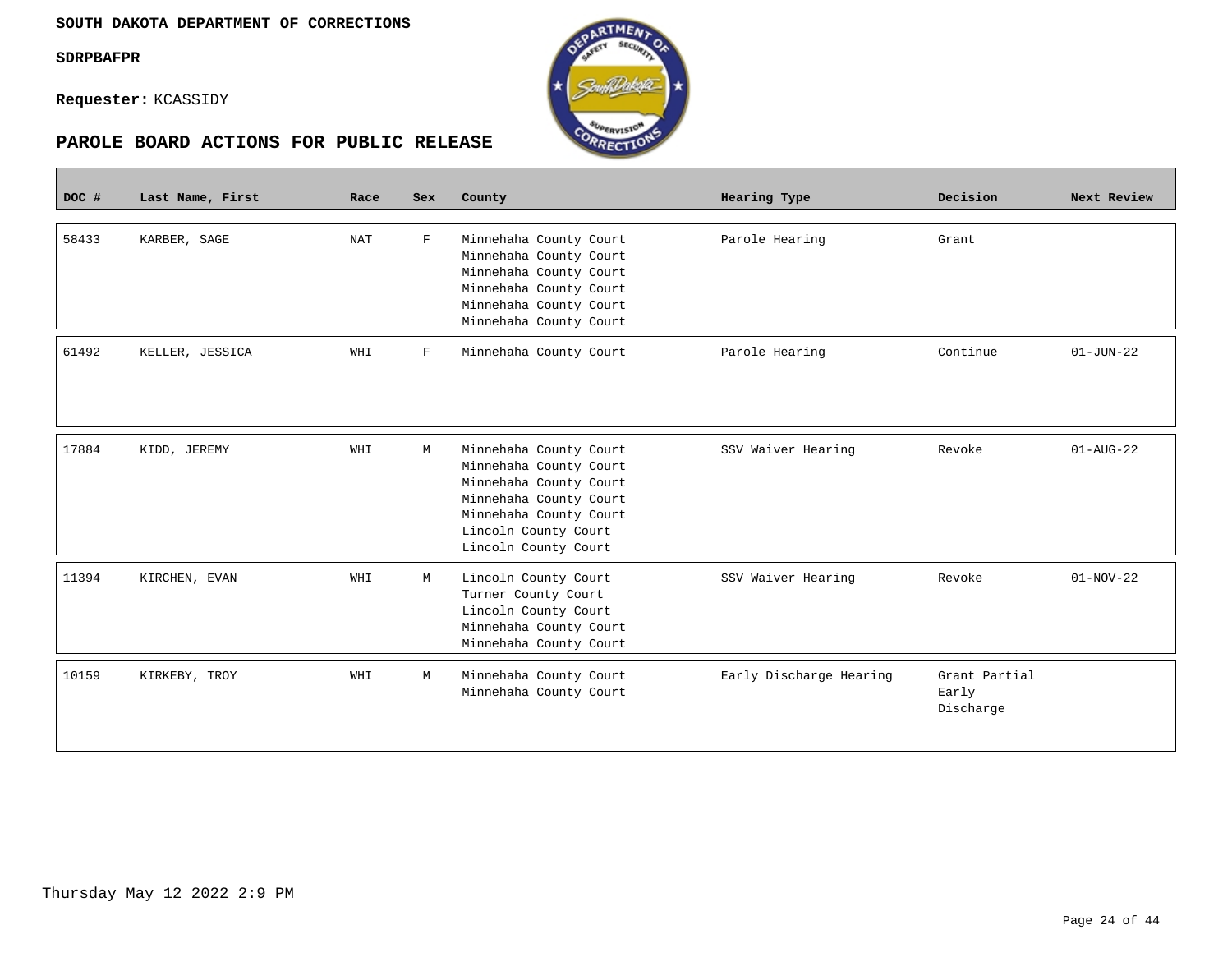**Contract** 





| DOC # | Last Name, First      | Race       | <b>Sex</b>  | County                                                                                                                                                 | Hearing Type          | Decision | Next Review     |
|-------|-----------------------|------------|-------------|--------------------------------------------------------------------------------------------------------------------------------------------------------|-----------------------|----------|-----------------|
| 44933 | KOCER, ALEN           | NAT        | М           | Minnehaha County Court<br>Minnehaha County Court                                                                                                       | Parole Hearing        | Waived   | $01 - FEB - 23$ |
| 47325 | KRAMER, KODY          | WHI        | М           | Minnehaha County Court<br>Minnehaha County Court<br>Minnehaha County Court<br>Minnehaha County Court<br>Lincoln County Court<br>Minnehaha County Court | Parole Hearing        | Grant    |                 |
| 57774 | KRESS, MEGAN          | WHI        | F           | Minnehaha County Court<br>Minnehaha County Court<br>Minnehaha County Court                                                                             | Parole Hearing        | Deny     | $01-JUL-22$     |
| 51421 | LAFROMBOISE, KINGSTON | <b>NAT</b> | M           | Roberts County Court<br>Roberts County Court                                                                                                           | Parole Hearing        | Waived   | $01 - JAN-50$   |
| 54619 | LAMONT, KAYLA         | NAT        | $\mathbf F$ | Pennington County Court<br>Pennington County Court<br>Pennington County Court<br>Hughes County Court                                                   | SSV Waiver Hearing    | Revoke   | $01 - AUG - 22$ |
| 55364 | LANE, DUSTIN          | WHI        | М           | Kingsbury County Court<br>Deuel County Court                                                                                                           | PV Revocation Hearing | Continue | $01-JUN-22$     |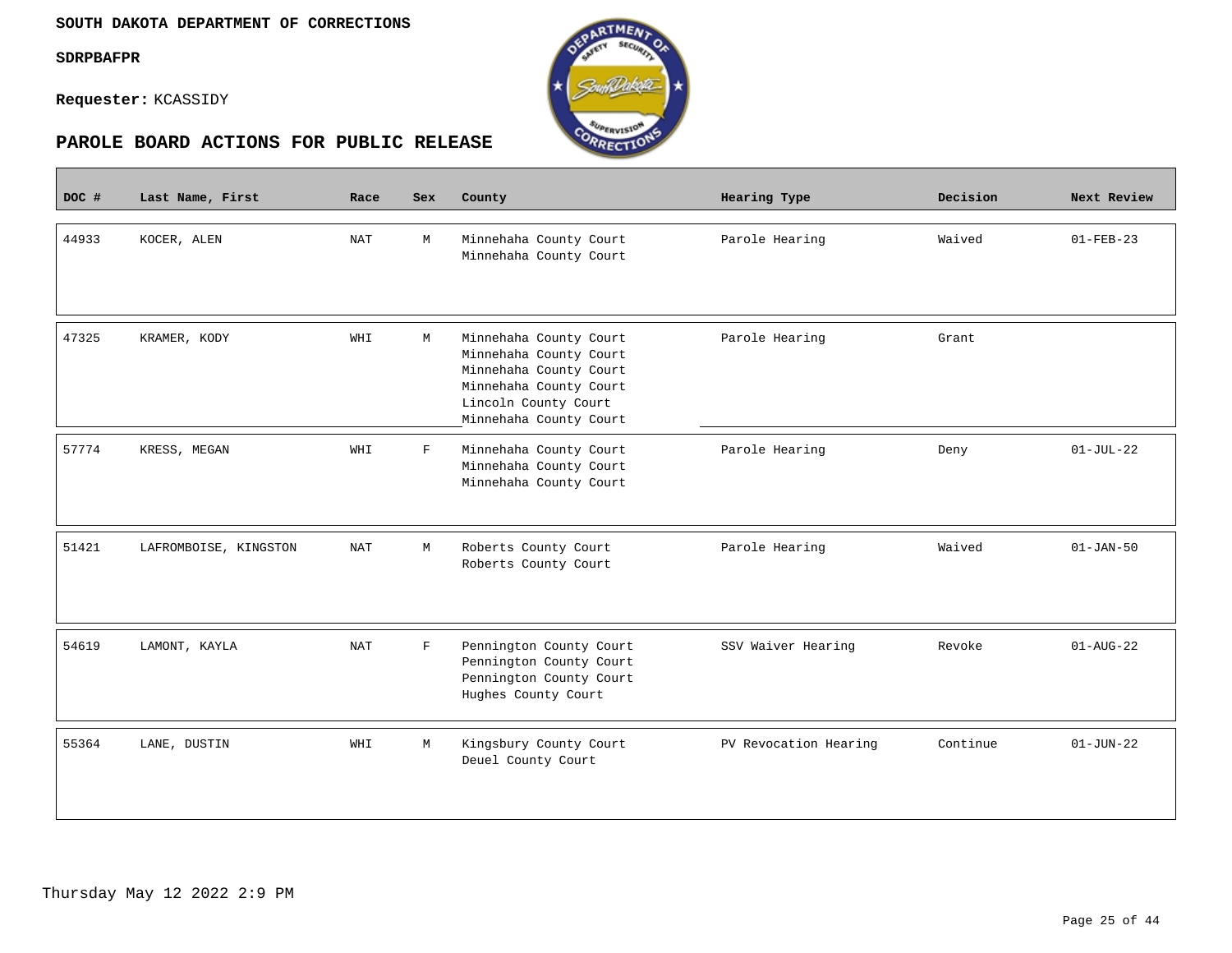#### **SOUTH DAKOTA DEPARTMENT OF CORRECTIONS**

**SDRPBAFPR**

 $\overline{\phantom{a}}$ 

**Requester:** KCASSIDY



| DOC # | Last Name, First        | Race       | <b>Sex</b>  | County                                                                     | Hearing Type            | Decision                            | Next Review            |
|-------|-------------------------|------------|-------------|----------------------------------------------------------------------------|-------------------------|-------------------------------------|------------------------|
| 61473 | LANG, DAVID             | <b>NAT</b> | M           | Union County Court                                                         | PV Waiver Hearing       | Revoke                              | $01 - \text{AUG} - 22$ |
| 15385 | LARSON, DAVID           | WHI        | М           | Pennington County Court<br>Pennington County Court<br>Meade County Court   | Early Discharge Hearing | Grant Partial<br>Early<br>Discharge |                        |
| 57288 | LAWRENCE, TROY          | WHI        | М           | Lincoln County Court<br>Lincoln County Court                               | Early Discharge Hearing | Grant Partial<br>Early<br>Discharge |                        |
| 54984 | LEADER CHARGE, SEAN     | <b>NAT</b> | M           | Mellette County Court<br>Mellette County Court                             | PV Waiver Hearing       | Revoke                              | $01-SEP-22$            |
| 54791 | LEIDER, INDIAN          | NAT        | M           | Minnehaha County Court<br>Minnehaha County Court<br>Minnehaha County Court | Parole Hearing          | Grant                               |                        |
| 47391 | LITTLE THUNDER, NATASHA | <b>NAT</b> | $\mathbf F$ | Minnehaha County Court<br>Minnehaha County Court                           | Early Discharge Hearing | Grant Partial<br>Early<br>Discharge |                        |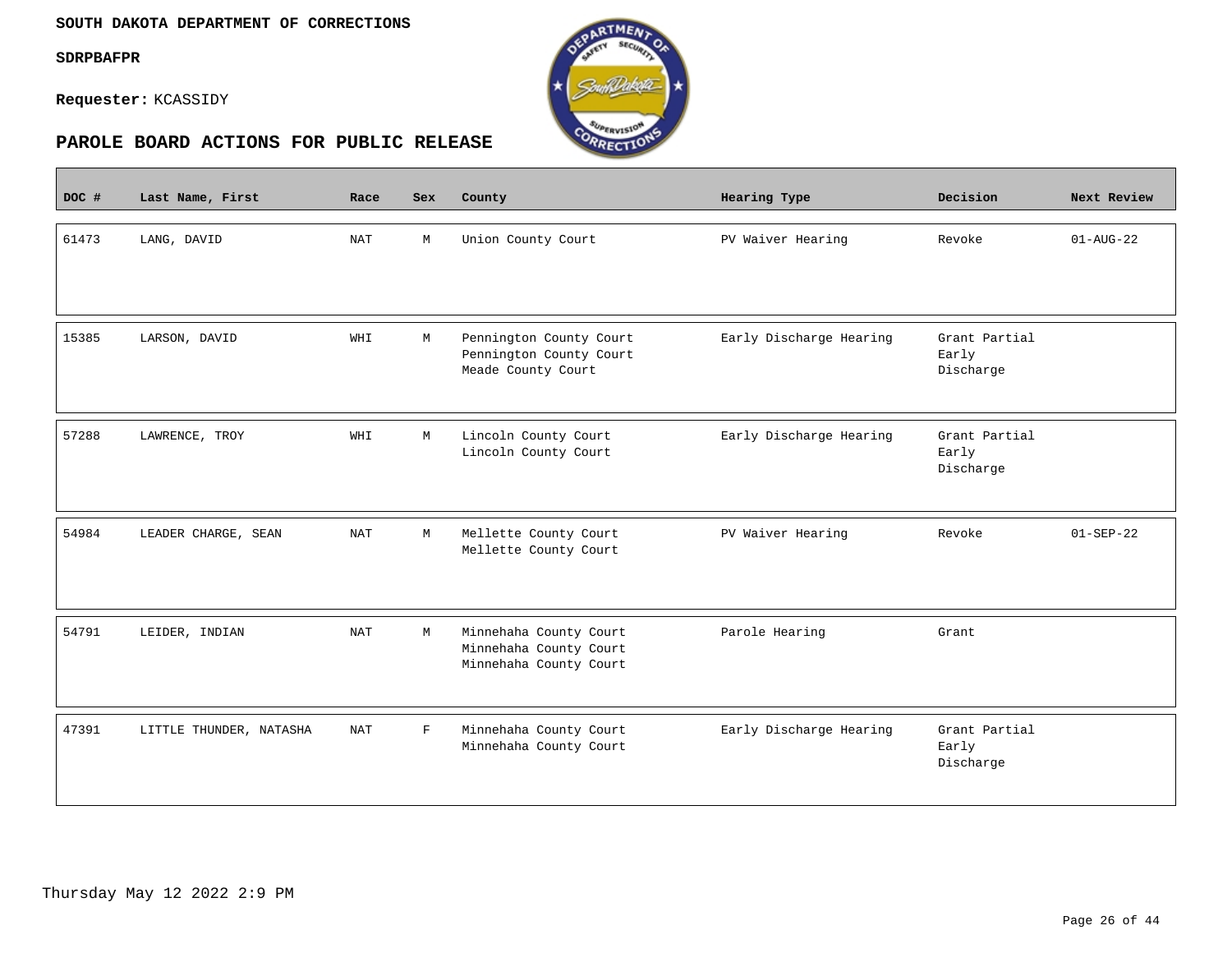$\sim$ 

**Requester:** KCASSIDY



| DOC # | Last Name, First    | Race       | Sex         | County                                                                     | Hearing Type            | Decision                            | Next Review     |
|-------|---------------------|------------|-------------|----------------------------------------------------------------------------|-------------------------|-------------------------------------|-----------------|
| 47092 | LOBBINS, DOUGLAS    | WHI        | М           | Brookings County Court<br>Minnehaha County Court<br>Brookings County Court | SSV Waiver Hearing      | Revoke                              | $01 - SEP - 22$ |
| 10841 | LOEHRER, ANTHONY    | WHI        | M           | Grant County Court<br>Grant County Court                                   | PV Waiver Hearing       | Revoke                              | $01 - JAN - 50$ |
| 13915 | LONEHILL, MALCOLM   | <b>NAT</b> | М           | Pennington County Court<br>Minnehaha County Court                          | Parole Hearing          | Deny                                | $01 - JAN - 50$ |
| 14134 | LOOKS TWICE, DAVID  | <b>NAT</b> | М           | Pennington County Court                                                    | PV Waiver Hearing       | Revoke                              | $01 - SEP - 22$ |
| 49978 | LUTHER, MICHAEL     | WHI        | $\mathbb M$ | Pennington County Court                                                    | PV Waiver Hearing       | Revoke                              | $01-JUL-22$     |
| 61017 | MADRIGAL, FRANCISCO | HOL        | $\mathbb M$ | Minnehaha County Court                                                     | Early Discharge Hearing | Grant Partial<br>Early<br>Discharge |                 |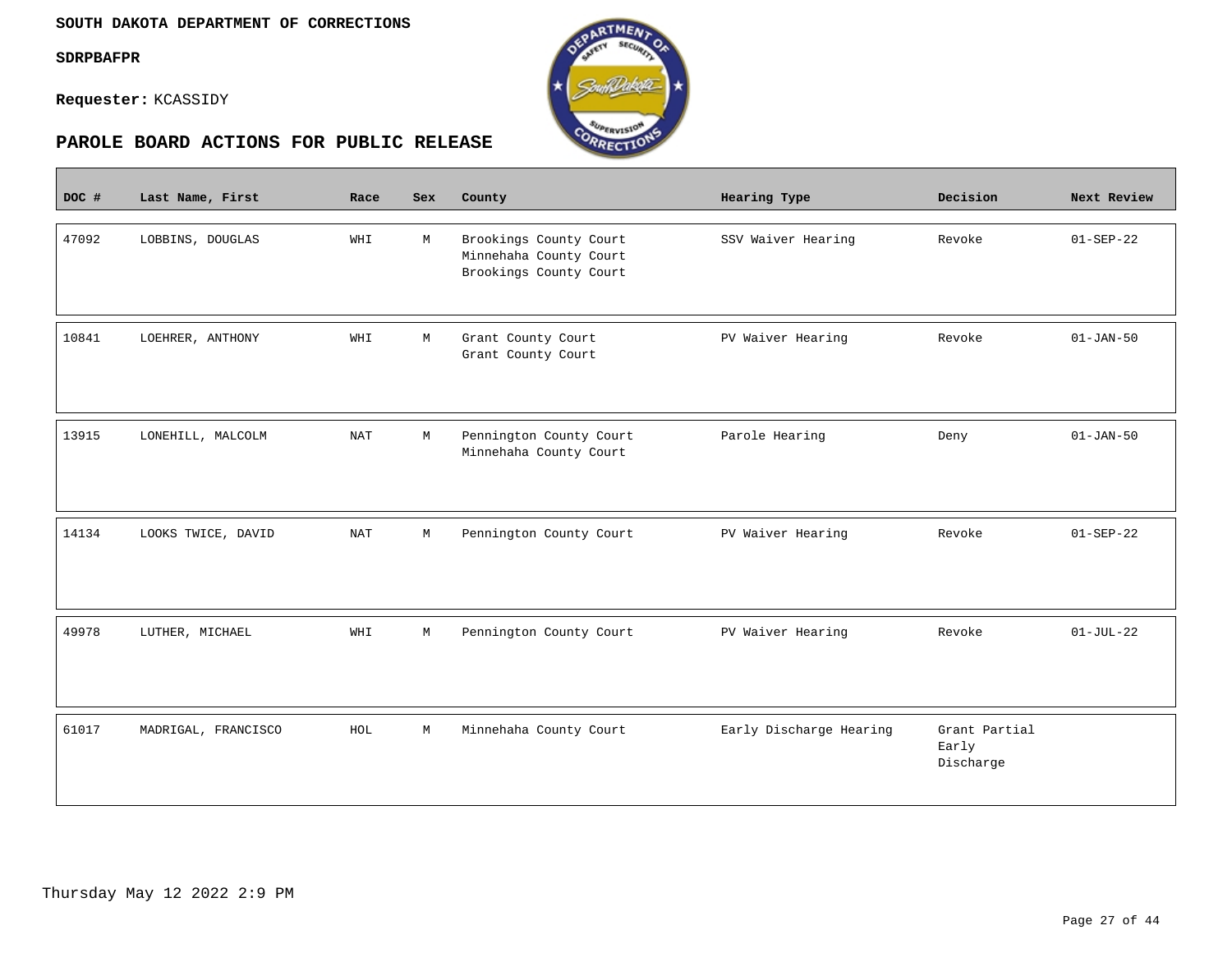П





| DOC # | Last Name, First      | Race       | Sex         | County                                                                                                                                                                                   | Hearing Type                        | Decision | Next Review            |
|-------|-----------------------|------------|-------------|------------------------------------------------------------------------------------------------------------------------------------------------------------------------------------------|-------------------------------------|----------|------------------------|
| 14572 | MARRS, MARTIN         | WHI        | M           | Pennington County Court<br>Pennington County Court<br>Pennington County Court<br>Pennington County Court<br>Pennington County Court<br>Pennington County Court<br>Minnehaha County Court | SSV Waiver Hearing                  | Revoke   | $01 - SEP - 22$        |
| 56928 | MATTIX, BRIAN         | WHI        | М           | Brookings County Court<br>Brookings County Court                                                                                                                                         | Parole Hearing                      | Deny     | $01 - \text{AUG} - 22$ |
| 35296 | MILAND, SAMUEL        | WHI        | М           | Lincoln County Court<br>Lincoln County Court                                                                                                                                             | Commutation-Paper Review<br>Hearing | Deny     |                        |
| 49933 | MILLS, ADIDA          | WHI        | $\mathbf F$ | Pennington County Court<br>Pennington County Court<br>Pennington County Court<br>Pennington County Court                                                                                 | Parole Hearing                      | Deny     | $01 - \text{AUG} - 22$ |
| 62168 | MILLS, SHAWN          | WHI        | M           | Minnehaha County Court<br>Minnehaha County Court<br>Minnehaha County Court<br>Lincoln County Court<br>Minnehaha County Court                                                             | Parole Hearing                      | Grant    |                        |
| 39008 | MONTGOMERY, FREDERICK | <b>BLA</b> | M           | Minnehaha County Court<br>Minnehaha County Court                                                                                                                                         | Parole Hearing                      | Grant    |                        |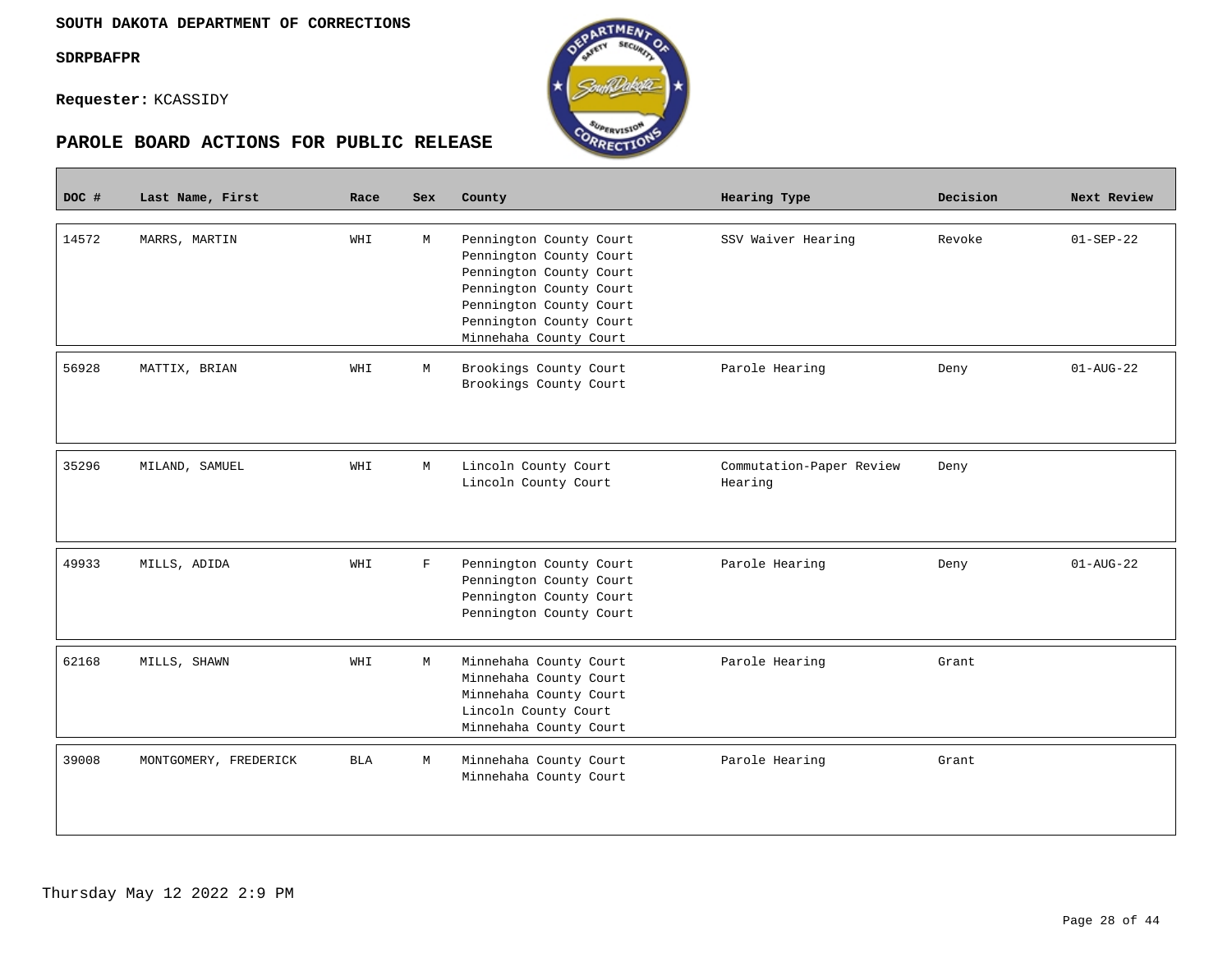#### **SOUTH DAKOTA DEPARTMENT OF CORRECTIONS**

**SDRPBAFPR**

 $\overline{\phantom{a}}$ 

**Requester:** KCASSIDY



| DOC # | Last Name, First   | Race       | <b>Sex</b>   | County                                                                                                                         | <b>Hearing Type</b> | Decision | Next Review     |
|-------|--------------------|------------|--------------|--------------------------------------------------------------------------------------------------------------------------------|---------------------|----------|-----------------|
| 58748 | MOORE, KYLIE       | WHI        | $\mathbf{F}$ | Pennington County Court                                                                                                        | Parole Hearing      | Grant    |                 |
| 52311 | MORALES-OCON, JUAN | HOL        | M            | Marshall County Court<br>Roberts County Court                                                                                  | PV Waiver Hearing   | Revoke   | $01-0CT-22$     |
| 14893 | MORAN, SAMUEL      | <b>NAT</b> | М            | Pennington County Court<br>Pennington County Court                                                                             | Parole Hearing      | Deny     | $01 - JAN - 50$ |
| 62460 | MORENO, CIRILO     | HOL        | M            | Minnehaha County Court<br>Minnehaha County Court<br>Minnehaha County Court<br>Minnehaha County Court<br>Minnehaha County Court | SSV Waiver Hearing  | Revoke   | $01-NOV-22$     |
| 16963 | MOUSSEAU, ALLEN    | <b>NAT</b> | M            | Pennington County Court<br>Pennington County Court                                                                             | SSV Waiver Hearing  | Revoke   | $01 - SEP - 22$ |
| 61613 | MUNYON, SOUKSAVANH | ASI        | M            | Lincoln County Court<br>Lincoln County Court                                                                                   | PV Waiver Hearing   | Revoke   | $01-SEP-22$     |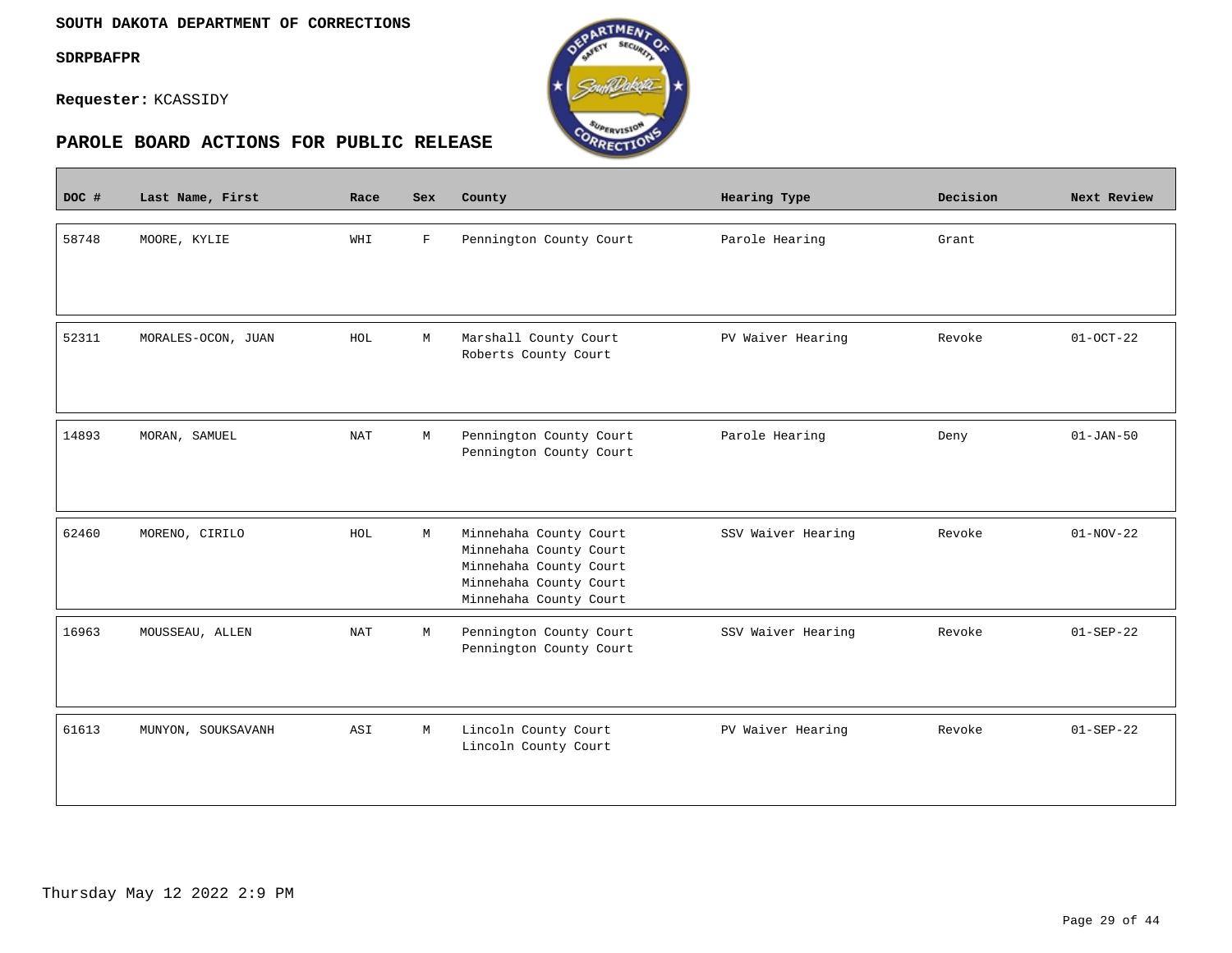$\overline{\phantom{a}}$ 

**Requester:** KCASSIDY



| DOC # | Last Name, First         | Race       | <b>Sex</b>  | County                                                                     | Hearing Type                        | Decision      | Next Review     |
|-------|--------------------------|------------|-------------|----------------------------------------------------------------------------|-------------------------------------|---------------|-----------------|
| 55945 | NICHOLS, COLTON          | WHI        | М           | Lincoln County Court<br>Lincoln County Court                               | SSV Waiver Hearing                  | Revoke        | $01-NOV-22$     |
| 5265  | OLSON, BOBBY             | WHI        | М           | Walworth County Court                                                      | Parole Hearing                      | Continue      | $01 - JUN - 22$ |
| 63358 | ONE HORN KILLS IN WATER, | <b>NAT</b> | $\mathbf F$ | Pennington County Court<br>Pennington County Court                         | Parole Hearing                      | Deny          | $01 - AUG - 22$ |
| 62820 | ONEAL, CHRISTOPHER       | WHI        | $\mathbb M$ | Meade County Court                                                         | Non-compliance Hearing              | Non-Compliant | $01-NOV-22$     |
| 36268 | ONKEN, MARCUS            | WHI        | М           | Pennington County Court                                                    | Commutation-Paper Review<br>Hearing | Deny          |                 |
| 43653 | OPATZ, JESSE             | <b>NAT</b> | М           | Brookings County Court<br>Brookings County Court<br>Bon Homme County Court | PV Waiver Hearing                   | Revoke        | $01 - SEP - 22$ |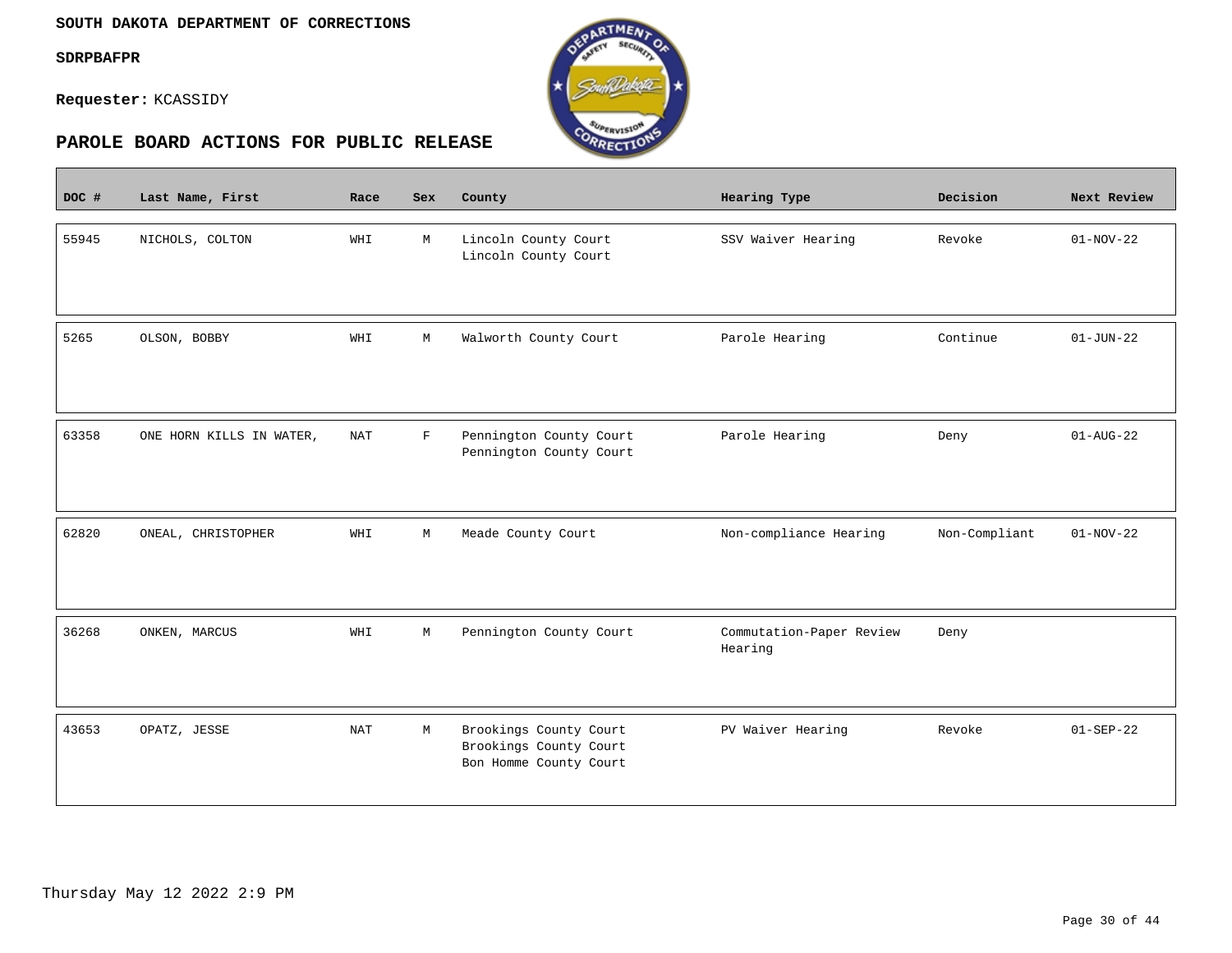$\mathcal{L}^{\text{max}}_{\text{max}}$ 

**Requester:** KCASSIDY



| DOC # | Last Name, First      | Race                 | <b>Sex</b> | County                                                                                                                         | Hearing Type                        | Decision      | Next Review     |
|-------|-----------------------|----------------------|------------|--------------------------------------------------------------------------------------------------------------------------------|-------------------------------------|---------------|-----------------|
| 10989 | ORSTAD, RUSSELL       | WHI                  | M          | Minnehaha County Court<br>Minnehaha County Court<br>Minnehaha County Court<br>Minnehaha County Court<br>Minnehaha County Court | SSV Waiver Hearing                  | Revoke        | $01 - AUG - 22$ |
| 62901 | OSORIO-ZARGOZA, IRVIN | HOL                  | М          | Beadle County Court                                                                                                            | Non-compliance Hearing              | Non-Compliant | $01 - JUN - 22$ |
| 65216 | OSULLIVAN, DERMONT    | WHI                  | М          | Pennington County Court<br>Pennington County Court                                                                             | Parole Hearing                      | Grant         |                 |
| 49608 | PACKARD, LUCAS        | <b>NAT</b>           | М          | Yankton County Court<br>Minnehaha County Court<br>Lincoln County Court<br>Minnehaha County Court                               | PV Waiver Hearing                   | Revoke        | $01 - SEP - 22$ |
| 1033  | PALACIO, RAY          | $\operatorname{NAT}$ | М          | Roberts County Court<br>Codington County Court                                                                                 | Parole Hearing                      | Deny          | $01-JUL-22$     |
| 52989 | PATNAUDE, ROBERT      | WHI                  | М          | Lincoln County Court<br>Lincoln County Court                                                                                   | Commutation-Paper Review<br>Hearing | Deny          |                 |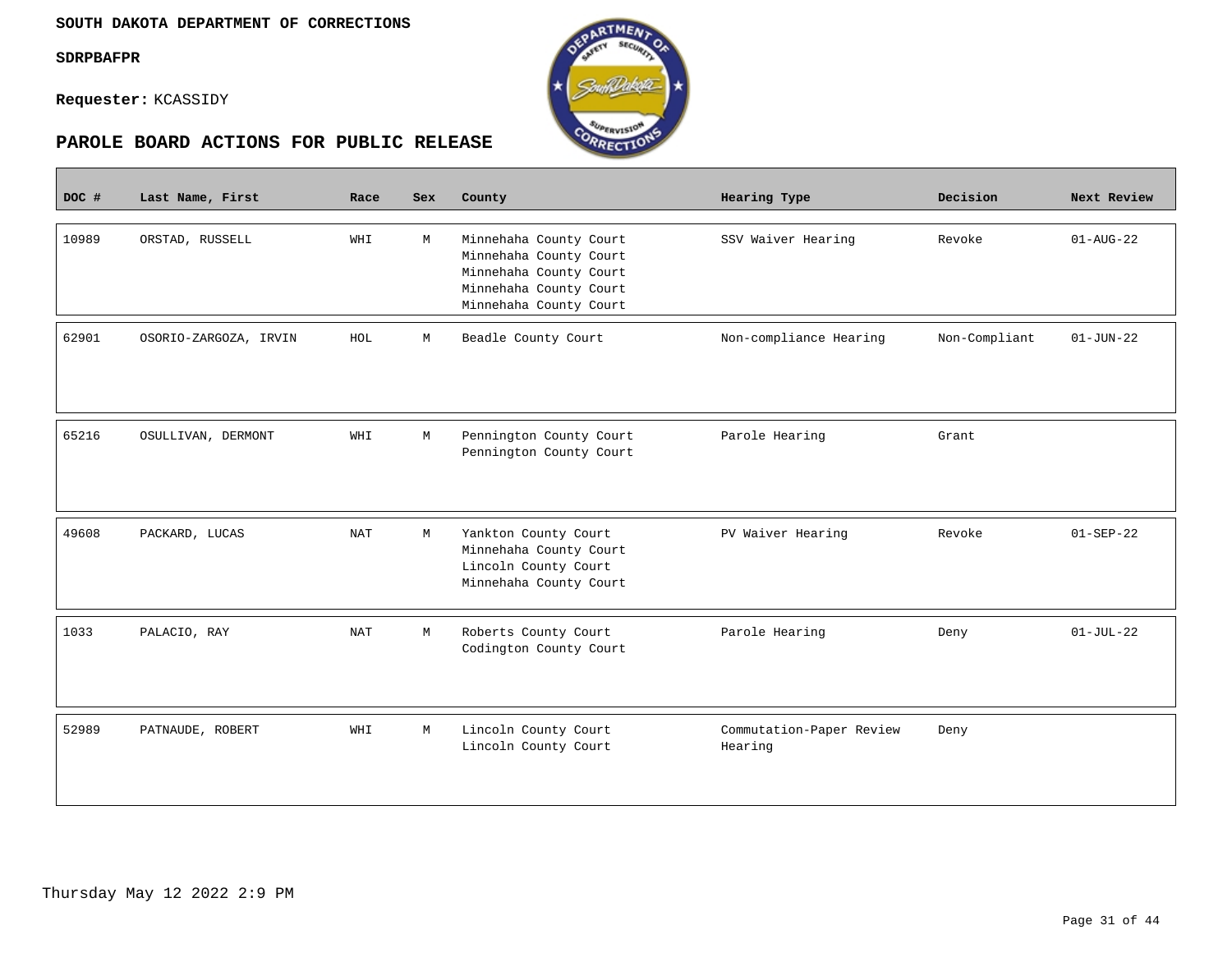$\overline{\phantom{a}}$ 

**Requester:** KCASSIDY



| DOC # | Last Name, First    | Race                 | Sex         | County                                                                                           | Hearing Type           | Decision      | Next Review     |
|-------|---------------------|----------------------|-------------|--------------------------------------------------------------------------------------------------|------------------------|---------------|-----------------|
| 54615 | PENDLEBURY, DONALD  | WHI                  | M           | Minnehaha County Court<br>Minnehaha County Court                                                 | PV Waiver Hearing      | Revoke        | $01 - JAN-50$   |
| 53343 | PIPER, STANNA       | $\operatorname{NAT}$ | $\mathbf F$ | Pennington County Court<br>Pennington County Court                                               | Parole Hearing         | Grant         |                 |
| 15019 | PROVANCIAL, JEREMY  | <b>NAT</b>           | М           | Minnehaha County Court<br>Minnehaha County Court<br>Minnehaha County Court<br>Deuel County Court | Parole Hearing         | Grant         |                 |
| 38918 | QUINTANA, ALEXANDER | WHI                  | М           | Pennington County Court                                                                          | Non-compliance Hearing | Non-Compliant | $01-SEP-22$     |
| 5694  | RAMOS, JOAQUIN      | HOL                  | М           | Pennington County Court                                                                          | Parole Hearing         | Continue      | $01 - JUN - 22$ |
| 51912 | RANDALL, DARREN     | WHI                  | М           | Pennington County Court<br>Pennington County Court<br>Pennington County Court                    | Parole Hearing         | Waived        | $01-JUL-22$     |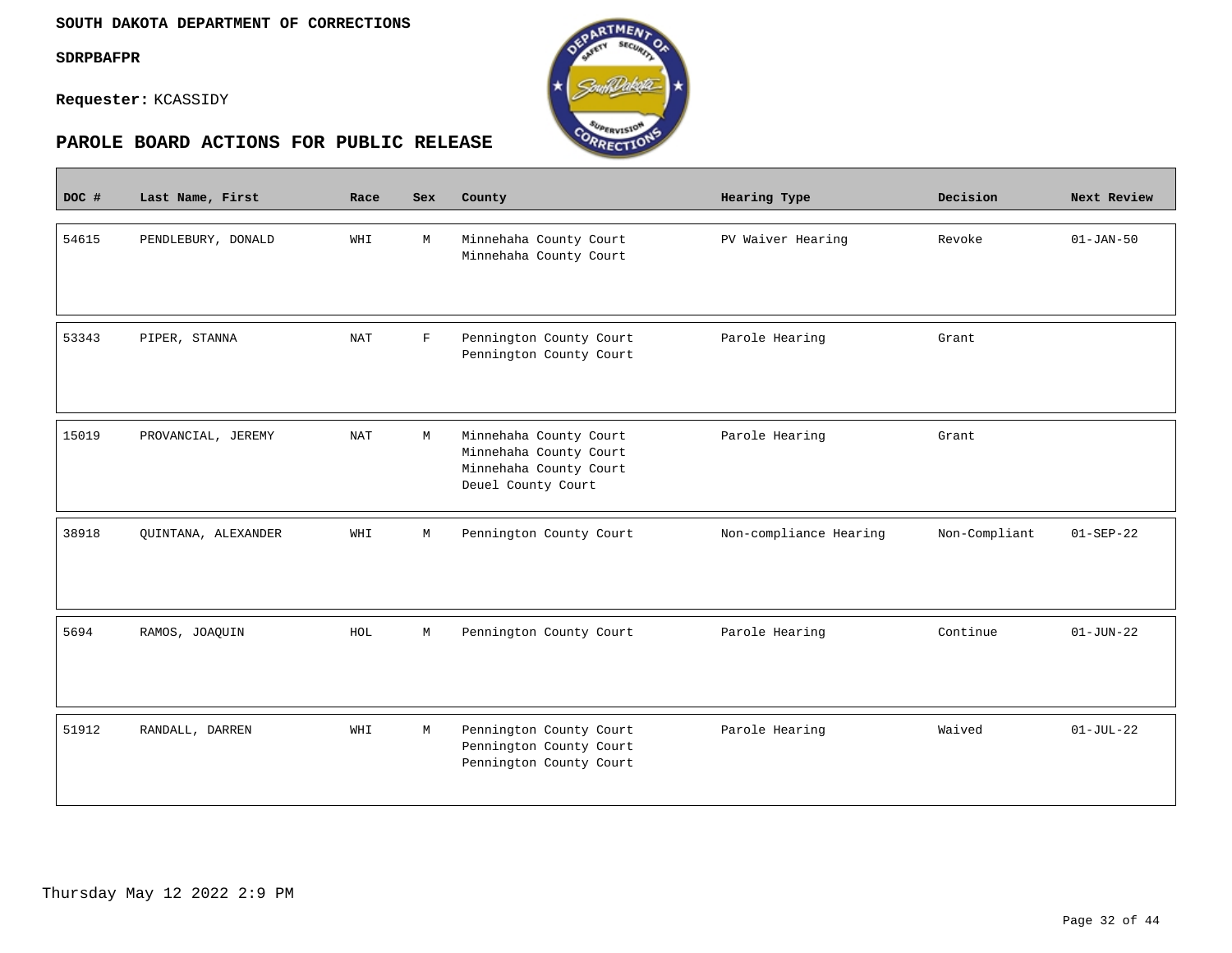$\equiv$ 

**Requester:** KCASSIDY



| DOC # | Last Name, First   | Race       | <b>Sex</b>   | County                                                                                                | Hearing Type            | Decision                          | Next Review            |
|-------|--------------------|------------|--------------|-------------------------------------------------------------------------------------------------------|-------------------------|-----------------------------------|------------------------|
| 58110 | RED LEAF, JENNIFER | <b>NAT</b> | $\mathbf F$  | Pennington County Court                                                                               | SSV Waiver Hearing      | Revoke                            | $01 - SEP - 22$        |
| 63958 | RED WILLOW, ALAN   | <b>NAT</b> | M            | Minnehaha County Court                                                                                | Non-compliance Hearing  | Non-Compliant                     | $01 - \text{AUG} - 22$ |
| 54919 | REDDAY, SHIRLEY    | <b>NAT</b> | $\mathbf{F}$ | Roberts County Court<br>Roberts County Court<br>Roberts County Court                                  | Parole Hearing          | Grant                             |                        |
| 11342 | REINERS, SCOTT     | WHI        | М            | Minnehaha County Court<br>Minnehaha County Court<br>Brookings County Court<br>Pennington County Court | Parole Hearing          | Grant                             |                        |
| 37530 | RELLER, DUSTIN     | WHI        | M            | Pennington County Court<br>Pennington County Court                                                    | PV Waiver Hearing       | Revoke                            | $01 - \text{AUG} - 22$ |
| 55692 | RENCOUNTRE, AUSTIN | NAT        | М            | Lawrence County Court                                                                                 | Early Discharge Hearing | Grant Early<br>Final<br>Discharge |                        |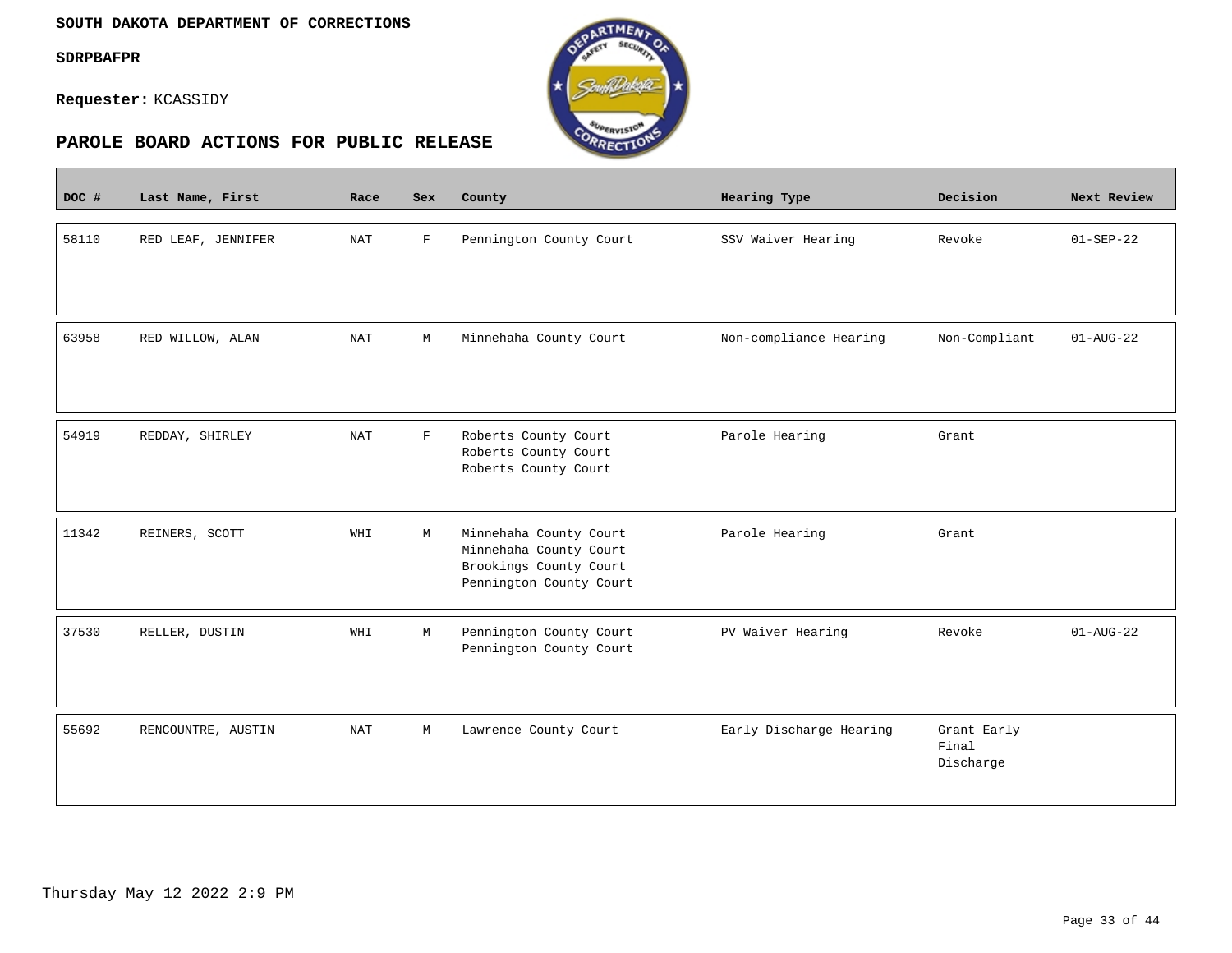$\mathcal{L}^{\text{max}}_{\text{max}}$ 

**Requester:** KCASSIDY



| DOC # | Last Name, First  | Race       | Sex          | County                                                                                                                                                 | Hearing Type   | Decision | Next Review     |
|-------|-------------------|------------|--------------|--------------------------------------------------------------------------------------------------------------------------------------------------------|----------------|----------|-----------------|
| 40337 | RICHARD, EDNA     | <b>NAT</b> | $\mathbf{F}$ | Custer County Court<br>Meade County Court                                                                                                              | Parole Hearing | Deny     | $01 - JAN - 50$ |
| 24741 | RICHARDS, ANTHONY | WHI        | М            | Bon Homme County Court<br>Minnehaha County Court<br>Yankton County Court<br>Minnehaha County Court<br>Minnehaha County Court<br>Minnehaha County Court | Parole Hearing | Continue | $01 - JUN - 22$ |
| 41158 | RICHARDSON, EZRA  | <b>NAT</b> | М            | Brule County Court<br>Brule County Court<br>Minnehaha County Court                                                                                     | Parole Hearing | Deny     | $01 - SEP - 22$ |
| 1490  | RICHARDSON, SILKY | <b>BLA</b> | M            | Minnehaha County Court<br>Minnehaha County Court<br>Minnehaha County Court<br>Minnehaha County Court<br>Minnehaha County Court                         | Parole Hearing | Continue | $10 - JUN - 22$ |
| 60971 | ROCHA, HECTOR     | HOL        | М            | Codington County Court                                                                                                                                 | Parole Hearing | Deny     | $01 - JAN - 50$ |
| 17049 | ROMERO, GREGORY   | NAT        | М            | Pennington County Court<br>Pennington County Court                                                                                                     | Parole Hearing | Grant    |                 |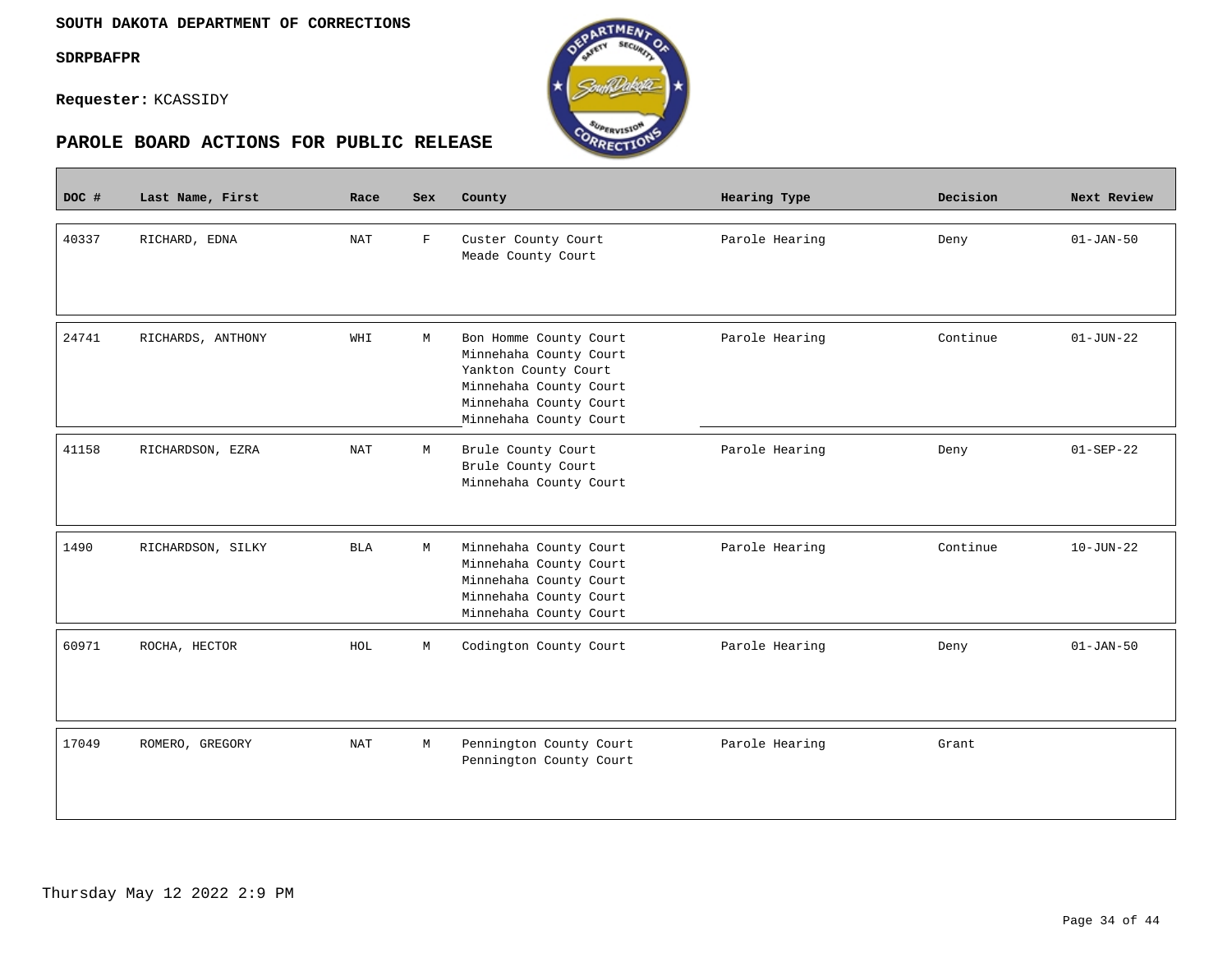$\overline{\phantom{a}}$ 

**Requester:** KCASSIDY



| DOC # | Last Name, First  | Race       | <b>Sex</b>  | County                                                                                           | <b>Hearing Type</b> | Decision | Next Review     |
|-------|-------------------|------------|-------------|--------------------------------------------------------------------------------------------------|---------------------|----------|-----------------|
| 56272 | ROSBURG, ZACHARY  | WHI        | M           | Minnehaha County Court<br>Minnehaha County Court                                                 | PV Waiver Hearing   | Revoke   | $01 - SEP - 22$ |
| 55596 | ROSS, SAMUEL      | <b>NAT</b> | М           | Minnehaha County Court<br>Minnehaha County Court<br>Minnehaha County Court<br>Tripp County Court | Parole Hearing      | Grant    |                 |
| 6398  | RUNNING, MARK     | <b>NAT</b> | M           | Brookings County Court                                                                           | Parole Hearing      | Deny     | $01 - AUG - 22$ |
| 21023 | SALWAY, ALEXANDER | WHI        | $\mathbb M$ | Pennington County Court                                                                          | Parole Hearing      | Continue | $01 - JUN - 22$ |
| 56615 | SAZUE, DARRIN     | <b>NAT</b> | M           | Gregory County Court<br>Gregory County Court<br>Gregory County Court                             | Parole Hearing      | Waived   | $01-DEC-22$     |
| 8424  | SCHMIDT, SCOTT    | WHI        | М           | Pennington County Court<br>Minnehaha County Court                                                | Parole Hearing      | Grant    |                 |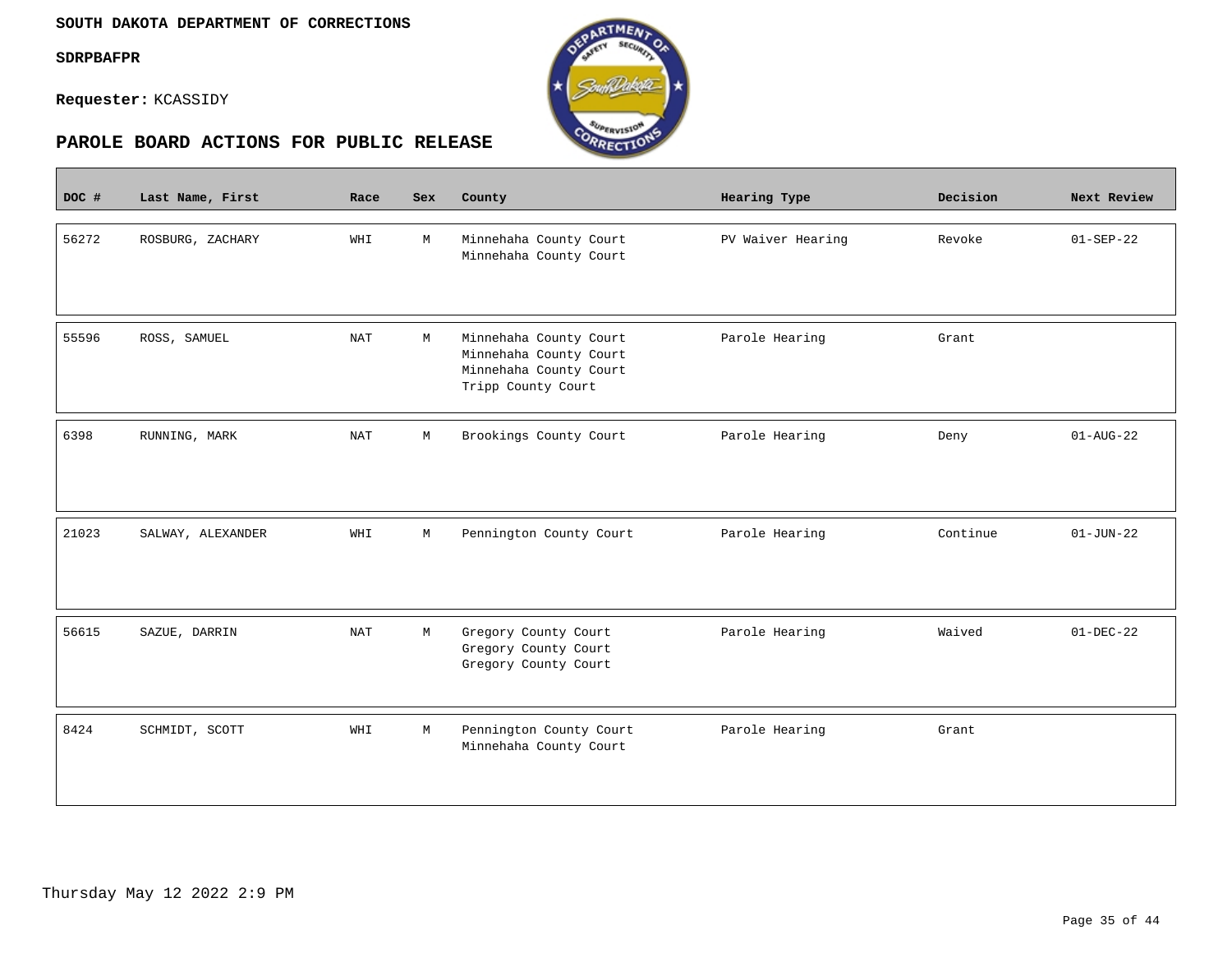$\sim$ 

**Requester:** KCASSIDY



| DOC # | Last Name, First     | Race                 | <b>Sex</b>   | County                                                                                                               | Hearing Type           | Decision      | Next Review     |
|-------|----------------------|----------------------|--------------|----------------------------------------------------------------------------------------------------------------------|------------------------|---------------|-----------------|
| 36609 | SCHUMACHER, BRANDON  | WHI                  | M            | Lincoln County Court<br>Lincoln County Court<br>Minnehaha County Court                                               | SSV Waiver Hearing     | Revoke        | $01 - SEP - 22$ |
| 45643 | SHANGREAUX, JAMAUL   | NAT                  | М            | Pennington County Court                                                                                              | Parole Hearing         | Deny          | $01 - JAN - 50$ |
| 16789 | SHANGREAUX, SHAUNTEL | NAT                  | $\mathbf F$  | Pennington County Court                                                                                              | Non-compliance Hearing | Non-Compliant | $01-NOV-22$     |
| 61848 | SHEA, TANYA          | WHI                  | $\mathbf{F}$ | Charles Mix County                                                                                                   | SSV Revocation Hearing | Revoke        | $01 - JAN - 50$ |
| 54456 | SHEARS, KARL         | NAT                  | M            | Minnehaha County Court<br>Minnehaha County Court                                                                     | Parole Hearing         | Grant         |                 |
| 9001  | SPOTTED BEAR, THOMAS | $\operatorname{NAT}$ | М            | Pennington County Court<br>Pennington County Court<br>Butte County Court<br>Butte County Court<br>Butte County Court | Non-compliance Hearing | Non-Compliant | $01-JUL-22$     |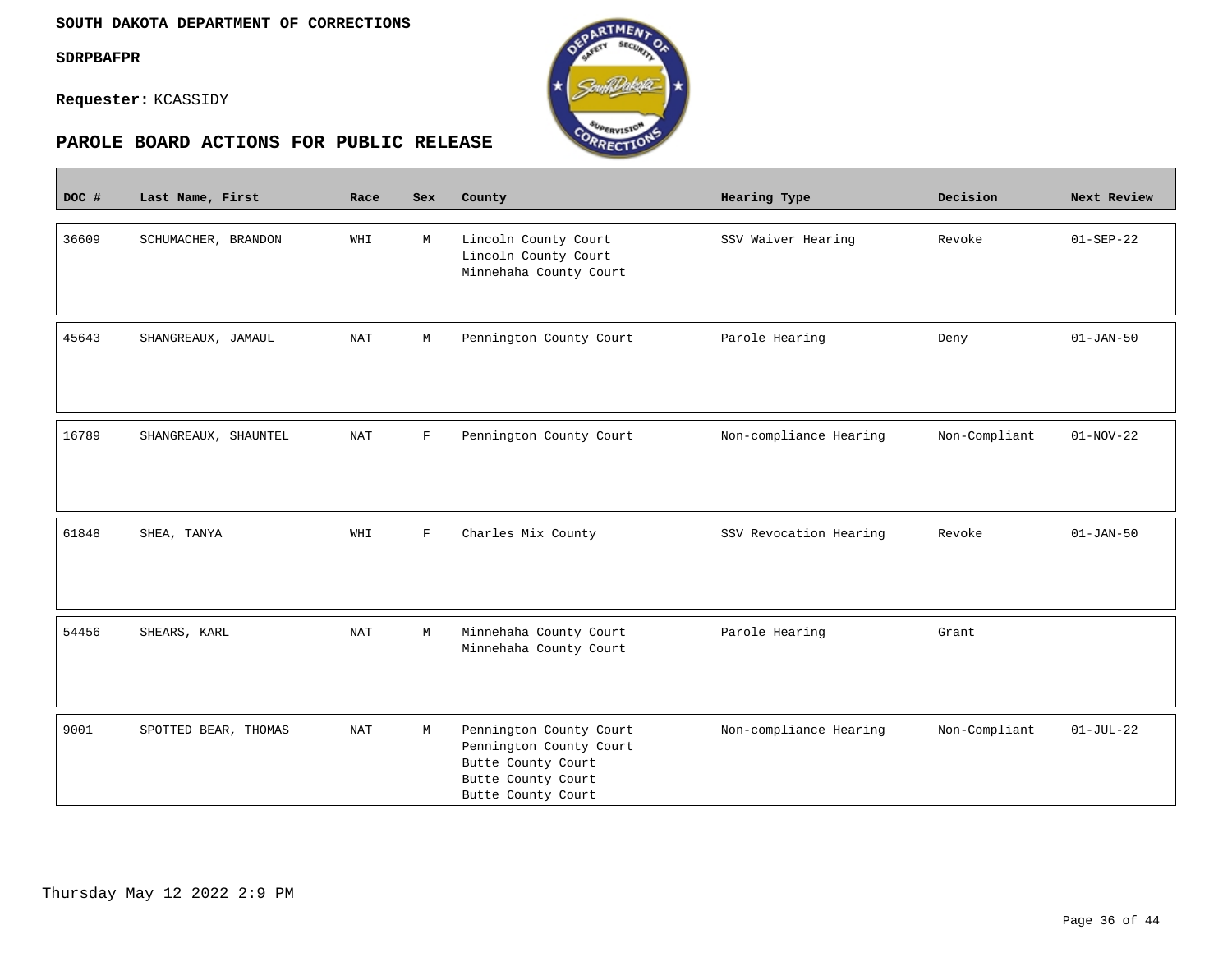**Contract** 

**Requester:** KCASSIDY



| DOC # | Last Name, First     | Race       | <b>Sex</b>  | County                                                                                                                                                    | Hearing Type            | Decision                          | Next Review     |
|-------|----------------------|------------|-------------|-----------------------------------------------------------------------------------------------------------------------------------------------------------|-------------------------|-----------------------------------|-----------------|
| 53342 | SPRAYBERRY, NATALIE  | WHI        | $\mathbf F$ | Pennington County Court<br>Pennington County Court<br>Pennington County Court<br>Minnehaha County Court                                                   | Parole Hearing          | Grant                             |                 |
| 4721  | STARKENBURG, MATTHEW | ASI        | М           | Tripp County Court<br>Tripp County Court                                                                                                                  | Non-compliance Hearing  | Continue                          | $01 - JUN - 22$ |
| 44000 | STEELE, DUWAYNE      | <b>NAT</b> | М           | Pennington County Court<br>Pennington County Court                                                                                                        | PV Waiver Hearing       | Revoke                            | $01 - SEP - 22$ |
| 18811 | STEELE, PAUL         | <b>NAT</b> | М           | Pennington County Court<br>Meade County Court<br>Pennington County Court<br>Pennington County Court<br>Pennington County Court<br>Pennington County Court | SSV Waiver Hearing      | Revoke                            | $01-NOV-22$     |
| 50259 | STEVENS, KENYA       | <b>BLA</b> | M           | Minnehaha County Court<br>Minnehaha County Court<br>Minnehaha County Court<br>Minnehaha County Court<br>Minnehaha County Court                            | Parole Hearing          | Waived                            | $01 - JUN - 22$ |
| 49041 | STILLO, JOSHUA       | WHI        | М           | Yankton County Court<br>Turner County Court                                                                                                               | Early Discharge Hearing | Grant Early<br>Final<br>Discharge |                 |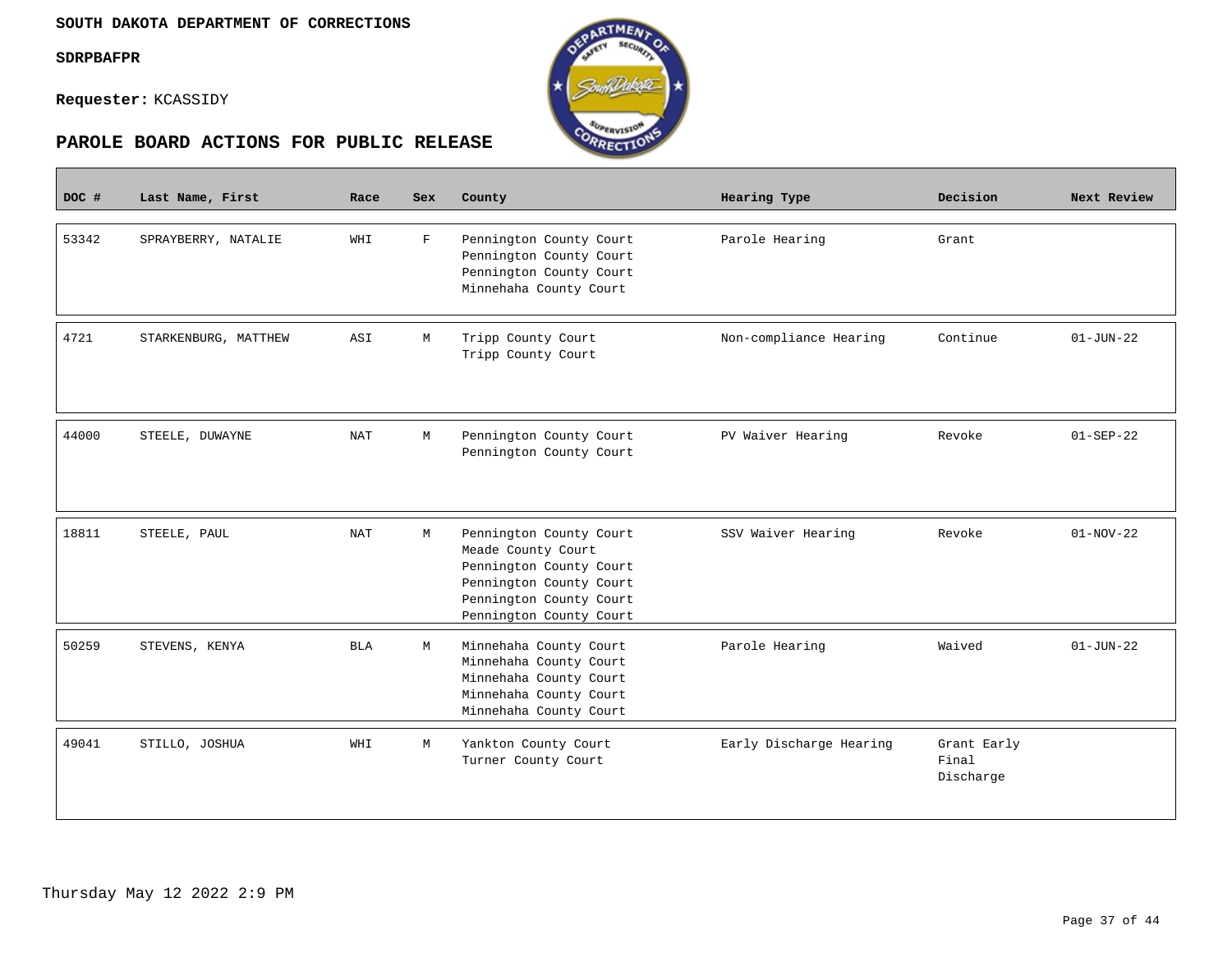П

**Requester:** KCASSIDY



| DOC # | Last Name, First | Race       | Sex          | County                                                                                                                          | Hearing Type                        | Decision | Next Review     |
|-------|------------------|------------|--------------|---------------------------------------------------------------------------------------------------------------------------------|-------------------------------------|----------|-----------------|
| 1495  | STOCK, ZACHARIAH | WHI        | М            | Minnehaha County Court<br>Brookings County Court<br>Brookings County Court<br>Minnehaha County Court<br>Lincoln County Court    | SSV Waiver Hearing                  | Revoke   | $01-0CT-22$     |
| 45726 | STOFF, LANCE     | WHI        | М            | Minnehaha County Court<br>Minnehaha County Court<br>Minnehaha County Court<br>Minnehaha County Court<br>Pennington County Court | SSV Waiver Hearing                  | Revoke   | $01-0CT-22$     |
| 40731 | STUEFEN, MONICA  | NAT        | F            | Minnehaha County Court                                                                                                          | SSV Waiver Hearing                  | Revoke   | $01 - AUG - 22$ |
| 14242 | SWALLEY, HONEY   | <b>NAT</b> | $\mathbf{F}$ | Minnehaha County Court<br>Minnehaha County Court<br>Minnehaha County Court<br>Minnehaha County Court                            | SSV Waiver Hearing                  | Revoke   | $01 - SEP - 22$ |
| 50690 | TALKS, ALAN      | <b>NAT</b> | М            | Lawrence County Court<br>Butte County Court<br>Butte County Court                                                               | Parole Hearing                      | Grant    |                 |
| 43883 | THOMAS, BENJAMIN | WHI        | М            | Turner County Court<br>Turner County Court<br>Turner County Court<br>Turner County Court                                        | Commutation-Paper Review<br>Hearing | Deny     |                 |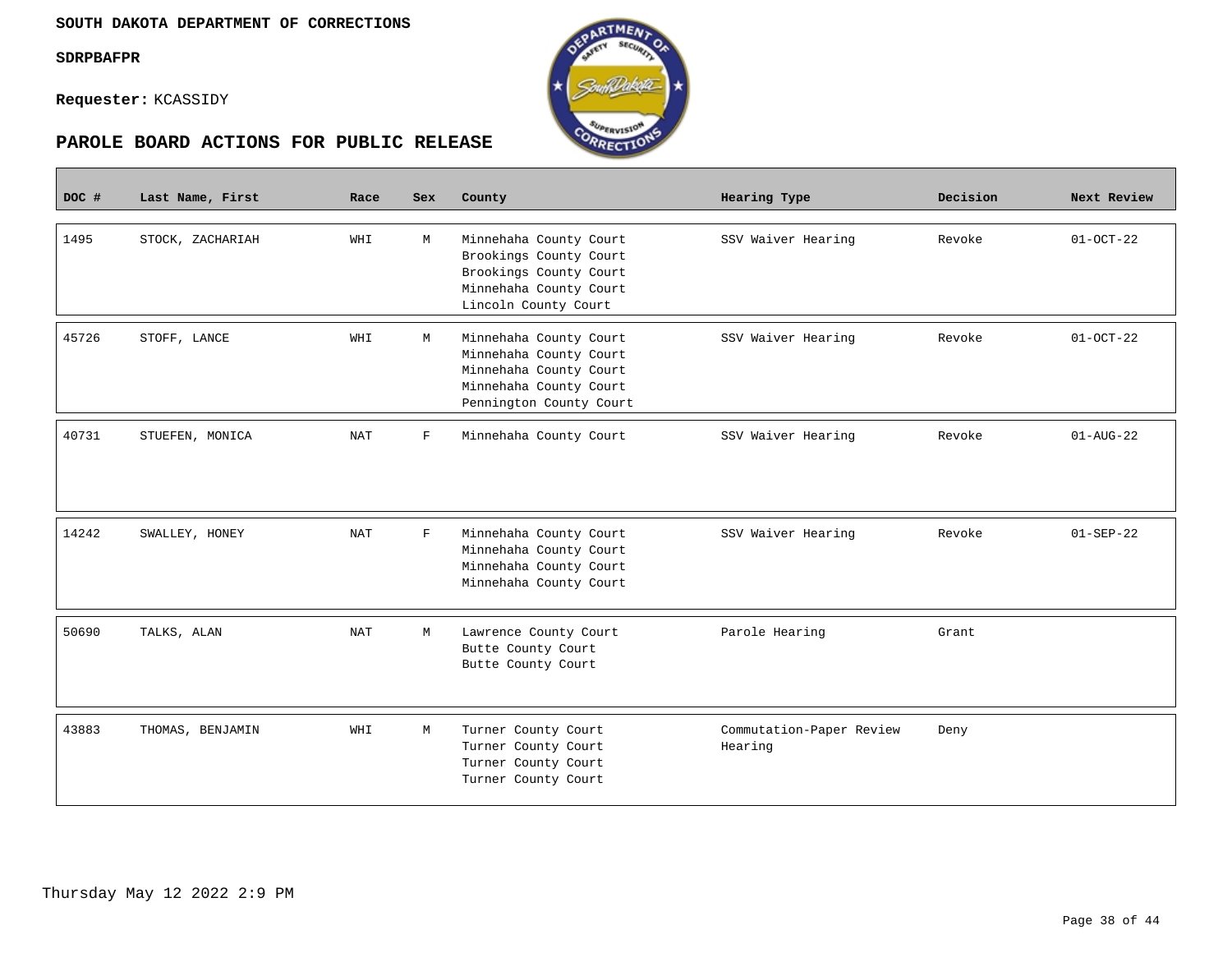



| DOC # | Last Name, First | Race | Sex         | County                                                                                                                                                    | Hearing Type            | Decision                          | Next Review     |
|-------|------------------|------|-------------|-----------------------------------------------------------------------------------------------------------------------------------------------------------|-------------------------|-----------------------------------|-----------------|
| 44478 | THOMAS, CASEY    | WHI  | М           | Pennington County Court<br>Pennington County Court<br>Pennington County Court<br>Meade County Court<br>Pennington County Court<br>Pennington County Court | Parole Hearing          | Grant                             |                 |
| 60349 | TIFFT, KYLE      | WHI  | М           | Lincoln County Court                                                                                                                                      | Early Discharge Hearing | Grant Early<br>Final<br>Discharge |                 |
| 51378 | TRAINOR, DAMON   | WHI  | М           | Brookings County Court<br>Lincoln County Court<br>Minnehaha County Court                                                                                  | Parole Hearing          | Grant                             |                 |
| 62162 | TREJO, TODD      | NAT  | $\mathbb M$ | Lawrence County Court<br>Lawrence County Court                                                                                                            | SSV Waiver Hearing      | Revoke                            | $01 - AUG - 22$ |
| 34209 | TURKEY, TANNER   | NAT  | М           | Tripp County Court<br>Minnehaha County Court                                                                                                              | Parole Hearing          | Grant                             |                 |
| 21722 | TWIGGS, FRANK    | NAT  | М           | Brown County Court<br>Brown County Court<br>Brown County Court<br>Brown County Court                                                                      | Parole Hearing          | Deny                              | $01-NOV-22$     |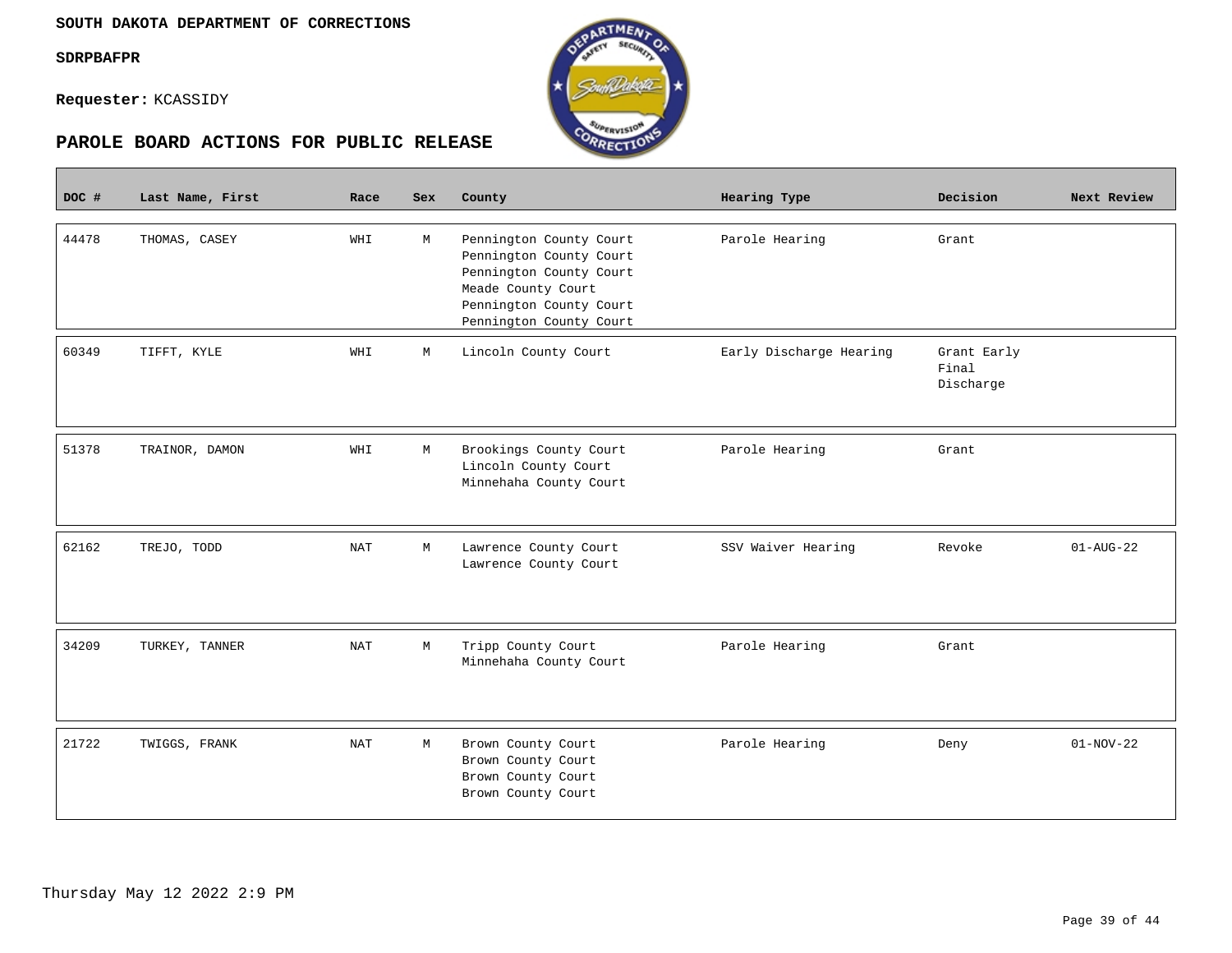$\mathcal{L}^{\text{max}}_{\text{max}}$ 

**Requester:** KCASSIDY



| DOC # | Last Name, First    | Race       | Sex         | County                                                                                            | Hearing Type           | Decision      | Next Review     |
|-------|---------------------|------------|-------------|---------------------------------------------------------------------------------------------------|------------------------|---------------|-----------------|
| 39696 | TWO CROW, JESSICA   | <b>NAT</b> | $\mathbf F$ | Jackson County Court<br>Jackson County Court<br>Pennington County Court<br>Minnehaha County Court | Parole Hearing         | Grant         |                 |
| 40398 | VALENZUELA, CARMELO | NAT        | М           | Pennington County Court<br>Pennington County Court                                                | Parole Hearing         | Waived        | $01-DEC-22$     |
| 62623 | VAN ALST, REX       | WHI        | М           | Yankton County Court<br>Yankton County Court                                                      | SSV Revocation Hearing | Continue      | $01 - JUN - 22$ |
| 56317 | WALKER, JOHNATHAN   | WHI        | М           | Lake County Court                                                                                 | Parole Hearing         | Deny          | $01 - JAN - 50$ |
| 40230 | WASHINGTON, MICHAEL | HOL        | М           | Brown County Court                                                                                | PV Waiver Hearing      | Revoke        | $01 - AUG - 22$ |
| 53628 | WASTELL, ANGELA     | WHI        | $\mathbf F$ | Minnehaha County Court<br>Lincoln County Court<br>Lincoln County Court<br>Lincoln County Court    | Non-compliance Hearing | Non-Compliant | $01 - JUN - 22$ |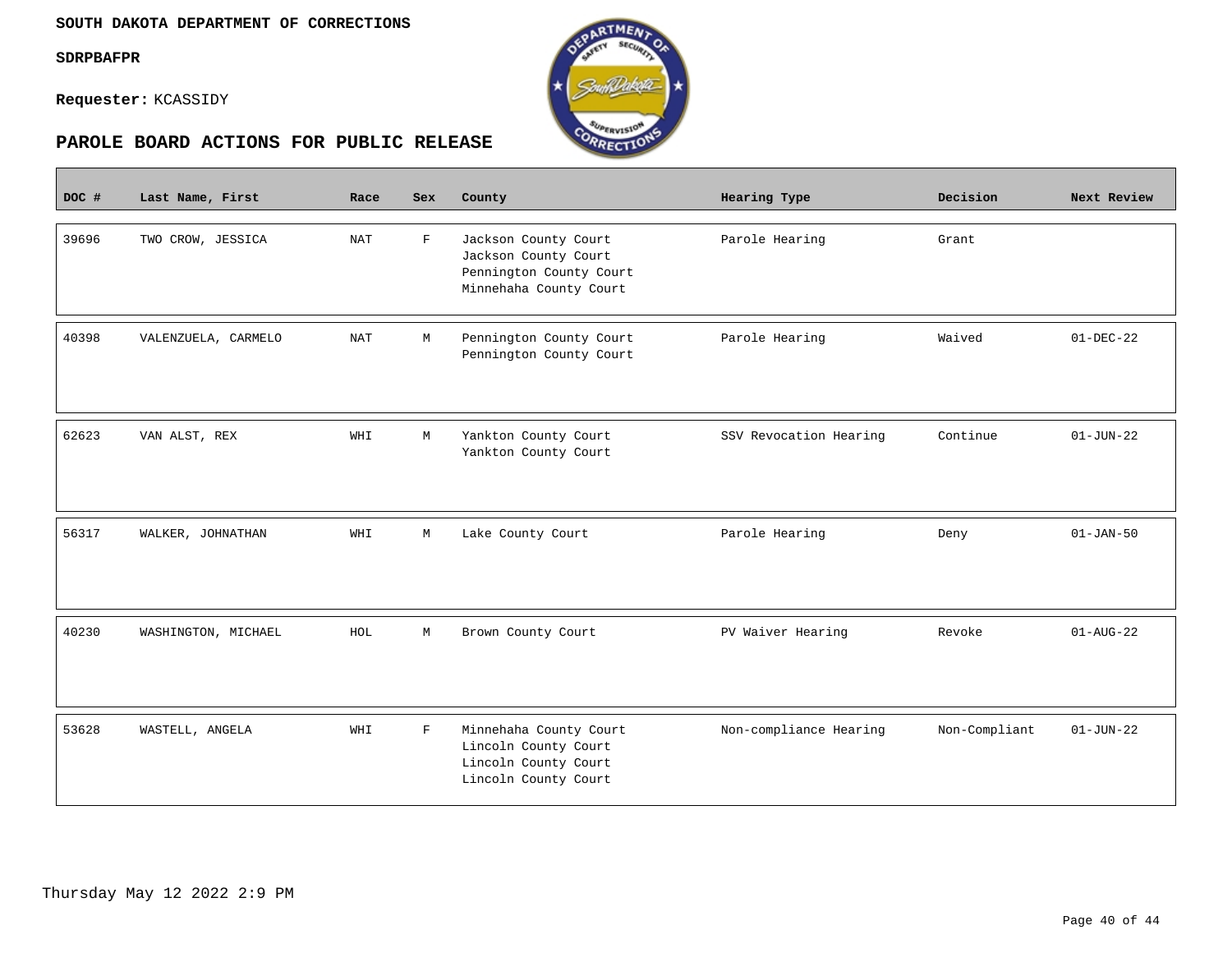$\overline{\phantom{a}}$ 

**Requester:** KCASSIDY



| DOC # | Last Name, First   | Race       | <b>Sex</b>  | County                                                                                                                                                                                                                                                                           | Hearing Type           | Decision      | Next Review            |
|-------|--------------------|------------|-------------|----------------------------------------------------------------------------------------------------------------------------------------------------------------------------------------------------------------------------------------------------------------------------------|------------------------|---------------|------------------------|
| 14254 | WEDDELL, MATTHEW   | NAT        | M           | Stanley County Court<br>Stanley County Court<br>Yankton County Court                                                                                                                                                                                                             | Parole Hearing         | Grant         |                        |
| 2366  | WESSELS, TYSON     | WHI        | M           | Minnehaha County Court<br>Minnehaha County Court<br>Minnehaha County Court<br>Minnehaha County Court<br>Minnehaha County Court<br>Brookings County Court<br>Yankton County Court<br>Lincoln County Court<br>Lincoln County Court<br>Lincoln County Court<br>Lincoln County Court | Parole Hearing         | Grant         |                        |
| 53097 | WHALEN, SUE        | NAT        | F           | Pennington County Court<br>Pennington County Court<br>Pennington County Court                                                                                                                                                                                                    | PV Waiver Hearing      | Revoke        | $01 - \text{AUG} - 22$ |
| 62620 | WHIPPLE, SAMMI     | <b>NAT</b> | $\mathbf F$ | Hughes County Court<br>Hughes County Court                                                                                                                                                                                                                                       | Non-compliance Hearing | Non-Compliant | $01 - SEP - 22$        |
| 8601  | WHITE BEAR, SHELBY | <b>NAT</b> | М           | Minnehaha County Court<br>Yankton County Court<br>Minnehaha County Court<br>Minnehaha County Court                                                                                                                                                                               | Parole Hearing         | Waived        | $01-JUL-22$            |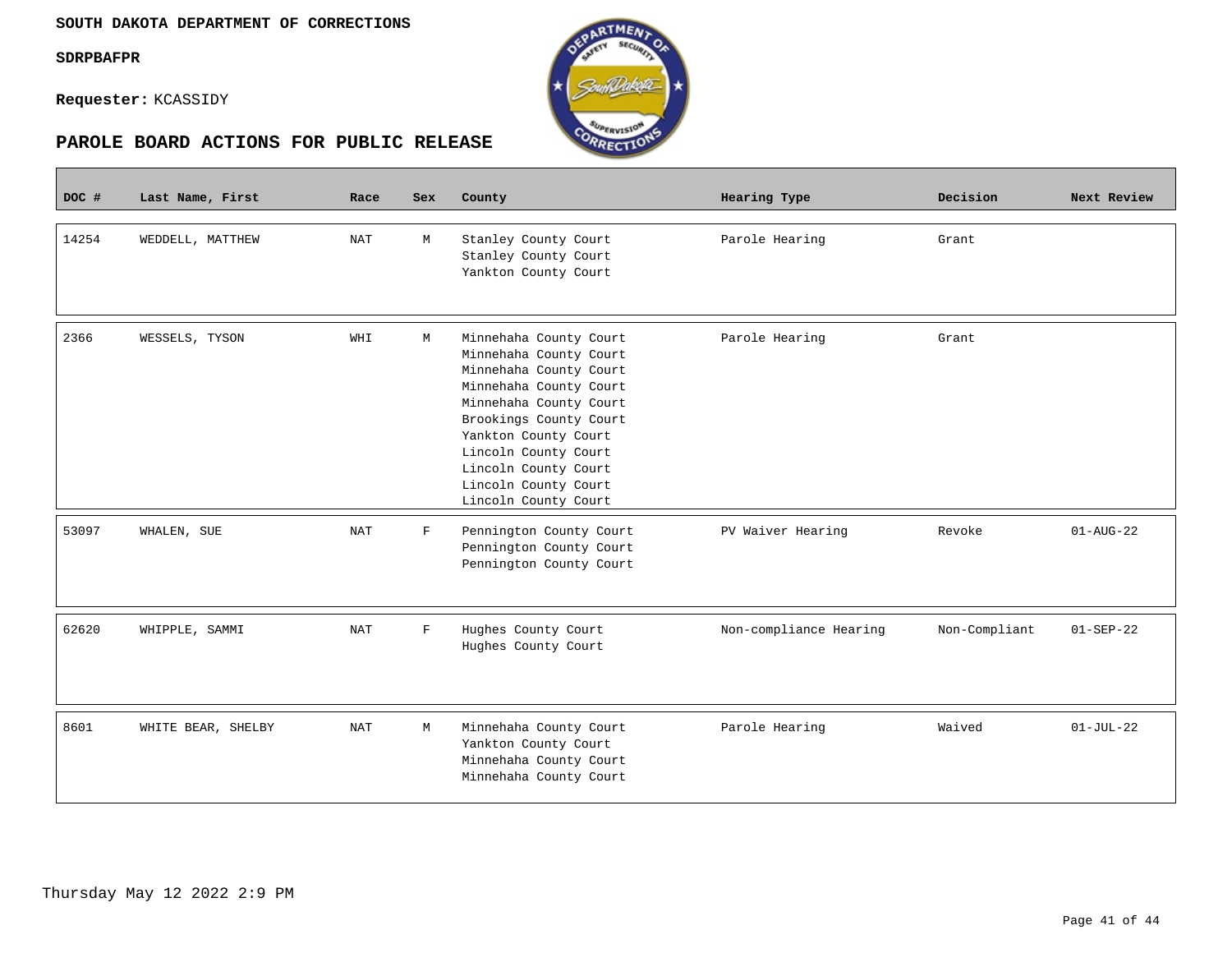**The Company** 





| DOC # | Last Name, First  | Race       | <b>Sex</b> | County                                                                                               | Hearing Type           | Decision      | Next Review     |
|-------|-------------------|------------|------------|------------------------------------------------------------------------------------------------------|------------------------|---------------|-----------------|
| 53468 | WHITEMAN, KEVAN   | <b>NAT</b> | M          | Minnehaha County Court<br>Minnehaha County Court                                                     | Non-compliance Hearing | Non-Compliant | $01-JAN-50$     |
| 6013  | WIAND, PARIS      | WHI        | M          | Minnehaha County Court<br>Minnehaha County Court<br>Lincoln County Court<br>Minnehaha County Court   | SSV Waiver Hearing     | Revoke        | $01-SEP-22$     |
| 19220 | WILLIAMS, DARRELL | <b>NAT</b> | М          | Codington County Court<br>Yankton County Court<br>Brown County Court                                 | Parole Hearing         | Grant         |                 |
| 33980 | WILLIS, SHAWN     | WHI        | M          | Minnehaha County Court<br>Minnehaha County Court<br>Minnehaha County Court<br>Minnehaha County Court | Parole Hearing         | Grant         |                 |
| 37360 | WIYAKA, WAMBLI    | NAT        | М          | Minnehaha County Court<br>Minnehaha County Court<br>Minnehaha County Court                           | Parole Hearing         | Waived        | $01 - JUN - 22$ |
| 25710 | WRIGHT, CHARLES   | <b>BLA</b> | M          | Davison County Court<br>Davison County Court<br>McCook County Court                                  | Parole Hearing         | Grant         |                 |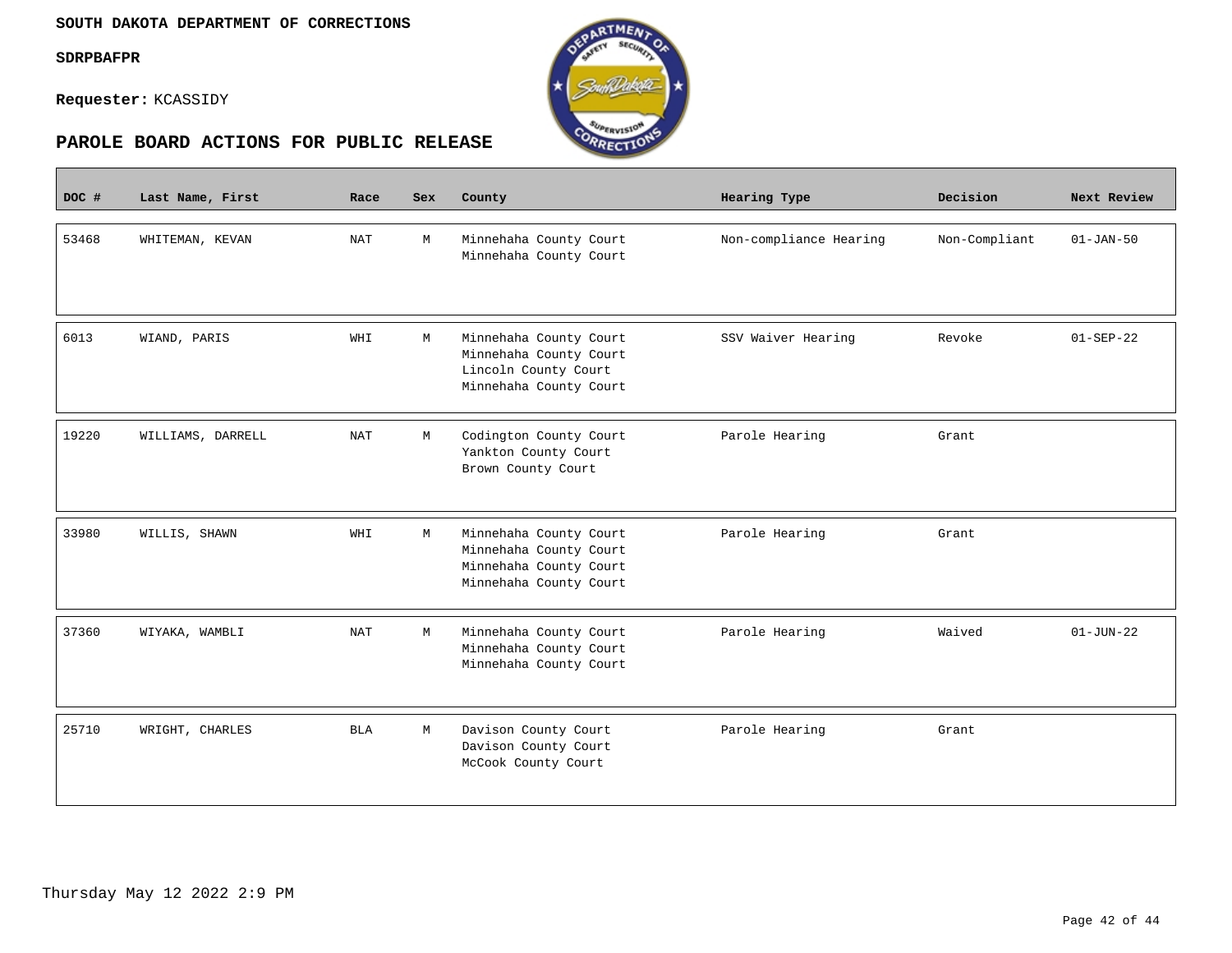



| DOC # | Last Name, First | Race | <b>Sex</b> | County                                                                                                                       | Hearing Type      | Decision | Next Review |
|-------|------------------|------|------------|------------------------------------------------------------------------------------------------------------------------------|-------------------|----------|-------------|
| 25955 | WRIGHT, RUSSELL  | NAT  | М          | Davison County Court<br>Minnehaha County Court<br>Minnehaha County Court<br>Minnehaha County Court                           | PV Waiver Hearing | Revoke   | $01-MAY-23$ |
| 40368 | ZARBANO, BRANDON | WHI  | М          | Meade County Court<br>Pennington County Court<br>Pennington County Court                                                     | Parole Hearing    | Grant    |             |
| 14270 | ZEPHIER, MICHAEL | NAT  | М          | Hutchinson County Court<br>Hutchinson County Court<br>Yankton County Court<br>Yankton County Court<br>Minnehaha County Court | Parole Hearing    | Grant    |             |